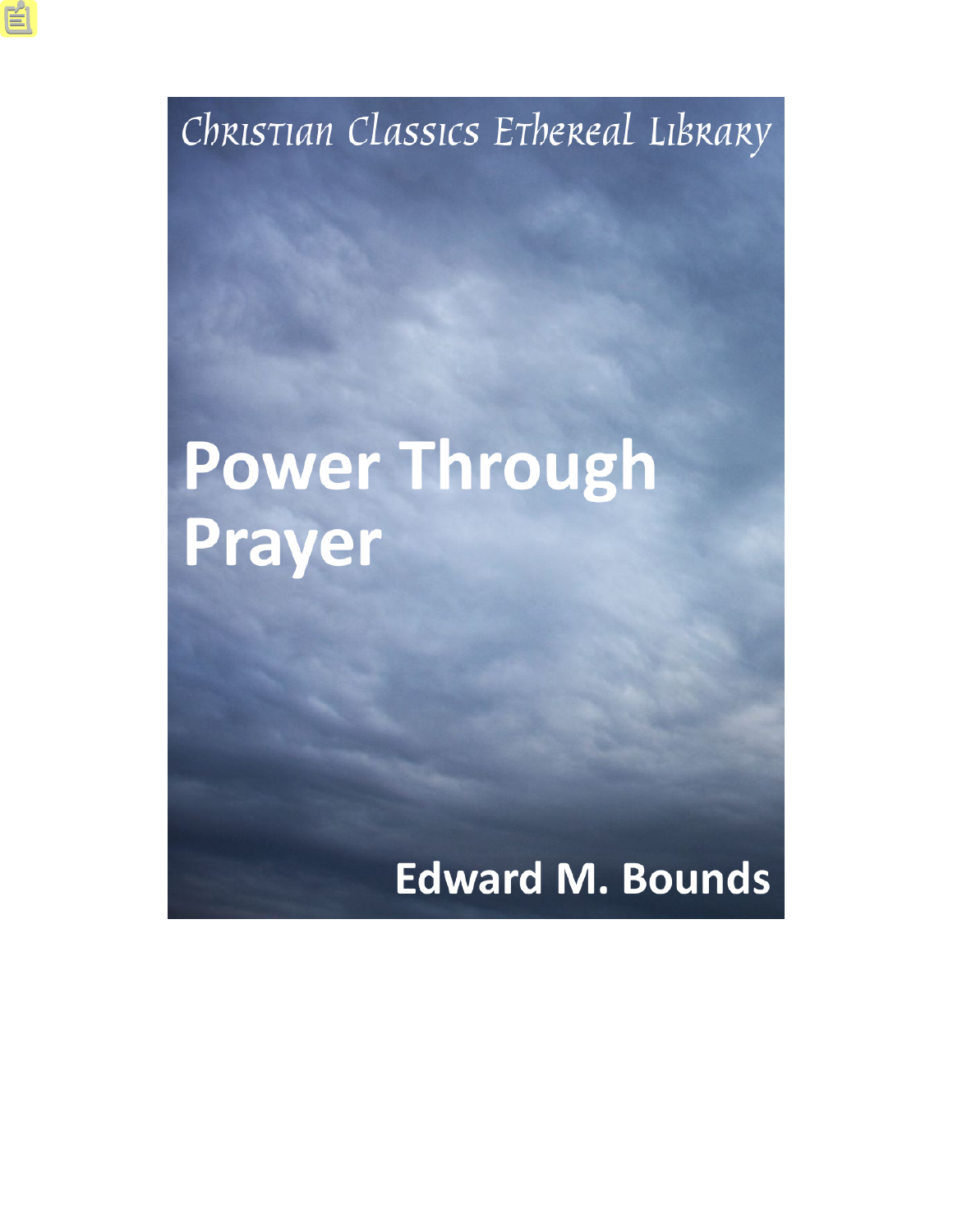

#### **Power Through Prayer**

- **Author(s):** Bounds, Edward M. (1835-1913)
- **Publisher:** Grand Rapids, MI: Christian Classics Ethereal Library
- **Description:** The caricature of lawyers as money grubbing, selfish narcissists is often derided in popular culture. But Jesus did not come for the righteous, but for the sinner. He has used men trained in the law, such as Calvin and Luther, throughout the history of his church to edify the people of God. Edward M. Bounds is one of these men. Trained as a lawyer, but called to ministry, Bounds served as an Army chaplain during the Civil War. As far as prayer is concerned, Bounds practiced what he preached. His personal prayer regimen called him to prayer for three hours every morning. Bounds did not consider his time in prayer as idle time, but a time that was effective in changing the world through the power and grace of God. Read Bounds' *Power Through Prayer* to enrich your understanding of God's work in the world. Andrew Hanson CCEL Intern
	- **Subjects:** Practical theology Worship (Public and Private) Including the church year, Christian symbols, liturgy, prayer, hymnology Prayer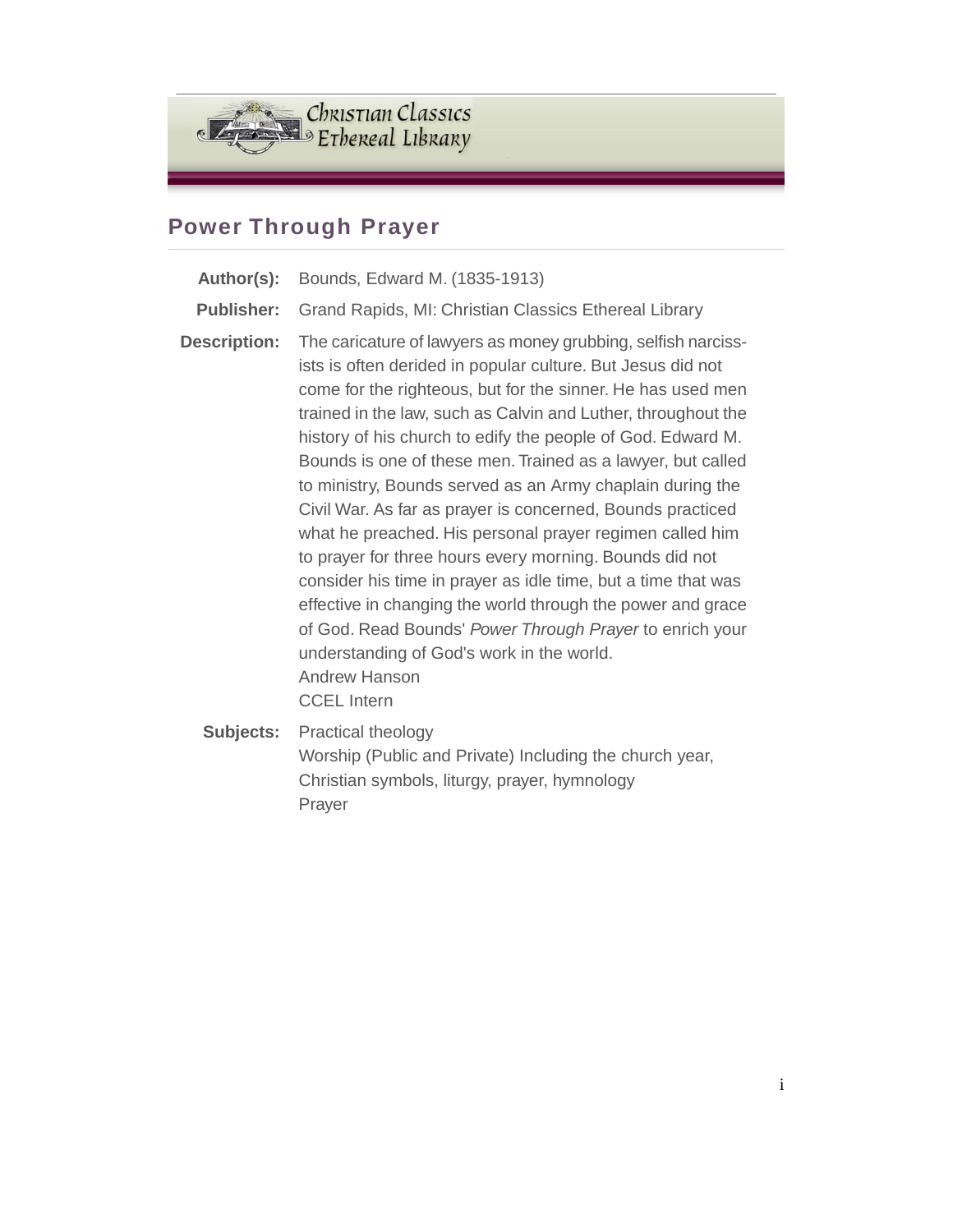### **Contents**

| Title Page                                                | 1              |
|-----------------------------------------------------------|----------------|
| 1. Men of Prayer Needed                                   | $\overline{2}$ |
| 2. Our Sufficiency Is of God                              | 5              |
| 3. The Letter Killeth                                     | 7              |
| 4. Tendencies to Be Avoided                               | 9              |
| 5. Prayer, the Great Essential                            | 11             |
| 6. A Praying Ministry Successful                          | 13             |
| 7. Much Time Should Be Given to Prayer                    | 15             |
| 8. Examples of Praying Men                                | 17             |
| 9. Begin the Day with Prayer                              | 19             |
| 10. Prayer and Devotion United                            | 21             |
| 11. An Example of Devotion                                | 23             |
| 12. Heart Preparation Necessary                           | 26             |
| 13. Grace from the Heart Rather than the Head             | 28             |
| 14. Unction a Necessity                                   | 30             |
| 15. Unction, the Mark of True Gospel Preaching            | 32             |
| 16. Much Prayer the Price of Unction                      | 35             |
| 17. Prayer Marks Spiritual Leadership                     | 37             |
| 18. Preachers Need the Prayers of the People              | 40             |
| 19. Deliberation Necessary to Largest Results from Prayer | 43             |
| 20. A Praying Pulpit Begets a Praying Pew                 | 46             |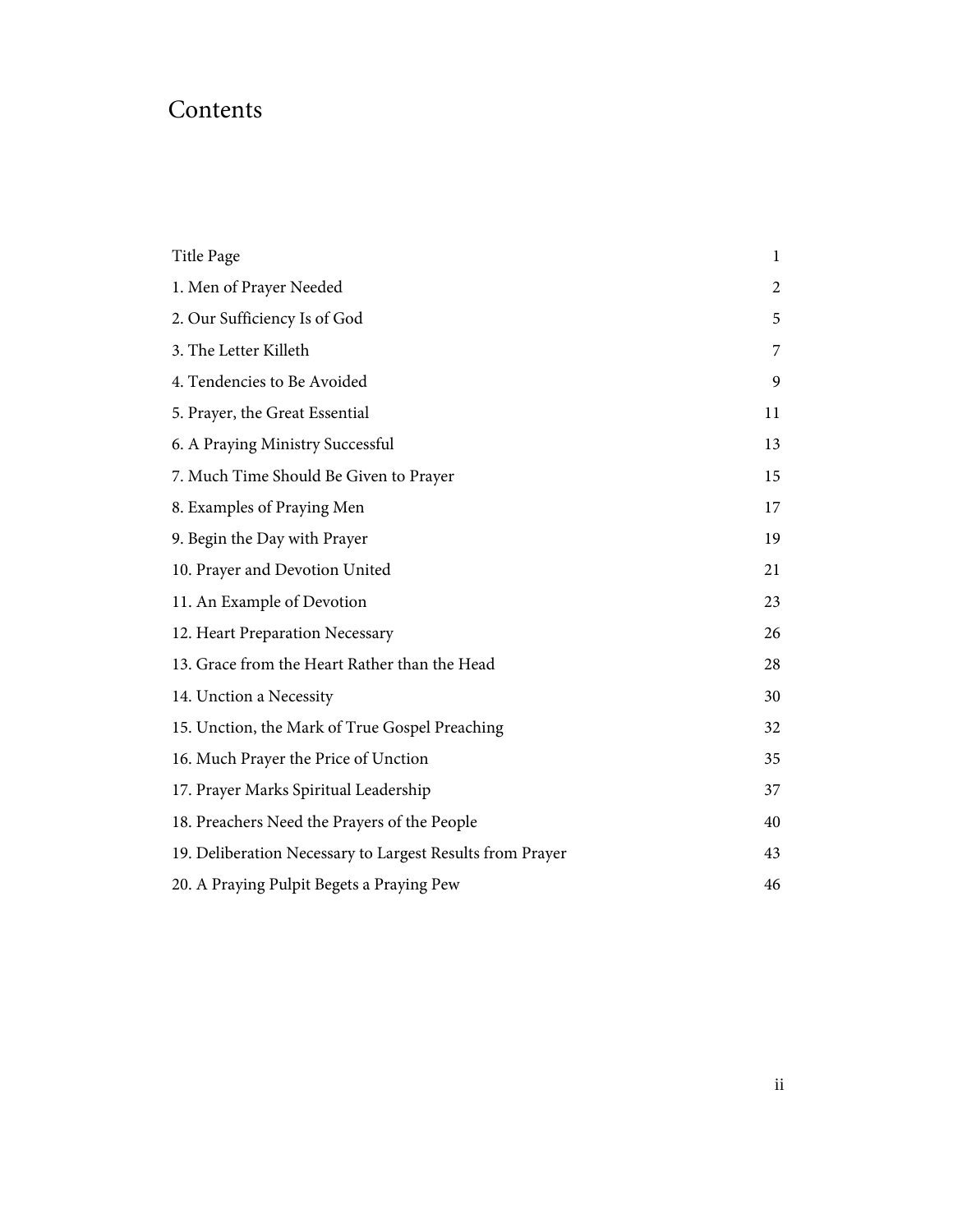

This PDF file is from the Christian Classics Ethereal Library, [www.ccel.org.](http://www.ccel.org) The mission of the CCEL is to make classic Christian books available to the world.

- This book is available in PDF, HTML, ePub, Kindle, and other formats. See <http://www.ccel.org/ccel/bounds/power.html>.
- A free audio narration is available at<http://www.ccel.org/ccel/bounds/power/mp3>.
- Discuss this book online at [http://www.ccel.org/node/2796.](http://www.ccel.org/node/2796)

The CCEL makes CDs of classic Christian literature available around the world through the Web and through CDs. We have distributed thousands of such CDs free in developing countries. If you are in a developing country and would like to receive a free CD, please send a request by email to [cd-request@ccel.org.](mailto:cd-request@ccel.org)

The Christian Classics Ethereal Library is a self supporting non-profit organization at Calvin College. If you wish to give of your time or money to support the CCEL, please visit [http://www.ccel.org/give.](http://www.ccel.org/give)

This PDF file is copyrighted by the Christian Classics Ethereal Library. It may be freely copied for non-commercial purposes as long as it is not modified. All other rights are reserved. Written permission is required for commercial use.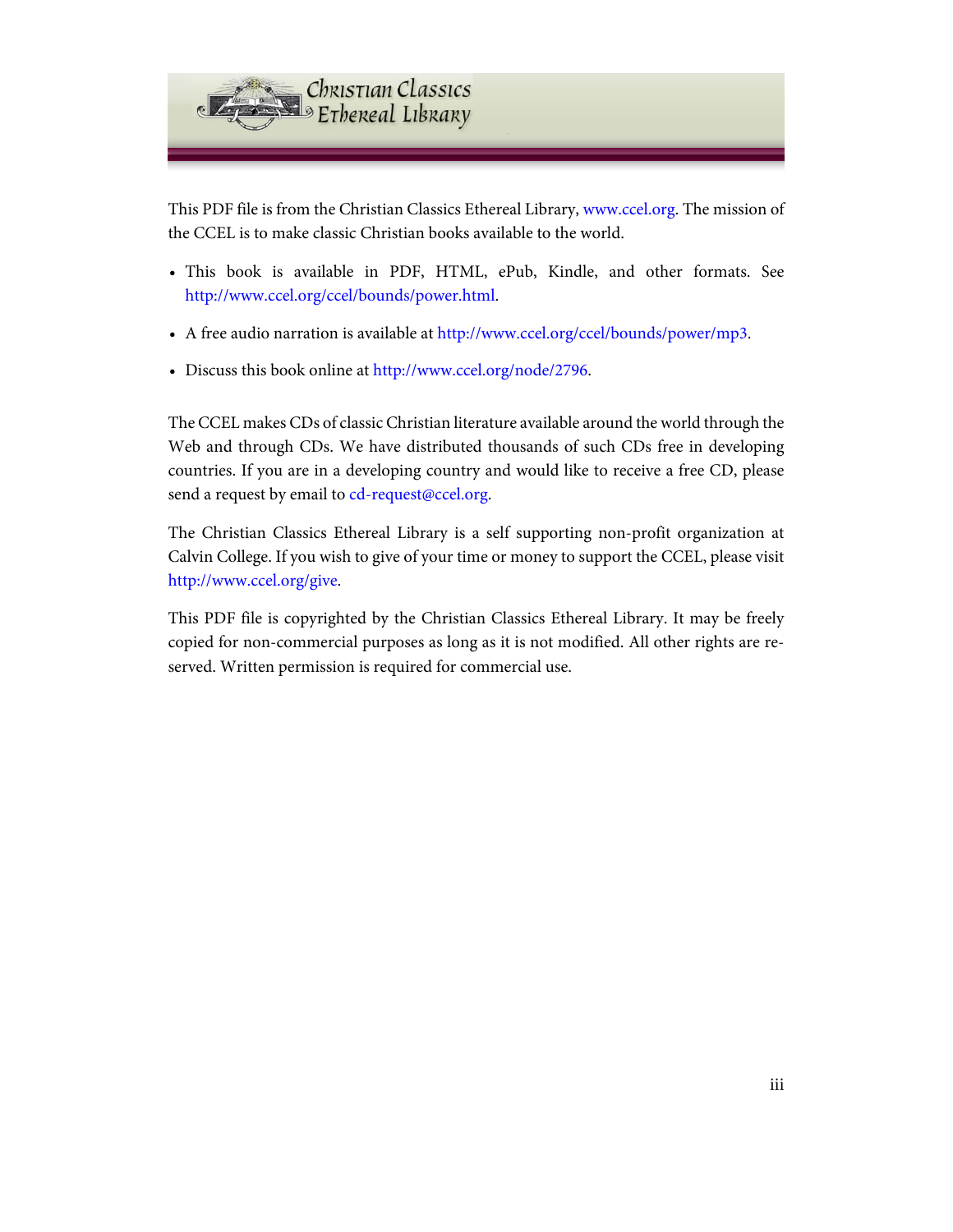#### <span id="page-4-0"></span>**POWER THROUGH PRAYER** EDWARD M. BOUNDS

*Power through Prayer*has been called "one of the truly great masterpieces on the theme of prayer." The term *classic* can appropriately be applied to this outstanding book.

In twenty provocative and inspiring chapters, each prefaced with quotations from spiritual giants, Edward M. Bounds stresses the imperative of vital prayer in the life of a pastor. He says, ". . . every preacher who does not make prayer a mighty factor in his own life and ministry is weak as a factor in God's work and is powerless to project God's cause in this world."

Recreation to a minister must be as whetting is with the mower—that is, to be used only so far as is necessary for his work. May a physician in plague-time take any more relaxation or recreation than is necessary for his life, when so many are expecting his help in a case of life and death? Will you stand by and see sinners gasping under the pangs of death, and say: "God doth not require me to make myself a drudge to save them?" Is this the voice of ministerial or Christian compassion or rather of sensual laziness and diabolical cruelty.—Richard Baxter

Misemployment of time is injurious to the mind. In illness I have looked back with self-reproach on days spent in my study; I was wading through history and poetry and monthly journals, but I was in my study! Another man's trifling is notorious to all observers, but what am I doing? Nothing, perhaps, that has reference to the spiritual good of my congregation. Be much in retirement and prayer. Study the honor and glory of your Master.—Richard Cecil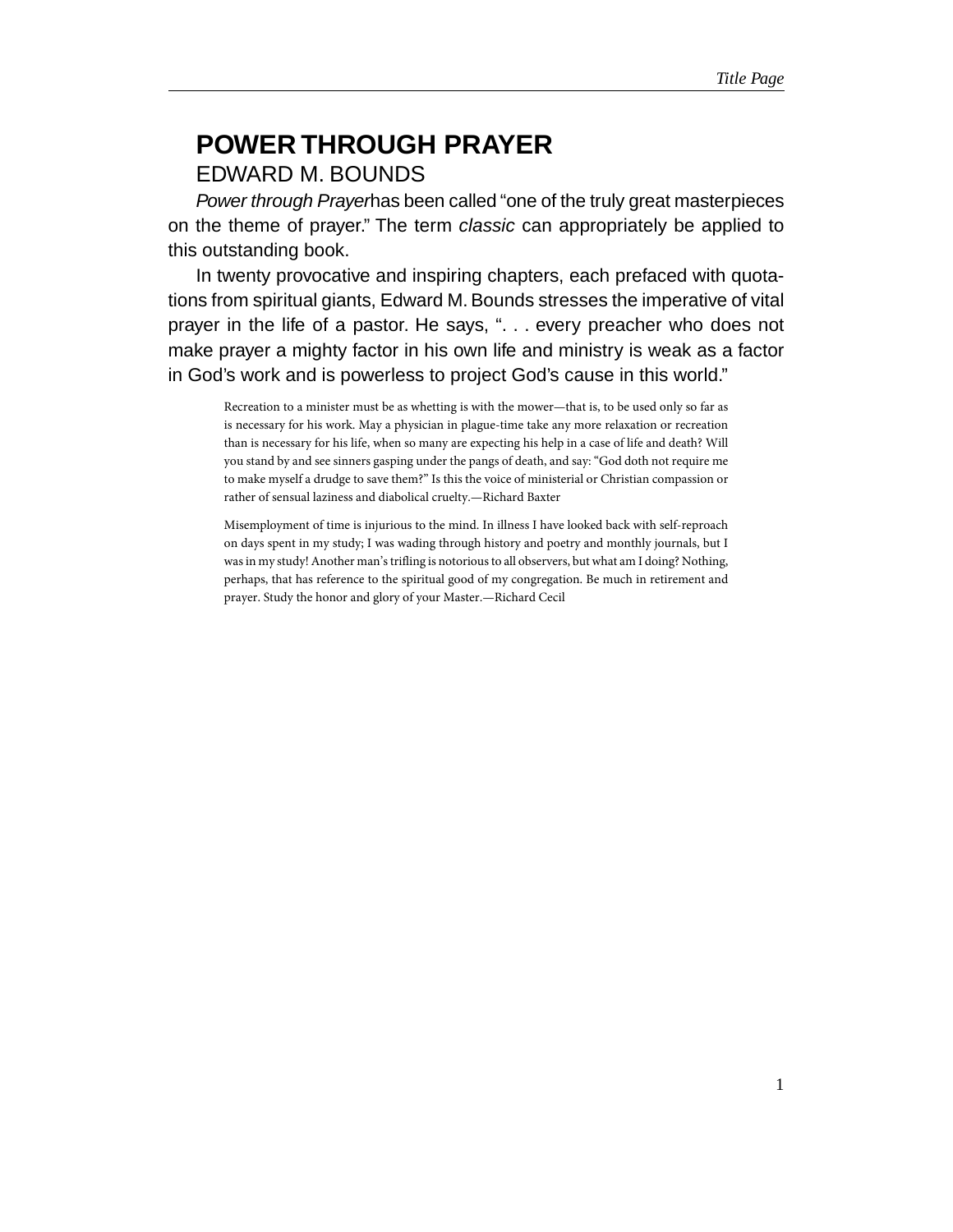#### **1 Men of Prayer Needed**

<span id="page-5-0"></span>Study universal holiness of life. Your whole usefulness depends on this, for your sermons last but an hour or two; your life preaches all the week. If Satan can only make a covetous minister a lover of praise, of pleasure, of good eating, he has ruined your ministry. Give yourself to prayer, and get your texts, your thoughts, your words from God. Luther spent his best three hours in prayer.—Robert Murray McCheyne

WE are constantly on a stretch, if not on a strain, to devise new methods, new plans, new organizations to advance the Church and secure enlargement and efficiency for the gospel. This trend of the day has a tendency to lose sight of the man or sink the man in the plan or organization. God's plan is to make much of the man, far more of him than of anything else. Men are God's method. The Church is looking for better methods; God is looking for better men. "There was a man sent from God whose name was John." The dispensation that heralded and prepared the way for Christ was bound up in that man John. "Unto us a child is born, unto us a son is given." The world's salvation comes out of that cradled Son. When Paul appeals to the personal character of the men who rooted the gospel in the world, he solves the mystery of their success. The glory and efficiency of the gospel is staked on the men who proclaim it. When God declares that "the eyes of the Lord run to and fro throughout the whole earth, to show himself strong in the behalf of them whose heart is perfect toward him," he declares the necessity of men and his dependence on them as a channel through which to exert his power upon the world. This vital, urgent truth is one that this age of machinery is apt to forget. The forgetting of it is as baneful on the work of God as would be the striking of the sun from his sphere. Darkness, confusion, and death would ensue.

What the Church needs to-day is not more machinery or better, not new organizations or more and novel methods, but men whom the Holy Ghost can use—men of prayer, men mighty in prayer. The Holy Ghost does not flow through methods, but through men. He does not come on machinery, but on men. He does not anoint plans, but men—men of prayer.

An eminent historian has said that the accidents of personal character have more to do with the revolutions of nations than either philosophic historians or democratic politicians will allow. This truth has its application in full to the gospel of Christ, the character and conduct of the followers of Christ—Christianize the world, transfigure nations and individuals. Of the preachers of the gospel it is eminently true.

The character as well as the fortunes of the gospel is committed to the preacher. He makes or mars the message from God to man. The preacher is the golden pipe through which the divine oil flows. The pipe must not only be golden, but open and flawless, that the oil may have a full, unhindered, unwasted flow.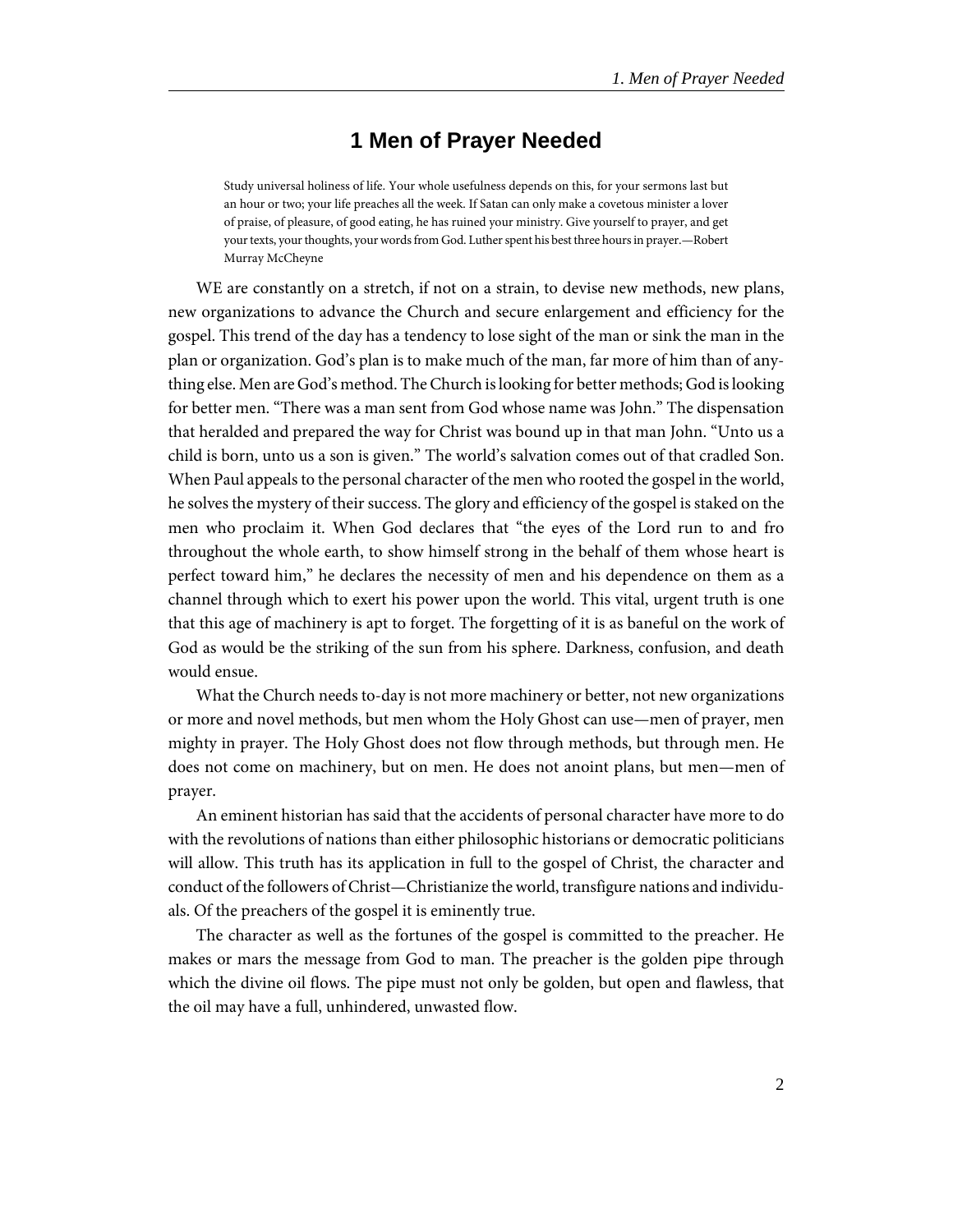The man makes the preacher. God must make the man. The messenger is, if possible, more than the message. The preacher is more than the sermon. The preacher makes the sermon. As the life-giving milk from the mother's bosom is but the mother's life, so all the preacher says is tinctured, impregnated by what the preacher is. The treasure is in earthen vessels, and the taste of the vessel impregnates and may discolor. The man, the whole man, lies behind the sermon. Preaching is not the performance of an hour. It is the outflow of a life. It takes twenty years to make a sermon, because it takes twenty years to make the man. The true sermon is a thing of life. The sermon grows because the man grows. The sermon is forceful because the man is forceful. The sermon is holy because the man is holy. The sermon is full of the divine unction because the man is full of the divine unction.

Paul termed it "My gospel;" not that he had degraded it by his personal eccentricities or diverted it by selfish appropriation, but the gospel was put into the heart and lifeblood of the man Paul, as a personal trust to be executed by his Pauline traits, to be set aflame and empowered by the fiery energy of his fiery soul. Paul's sermons—what were they? Where are they? Skeletons, scattered fragments, afloat on the sea of inspiration! But the man Paul, greater than his sermons, lives forever, in full form, feature and stature, with his molding hand on the Church. The preaching is but a voice. The voice in silence dies, the text is forgotten, the sermon fades from memory; the preacher lives.

The sermon cannot rise in its life-giving forces above the man. Dead men give out dead sermons, and dead sermons kill. Everything depends on the spiritual character of the preacher. Under the Jewish dispensation the high priest had inscribed in jeweled letters on a golden frontlet: "Holiness to the Lord." So every preacher in Christ's ministry must be molded into and mastered by this same holy motto. It is a crying shame for the Christian ministry to fall lower in holiness of character and holiness of aim than the Jewish priesthood. Jonathan Edwards said: "I went on with my eager pursuit after more holiness and conformity to Christ. The heaven I desired was a heaven of holiness." The gospel of Christ does not move by popular waves. It has no self-propagating power. It moves as the men who have charge of it move. The preacher must impersonate the gospel. Its divine, most distinctive features must be embodied in him. The constraining power of love must be in the preacher as a projecting, eccentric, an all-commanding, self-oblivious force. The energy of self-denial must be his being, his heart and blood and bones. He must go forth as a man among men, clothed with humility, abiding in meekness, wise as a serpent, harmless as a dove; the bonds of a servant with the spirit of a king, a king in high, royal, in dependent bearing, with the simplicity and sweetness of a child. The preacher must throw himself, with all the abandon of a perfect, self-emptying faith and a self-consuming zeal, into his work for the salvation of men. Hearty, heroic, compassionate, fearless martyrs must the men be who take hold of and shape a generation for God. If they be timid time servers, place seekers, if they be men pleasers or men fearers, if their faith has a weak hold on God or his Word, if their denial be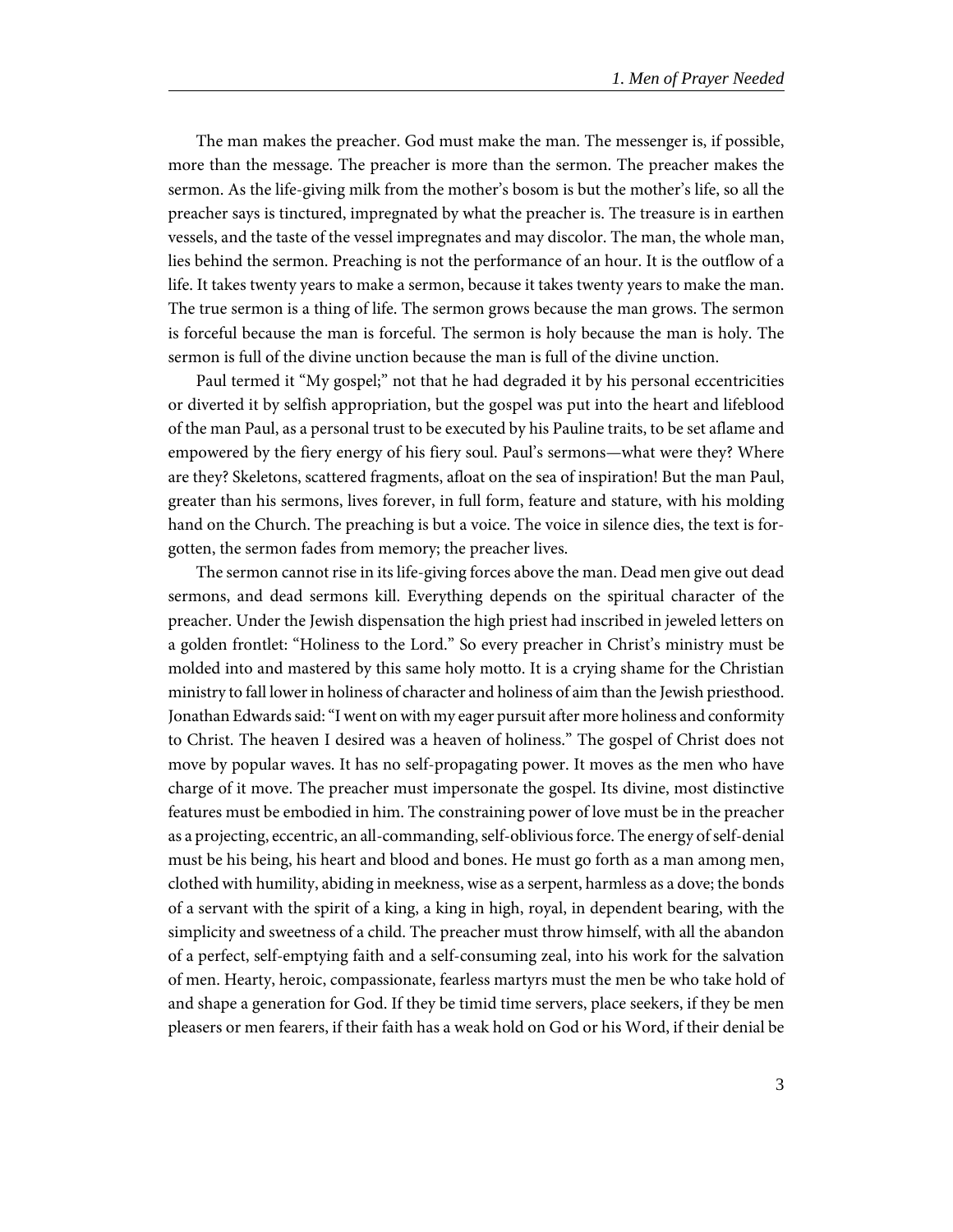broken by any phase of self or the world, they cannot take hold of the Church nor the world for God.

The preacher's sharpest and strongest preaching should be to himself. His most difficult, delicate, laborious, and thorough work must be with himself. The training of the twelve was the great, difficult, and enduring work of Christ. Preachers are not sermon makers, but men makers and saint makers, and he only is well-trained for this business who has made himself a man and a saint. It is not great talents nor great learning nor great preachers that God needs, but men great in holiness, great in faith, great in love, great in fidelity, great for God—men always preaching by holy sermons in the pulpit, by holy lives out of it. These can mold a generation for God.

After this order, the early Christians were formed. Men they were of solid mold, preachers after the heavenly type—heroic, stalwart, soldierly, saintly. Preaching with them meant self-denying, self-crucifying, serious, toilsome, martyr business. They applied themselves to it in a way that told on their generation, and formed in its womb a generation yet unborn for God. The preaching man is to be the praying man. Prayer is the preacher's mightiest weapon. An almighty force in itself, it gives life and force to all.

The real sermon is made in the closet. The man—God's man—is made in the closet. His life and his profoundest convictions were born in his secret communion with God. The burdened and tearful agony of his spirit, his weightiest and sweetest messages were got when alone with God. Prayer makes the man; prayer makes the preacher; prayer makes the pastor.

The pulpit of this day is weak in praying. The pride of learning is against the dependent humility of prayer. Prayer is with the pulpit too often only official—a performance for the routine of service. Prayer is not to the modern pulpit the mighty force it was in Paul's life or Paul's ministry. Every preacher who does not make prayer a mighty factor in his own life and ministry is weak as a factor in God's work and is powerless to project God's cause in this world.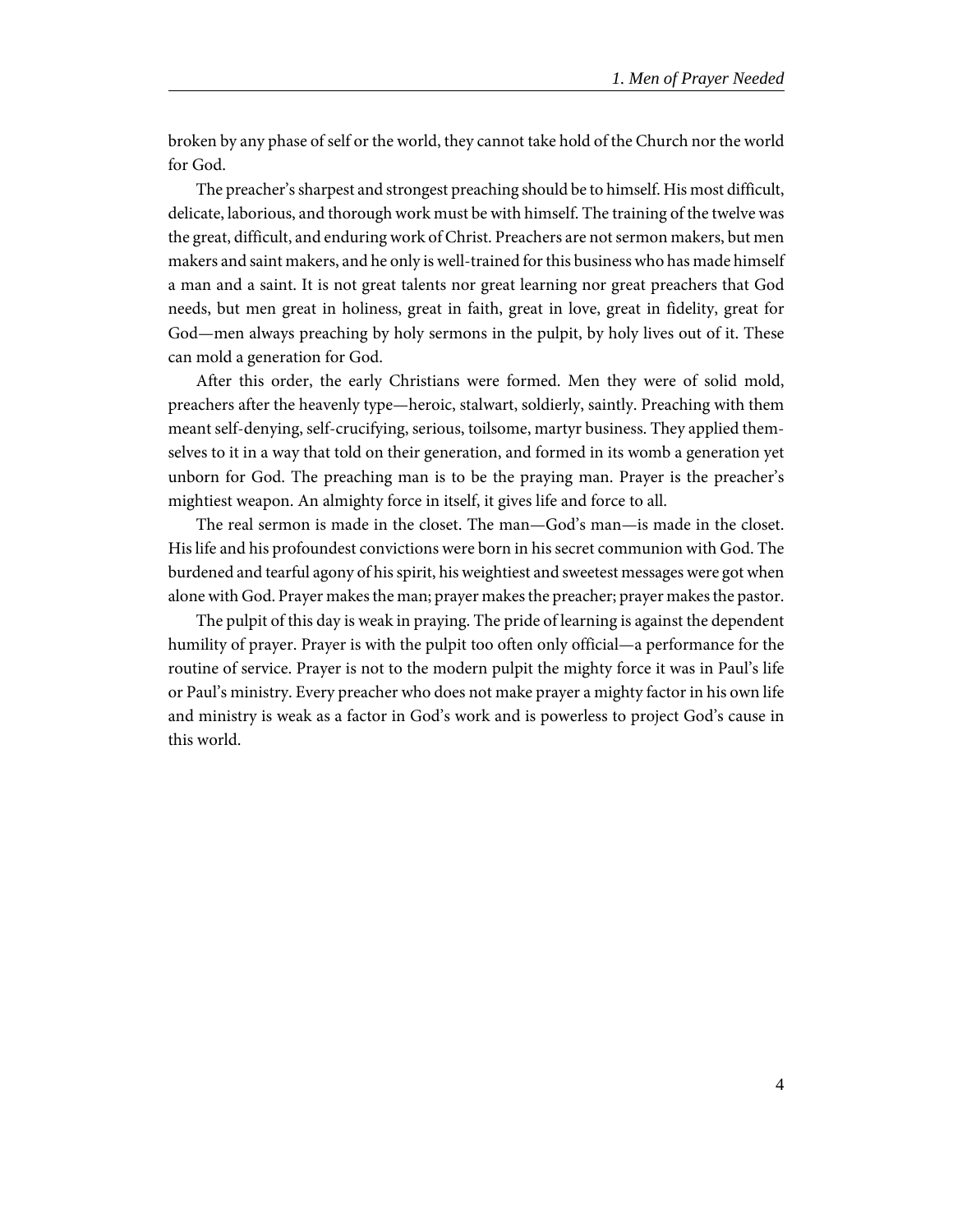#### **2 Our Sufficiency Is of God**

<span id="page-8-0"></span>But above all he excelled in prayer. The inwardness and weight of his spirit, the reverence and solemnity of his address and behavior, and the fewness and fullness of his words have often struck even strangers with admiration as they used to reach others with consolation. The most awful, living, reverend frame I ever felt or beheld, I must say, was his prayer. And truly it was a testimony. He knew and lived nearer to the Lord than other men, for they that know him most will see most reason to approach him with reverence and fear.—William Penn of George Fox

THE sweetest graces by a slight perversion may bear the bitterest fruit. The sun gives life, but sunstrokes are death. Preaching is to give life; it may kill. The preacher holds the keys; he may lock as well as unlock. Preaching is God's great institution for the planting and maturing of spiritual life. When properly executed, its benefits are untold; when wrongly executed, no evil can exceed its damaging results. It is an easy matter to destroy the flock if the shepherd be unwary or the pasture be destroyed, easy to capture the citadel if the watchmen be asleep or the food and water be poisoned. Invested with such gracious prerogatives, exposed to so great evils, involving so many grave responsibilities, it would be a parody on the shrewdness of the devil and a libel on his character and reputation if he did not bring his master influences to adulterate the preacher and the preaching. In face of all this, the exclamatory interrogatory of Paul, "Who is sufficient for these things?" is never out of order.

Paul says: "Our sufficiency is of God, who also hath made us able ministers of the new testament; not of the letter, but of the spirit: for the letter killeth, but the spirit giveth life." The true ministry is God-touched, God-enabled, and God-made. The Spirit of God is on the preacher in anointing power, the fruit of the Spirit is in his heart, the Spirit of God has vitalized the man and the word; his preaching gives life, gives life as the spring gives life; gives life as the resurrection gives life; gives ardent life as the summer gives ardent life; gives fruitful life as the autumn gives fruitful life. The life-giving preacher is a man of God, whose heart is ever athirst for God, whose soul is ever following hard after God, whose eye is single to God, and in whom by the power of God's Spirit the flesh and the world have been crucified and his ministry is like the generous flood of a life-giving river.

The preaching that kills is non-spiritual preaching. The ability of the preaching is not from God. Lower sources than God have given to it energy and stimulant. The Spirit is not evident in the preacher nor his preaching. Many kinds of forces may be projected and stimulated by preaching that kills, but they are not spiritual forces. They may resemble spiritual forces, but are only the shadow, the counterfeit; life they may seem to have, but the life is magnetized. The preaching that kills is the letter; shapely and orderly it may be, but it is the letter still, the dry, husky letter, the empty, bald shell. The letter may have the germ of life in it, but it has no breath of spring to evoke it; winter seeds they are, as hard as the winter's soil, as icy as the winter's air, no thawing nor germinating by them. This letter-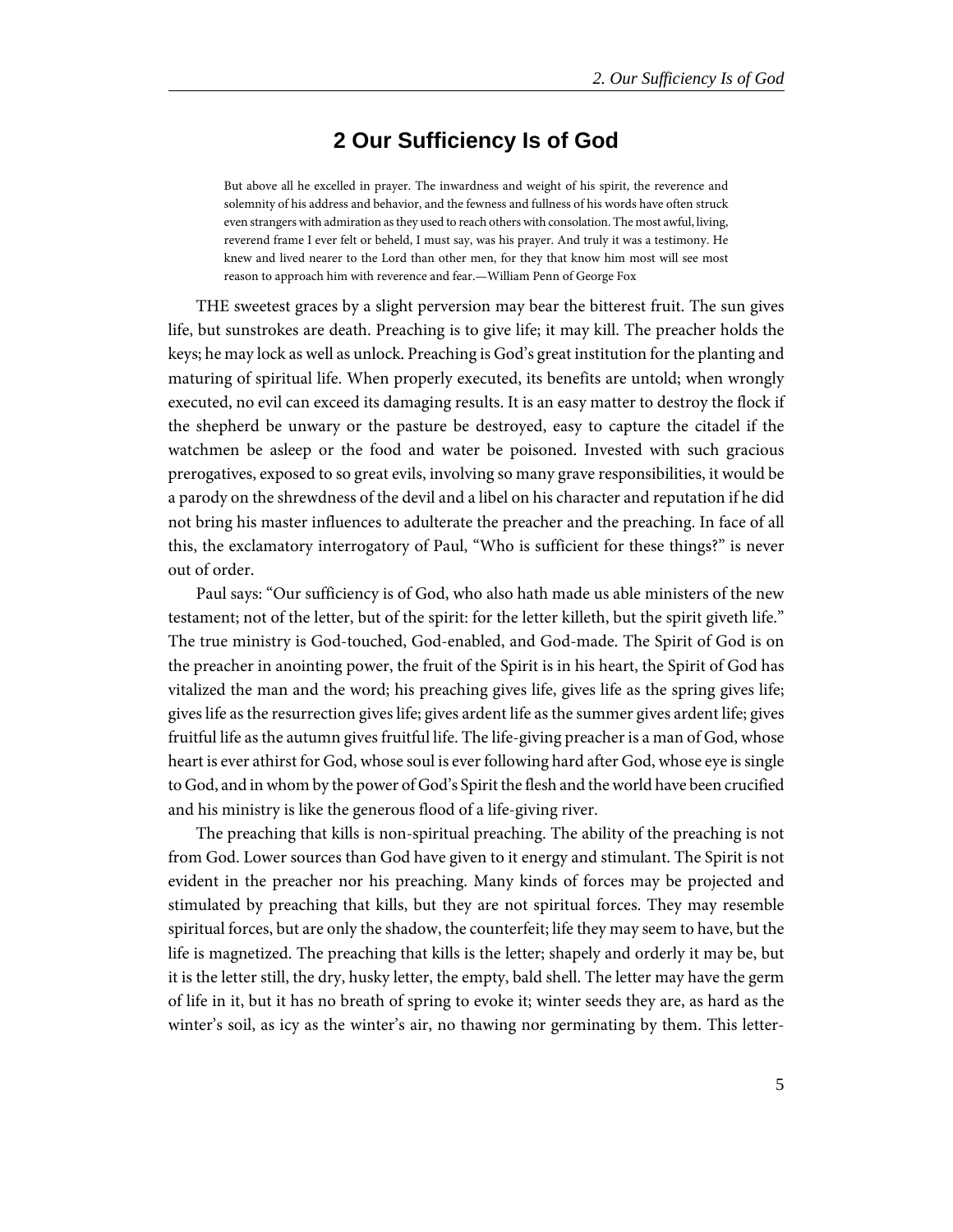preaching has the truth. But even divine truth has no life-giving energy alone; it must be energized by the Spirit, with all God's forces at its back. Truth unquickened by God's Spirit deadens as much as, or more than, error. It may be the truth without admixture; but without the Spirit its shade and touch are deadly, its truth error, its light darkness. The letterpreaching is unctionless, neither mellowed nor oiled by the Spirit. There may be tears, but tears cannot run God's machinery; tears may be but summer's breath on a snow-covered iceberg, nothing but surface slush. Feelings and earnestness there may be, but it is the emotion of the actor and the earnestness of the attorney. The preacher may feel from the kindling of his own sparks, be eloquent over his own exegesis, earnest in delivering the product of his own brain; the professor may usurp the place and imitate the fire of the apostle; brains and nerves may serve the place and feign the work of God's Spirit, and by these forces the letter may glow and sparkle like an illumined text, but the glow and sparkle will be as barren of life as the field sown with pearls. The death-dealing element lies back of the words, back of the sermon, back of the occasion, back of the manner, back of the action. The great hindrance is in the preacher himself. He has not in himself the mighty life-creating forces. There may be no discount on his orthodoxy, honesty, cleanness, or earnestness; but somehow the man, the inner man, in its secret places has never broken down and surrendered to God, his inner life is not a great highway for the transmission of God's message, God's power. Somehow self and not God rules in the holy of holiest. Somewhere, all unconscious to himself, some spiritual nonconductor has touched his inner being, and the divine current has been arrested. His inner being has never felt its thorough spiritual bankruptcy, its utter powerlessness; he has never learned to cry out with an ineffable cry of self-despair and selfhelplessness till God's power and God's fire comes in and fills, purifies, empowers. Self-esteem, self-ability in some pernicious shape has defamed and violated the temple which should be held sacred for God. Life-giving preaching costs the preacher much—death to self, crucifixion to the world, the travail of his own soul. Crucified preaching only can give life. Crucified preaching can come only from a crucified man.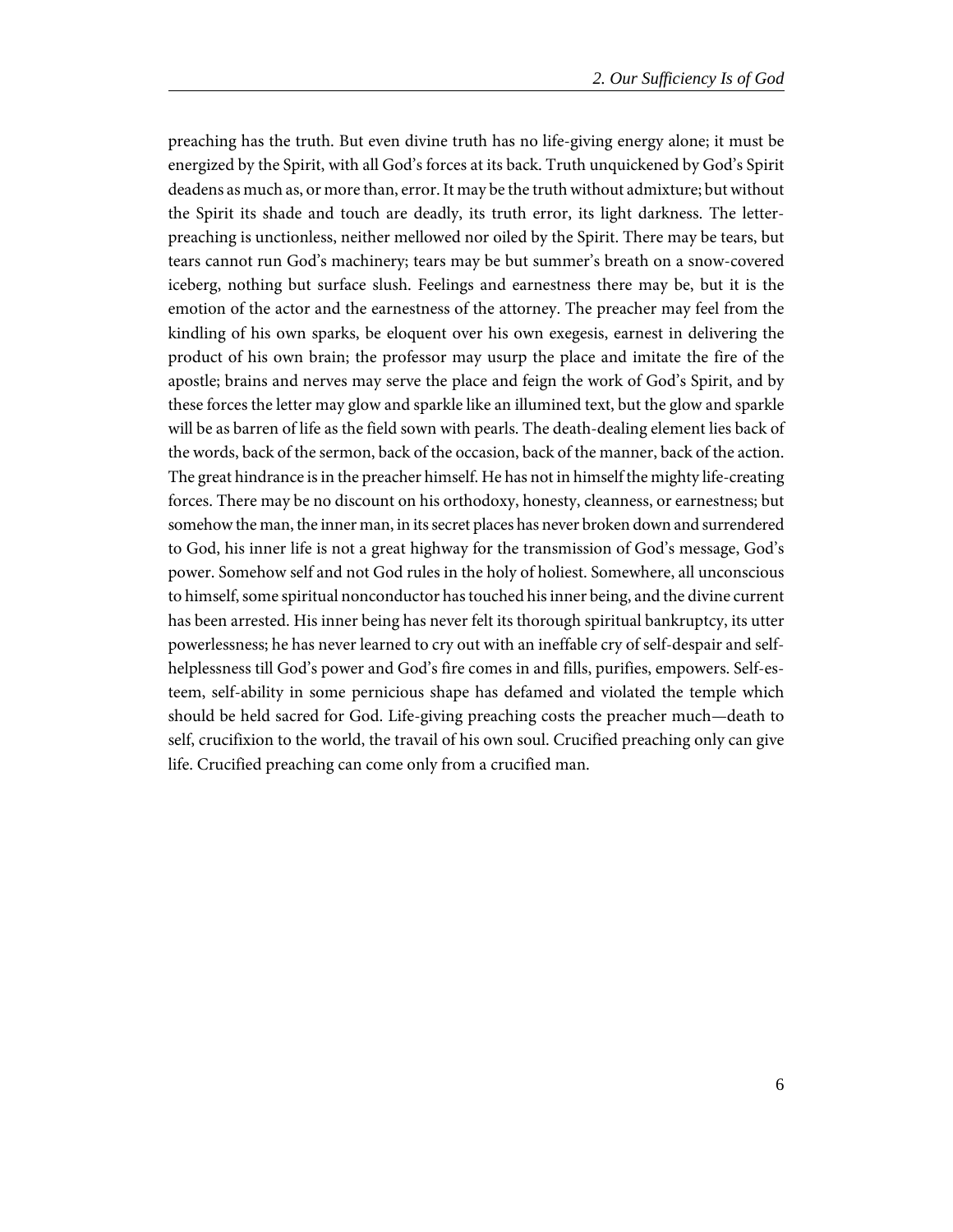#### **3 The Letter Killeth**

<span id="page-10-0"></span>During this affliction I was brought to examine my life in relation to eternity closer than I had done when in the enjoyment of health. In this examination relative to the discharge of my duties toward my fellow creatures as a man, a Christian minister, and an officer of the Church, I stood approved by my own conscience; but in relation to my Redeemer and Saviour the result was different. My returns of gratitude and loving obedience bear no proportion to my obligations for redeeming, preserving, and supporting me through the vicissitudes of life from infancy to old age. The coldness of my love to Him who first loved me and has done so much for me overwhelmed and confused me; and to complete my unworthy character, I had not only neglected to improve the grace given to the extent of my duty and privilege, but for want of improvement had, while abounding in perplexing care and labor, declined from first zeal and love. I was confounded, humbled myself, implored mercy, and renewed my covenant to strive and devote myself unreservedly to the Lord.—Bishop McKendree

THE preaching that kills may be, and often is, orthodox—dogmatically, inviolably orthodox. We love orthodoxy. It is good. It is the best. It is the clean, clear-cut teaching of God's Word, the trophies won by truth in its conflict with error, the levees which faith has raised against the desolating floods of honest or reckless misbelief or unbelief; but orthodoxy, clear and hard as crystal, suspicious and militant, may be but the letter well-shaped, wellnamed, and well-learned, the letter which kills. Nothing is so dead as a dead orthodoxy, too dead to speculate, too dead to think, to study, or to pray.

The preaching that kills may have insight and grasp of principles, may be scholarly and critical in taste, may have every minutia of the derivation and grammar of the letter, may be able to trim the letter into its perfect pattern, and illume it as Plato and Cicero may be illumined, may study it as a lawyer studies his text-books to form his brief or to defend his case, and yet be like a frost, a killing frost. Letter-preaching may be eloquent, enameled with poetry and rhetoric, sprinkled with prayer spiced with sensation, illumined by genius and yet these be but the massive or chaste, costly mountings, the rare and beautiful flowers which coffin the corpse. The preaching which kills may be without scholarship, unmarked by any freshness of thought or feeling, clothed in tasteless generalities or vapid specialties, with style irregular, slovenly, savoring neither of closet nor of study, graced neither by thought, expression, or prayer. Under such preaching how wide and utter the desolation! how profound the spiritual death!

This letter-preaching deals with the surface and shadow of things, and not the things themselves. It does not penetrate the inner part. It has no deep insight into, no strong grasp of, the hidden life of God's Word. It is true to the outside, but the outside is the hull which must be broken and penetrated for the kernel. The letter may be dressed so as to attract and be fashionable, but the attraction is not toward God nor is the fashion for heaven. The failure is in the preacher. God has not made him. He has never been in the hands of God like clay in the hands of the potter. He has been busy about the sermon, its thought and finish, its drawing and impressive forces; but the deep things of God have never been sought, studied,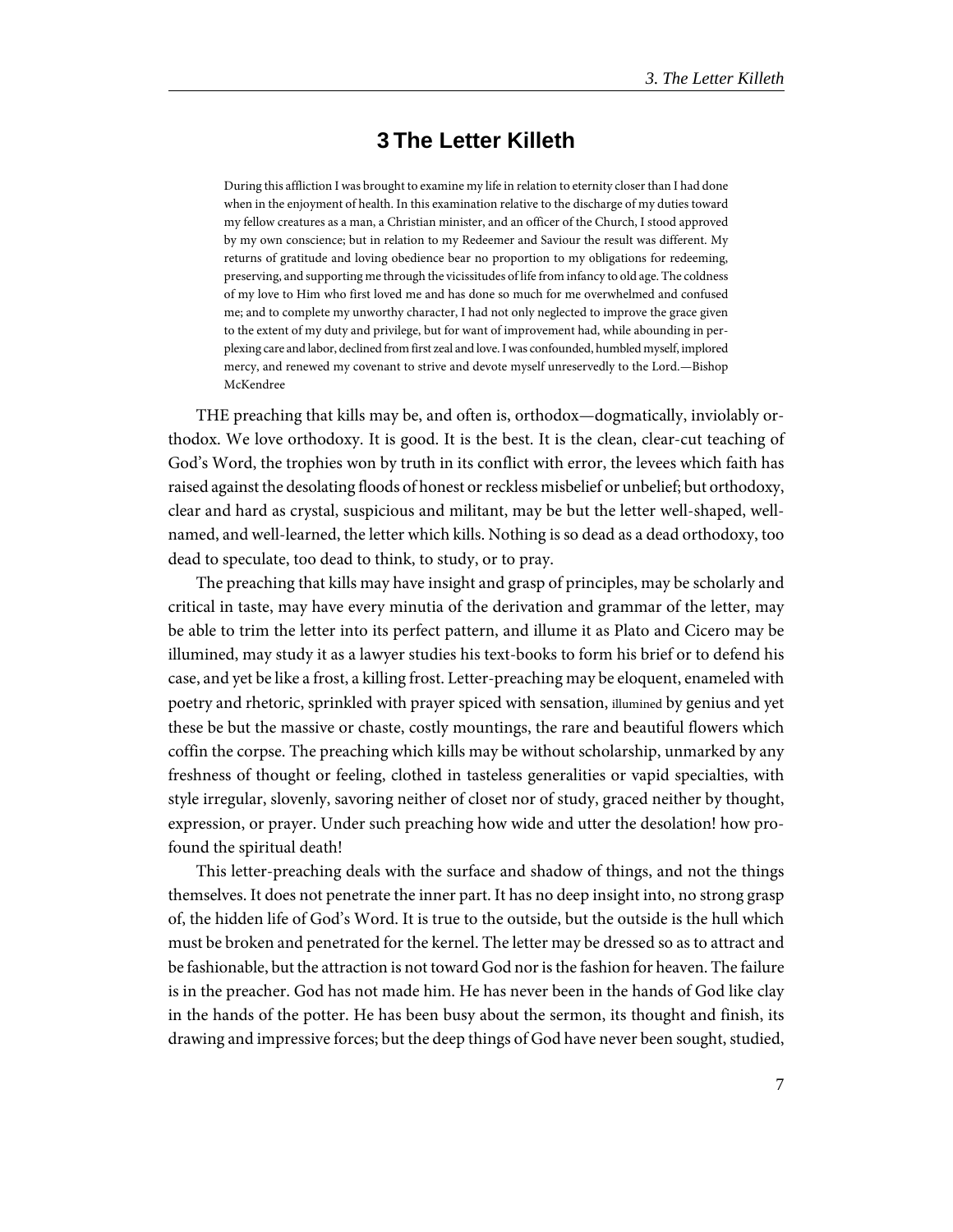fathomed, experienced by him. He has never stood before "the throne high and lifted up," never heard the seraphim song, never seen the vision nor felt the rush of that awful holiness, and cried out in utter abandon and despair under the sense of weakness and guilt, and had his life renewed, his heart touched, purged, inflamed by the live coal from God's altar. His ministry may draw people to him, to the Church, to the form and ceremony; but no true drawings to God, no sweet, holy, divine communion induced. The Church has been frescoed but not edified, pleased but not sanctified. Life is suppressed; a chill is on the summer air; the soil is baked. The city of our God becomes the city of the dead; the Church a graveyard, not an embattled army. Praise and prayer are stifled; worship is dead. The preacher and the preaching have helped sin, not holiness; peopled hell, not heaven.

Preaching which kills is prayerless preaching. Without prayer the preacher creates death, and not life. The preacher who is feeble in prayer is feeble in life-giving forces. The preacher who has retired prayer as a conspicuous and largely prevailing element in his own character has shorn his preaching of its distinctive life-giving power. Professional praying there is and will be, but professional praying helps the preaching to its deadly work. Professional praying chills and kills both preaching and praying. Much of the lax devotion and lazy, irreverent attitudes in congregational praying are attributable to professional praying in the pulpit. Long, discursive, dry, and inane are the prayers in many pulpits. Without unction or heart, they fall like a killing frost on all the graces of worship. Death-dealing prayers they are. Every vestige of devotion has perished under their breath. The deader they are the longer they grow. A plea for short praying, live praying, real heart praying, praying by the Holy Spirit—direct, specific, ardent, simple, unctuous in the pulpit—is in order. A school to teach preachers how to pray, as God counts praying, would be more beneficial to true piety, true worship, and true preaching than all theological schools.

Stop! Pause! Consider! Where are we? What are we doing? Preaching to kill? Praying to kill? Praying to God! the great God, the Maker of all worlds, the Judge of all men! What reverence! what simplicity! what sincerity! what truth in the inward parts is demanded! How real we must be! How hearty! Prayer to God the noblest exercise, the loftiest effort of man, the most real thing! Shall we not discard forever accursed preaching that kills and prayer that kills, and do the real thing, the mightiest thing—prayerful praying, life-creating preaching, bring the mightiest force to bear on heaven and earth and draw on God's exhaustless and open treasure for the need and beggary of man?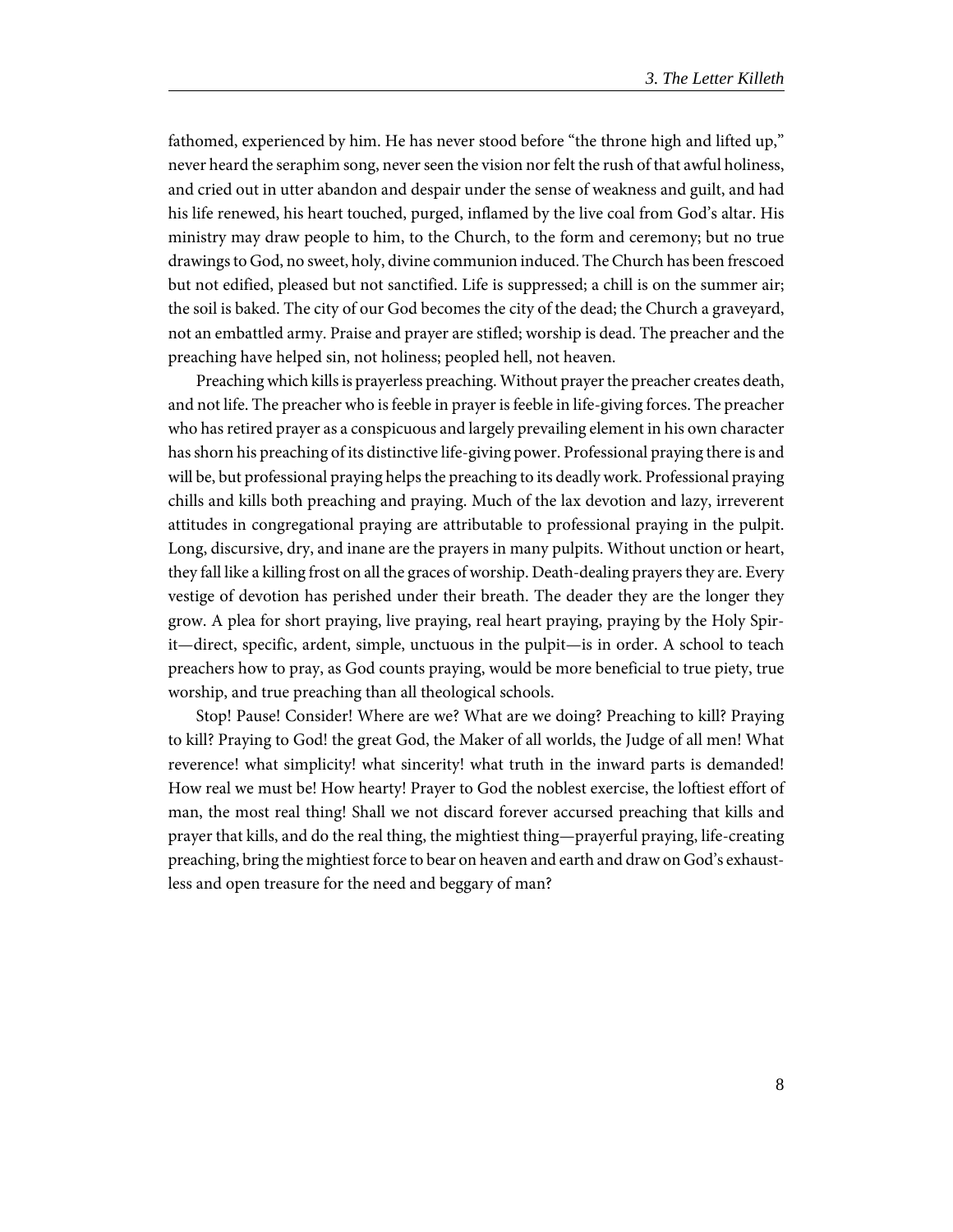#### **4 Tendencies to Be Avoided**

<span id="page-12-0"></span>Let us often look at Brainerd in the woods of America pouring out his very soul before God for the perishing heathen without whose salvation nothing could make him happy. Prayer—secret fervent believing prayer—lies at the root of all personal godliness. A competent knowledge of the language where a missionary lives, a mild and winning temper, a heart given up to God in closet religion—these, these are the attainments which, more than all knowledge, or all other gifts, will fit us to become the instruments of God in the great work of human redemption.—Carrey's Brotherhood, Serampore

THERE are two extreme tendencies in the ministry. The one is to shut itself out from intercourse with the people. The monk, the hermit were illustrations of this; they shut themselves out from men to be more with God. They failed, of course. Our being with God is of use only as we expend its priceless benefits on men. This age, neither with preacher nor with people, is much intent on God. Our hankering is not that way. We shut ourselves to our study, we become students, bookworms, Bible worms, sermon makers, noted for literature, thought, and sermons; but the people and God, where are they? Out of heart, out of mind. Preachers who are great thinkers, great students must be the greatest of prayers, or else they will be the greatest of backsliders, heartless professionals, rationalistic, less than the least of preachers in God's estimate.

The other tendency is to thoroughly popularize the ministry. He is no longer God's man, but a man of affairs, of the people. He prays not, because his mission is to the people. If he can move the people, create an interest, a sensation in favor of religion, an interest in Church work—he is satisfied. His personal relation to God is no factor in his work. Prayer has little or no place in his plans. The disaster and ruin of such a ministry cannot be computed by earthly arithmetic. What the preacher is in prayer to God, for himself, for his people, so is his power for real good to men, so is his true fruitfulness, his true fidelity to God, to man, for time, for eternity.

It is impossible for the preacher to keep his spirit in harmony with the divine nature of his high calling without much prayer. That the preacher by dint of duty and laborious fidelity to the work and routine of the ministry can keep himself in trim and fitness is a serious mistake. Even sermon-making, incessant and taxing as an art, as a duty, as a work, or as a pleasure, will engross and harden, will estrange the heart, by neglect of prayer, from God. The scientist loses God in nature. The preacher may lose God in his sermon.

Prayer freshens the heart of the preacher, keeps it in tune with God and in sympathy with the people, lifts his ministry out of the chilly air of a profession, fructifies routine and moves every wheel with the facility and power of a divine unction.

Mr. Spurgeon says: "Of course the preacher is above all others distinguished as a man of prayer. He prays as an ordinary Christian, else he were a hypocrite. He prays more than ordinary Christians, else he were disqualified for the office he has undertaken. If you as ministers are not very prayerful, you are to be pitied. If you become lax in sacred devotion,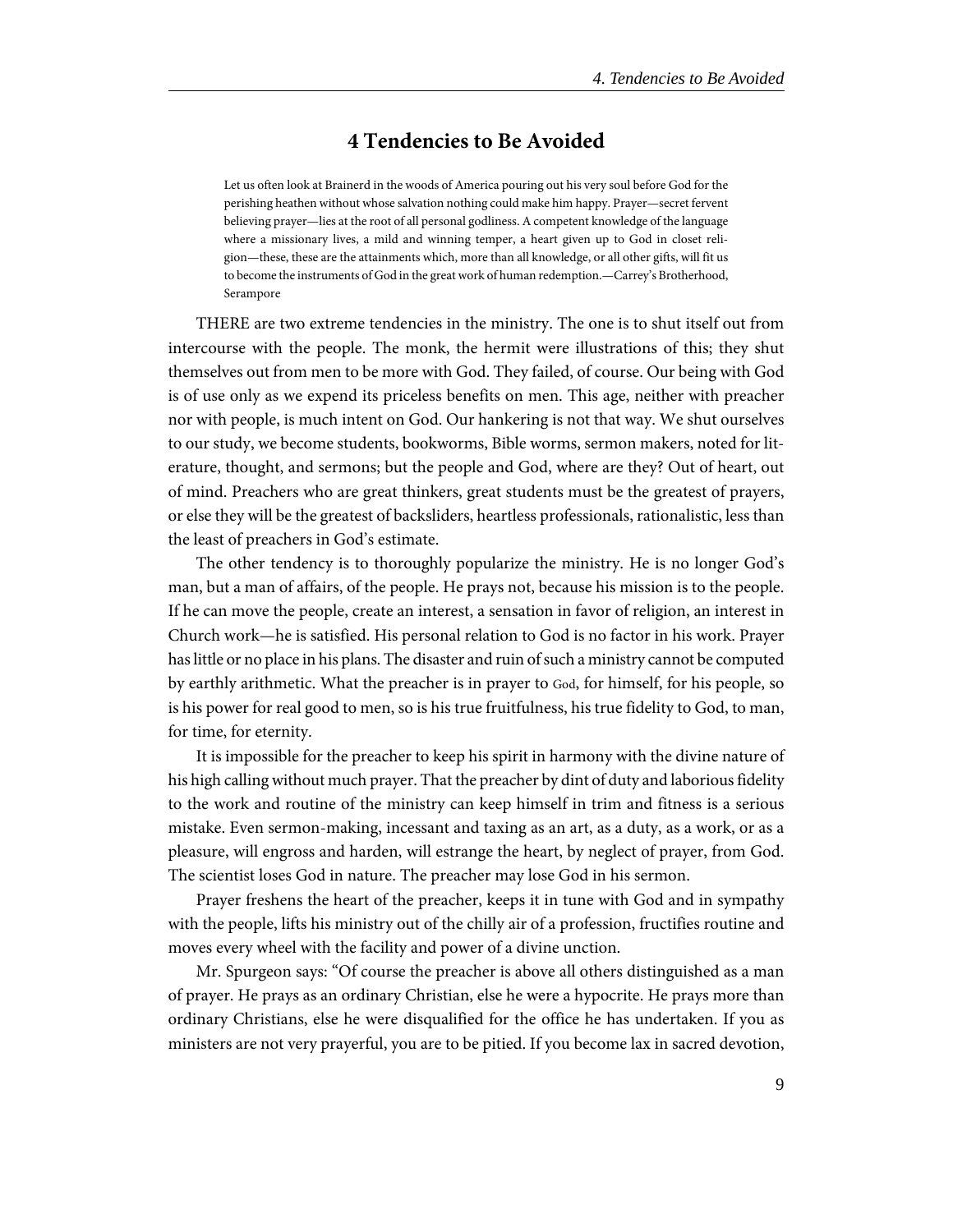not only will you need to be pitied but your people also, and the day cometh in which you shall be ashamed and confounded. All our libraries and studies are mere emptiness compared with our closets. Our seasons of fasting and prayer at the Tabernacle have been high days indeed; never has heaven's gate stood wider; never have our hearts been nearer the central Glory."

The praying which makes a prayerful ministry is not a little praying put in as we put flavor to give it a pleasant smack, but the praying must be in the body, and form the blood and bones. Prayer is no petty duty, put into a corner; no piecemeal performance made out of the fragments of time which have been snatched from business and other engagements of life; but it means that the best of our time, the heart of our time and strength must be given. It does not mean the closet absorbed in the study or swallowed up in the activities of ministerial duties; but it means the closet first, the study and activities second, both study and activities freshened and made efficient by the closet. Prayer that affects one's ministry must give tone to one's life. The praying which gives color and bent to character is no pleasant, hurried pastime. It must enter as strongly into the heart and life as Christ's "strong crying and tears" did; must draw out the soul into an agony of desire as Paul's did; must be an inwrought fire and force like the "effectual, fervent prayer" of James; must be of that quality which, when put into the golden censer and incensed before God, works mighty spiritual throes and revolutions.

Prayer is not a little habit pinned on to us while we were tied to our mother's apron strings; neither is it a little decent quarter of a minute's grace said over an hour's dinner, but it is a most serious work of our most serious years. It engages more of time and appetite than our longest dinings or richest feasts. The prayer that makes much of our preaching must be made much of. The character of our praying will determine the character of our preaching. Light praying will make light preaching. Prayer makes preaching strong, gives it unction, and makes it stick. In every ministry weighty for good, prayer has always been a serious business.

The preacher must be preeminently a man of prayer. His heart must graduate in the school of prayer. In the school of prayer only can the heart learn to preach. No learning can make up for the failure to pray. No earnestness, no diligence, no study, no gifts will supply its lack.

Talking to men for God is a great thing, but talking to God for men is greater still. He will never talk well and with real success to men for God who has not learned well how to talk to God for men. More than this, prayerless words in the pulpit and out of it are deadening words.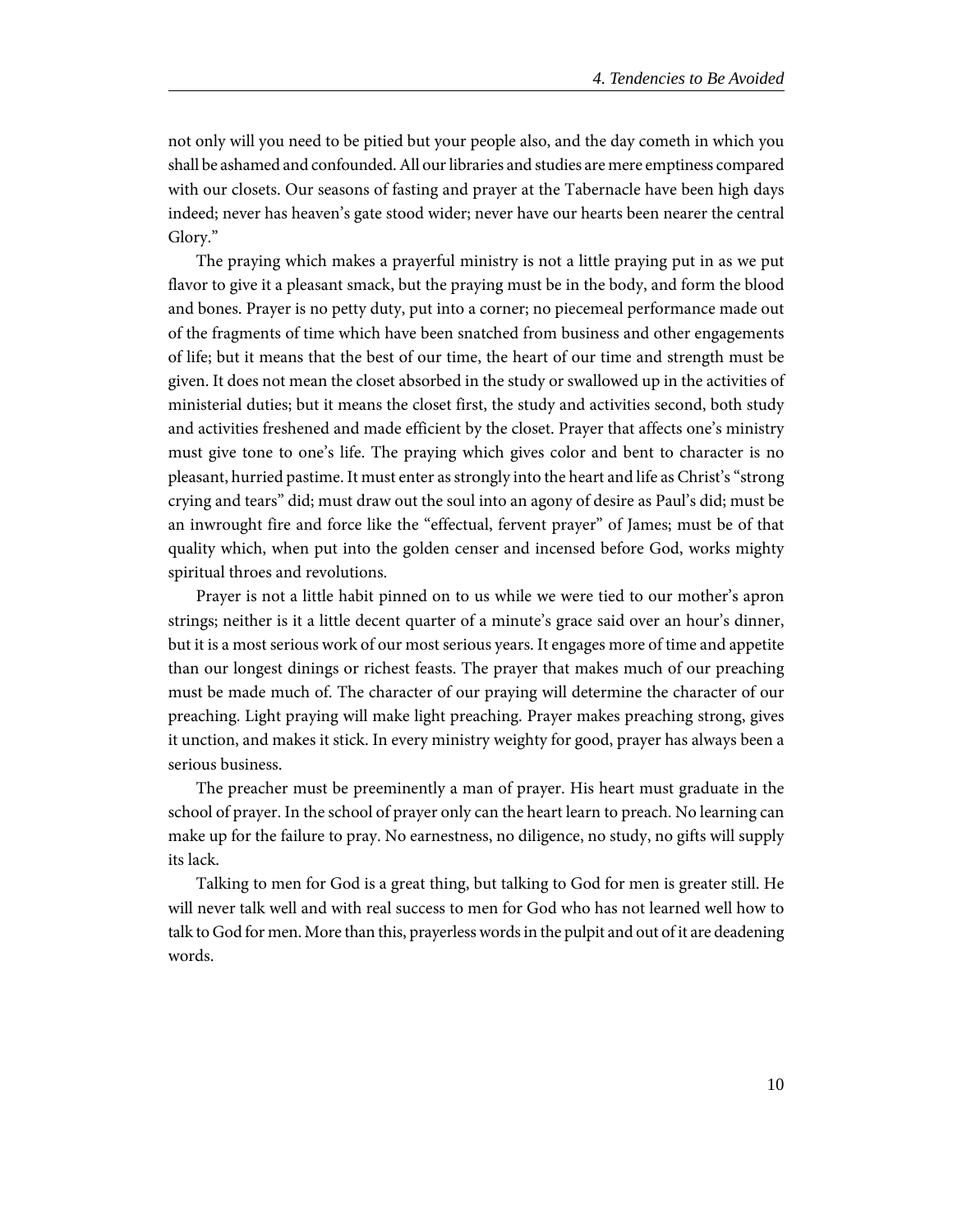#### **5 Prayer, the Great Essential**

<span id="page-14-0"></span>You know the value of prayer: it is precious beyond all price. Never, never neglect it—Sir Thomas Buxton

Prayer is the first thing, the second thing, the third thing necessary to a minister. Pray, then, my dear brother: pray, pray, pray—Edward Payson

PRAYER, in the preacher's life, in the preacher's study, in the preacher's pulpit, must be a conspicuous and an all-impregnating force and an all-coloring ingredient. It must play no secondary part, be no mere coating. To him it is given to be with his Lord "all night in prayer." The preacher, to train himself in self-denying prayer, is charged to look to his Master, who, "rising up a great while before day, went out, and departed into a solitary place, and there prayed." The preacher's study ought to be a closet, a Bethel, an altar, a vision, and a ladder, that every thought might ascend heavenward ere it went manward; that every part of the sermon might be scented by the air of heaven and made serious, because God was in the study.

As the engine never moves until the fire is kindled, so preaching, with all its machinery, perfection, and polish, is at a dead standstill, as far as spiritual results are concerned, till prayer has kindled and created the steam. The texture, fineness, and strength of the sermon is as so much rubbish unless the mighty impulse of prayer is in it, through it, and behind it. The preacher must, by prayer, put God in the sermon. The preacher must, by prayer, move God toward the people before he can move the people to God by his words. The preacher must have had audience and ready access to God before he can have access to the people. An open way to God for the preacher is the surest pledge of an open way to the people.

It is necessary to iterate and reiterate that prayer, as a mere habit, as a performance gone through by routine or in a professional way, is a dead and rotten thing. Such praying has no connection with the praying for which we plead. We are stressing true praying, which engages and sets on fire every high element of the preacher's being—prayer which is born of vital oneness with Christ and the fullness of the Holy Ghost, which springs from the deep, overflowing fountains of tender compassion, deathless solicitude for man's eternal good; a consuming zeal for the glory of God; a thorough conviction of the preacher's difficult and delicate work and of the imperative need of God's mightiest help. Praying grounded on these solemn and profound convictions is the only true praying. Preaching backed by such praying is the only preaching which sows the seeds of eternal life in human hearts and builds men up for heaven.

It is true that there may be popular preaching, pleasant preaching, taking preaching, preaching of much intellectual, literary, and brainy force, with its measure and form of good, with little or no praying; but the preaching which secures God's end in preaching must be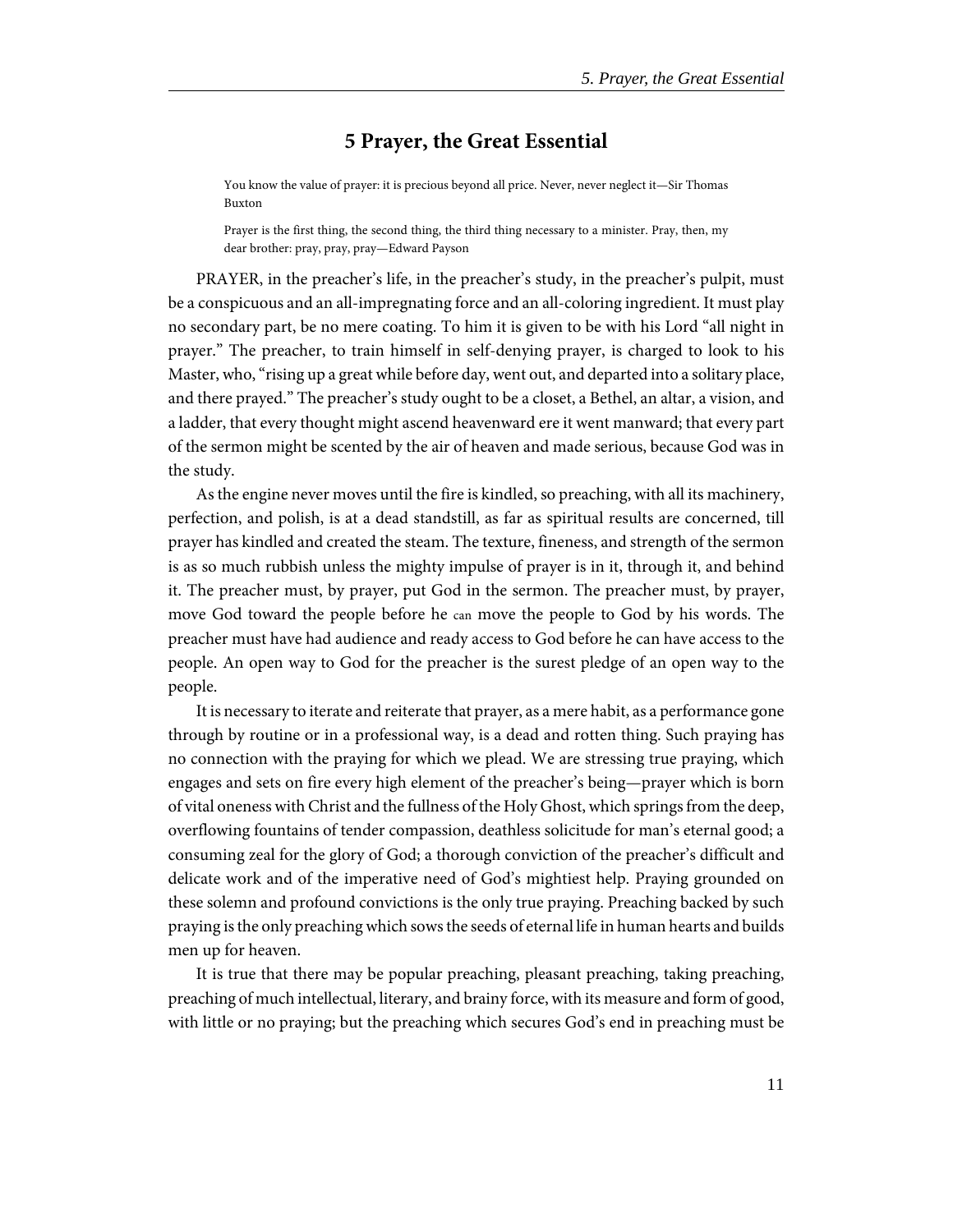born of prayer from text to exordium, delivered with the energy and spirit of prayer, followed and made to germinate, and kept in vital force in the hearts of the hearers by the preacher's prayers, long after the occasion has past.

We may excuse the spiritual poverty of our preaching in many ways, but the true secret will be found in the lack of urgent prayer for God's presence in the power of the Holy Spirit. There are preachers innumerable who can deliver masterful sermons after their order; but the effects are short-lived and do not enter as a factor at all into the regions of the spirit where the fearful war between God and Satan, heaven and hell, is being waged because they are not made powerfully militant and spiritually victorious by prayer.

The preachers who gain mighty results for God are the men who have prevailed in their pleadings with God ere venturing to plead with men. The preachers who are the mightiest in their closets with God are the mightiest in their pulpits with men.

Preachers are human folks, and are exposed to and often caught by the strong driftings of human currents. Praying is spiritual work; and human nature does not like taxing, spiritual work. Human nature wants to sail to heaven under a favoring breeze, a full, smooth sea. Prayer is humbling work. It abases intellect and pride, crucifies vainglory, and signs our spiritual bankruptcy, and all these are hard for flesh and blood to bear. It is easier not to pray than to bear them. So we come to one of the crying evils of these times, maybe of all times—little or no praying. Of these two evils, perhaps little praying is worse than no praying. Little praying is a kind of make-believe, a salvo for the conscience, a farce and a delusion.

The little estimate we put on prayer is evident from the little time we give to it. The time given to prayer by the average preacher scarcely counts in the sum of the daily aggregate. Not infrequently the preacher's only praying is by his bedside in his nightdress, ready for bed and soon in it, with, perchance the addition of a few hasty snatches of prayer ere he is dressed in the morning. How feeble, vain, and little is such praying compared with the time and energy devoted to praying by holy men in and out of the Bible! How poor and mean our petty, childish praying is beside the habits of the true men of God in all ages! To men who think praying their main business and devote time to it according to this high estimate of its importance does God commit the keys of his kingdom, and by them does he work his spiritual wonders in this world. Great praying is the sign and seal of God's great leaders and the earnest of the conquering forces with which God will crown their labors.

The preacher is commissioned to pray as well as to preach. His mission is incomplete if he does not do both well. The preacher may speak with all the eloquence of men and of angels; but unless he can pray with a faith which draws all heaven to his aid, his preaching will be "as sounding brass or a tinkling cymbal" for permanent God-honoring, soul-saving uses.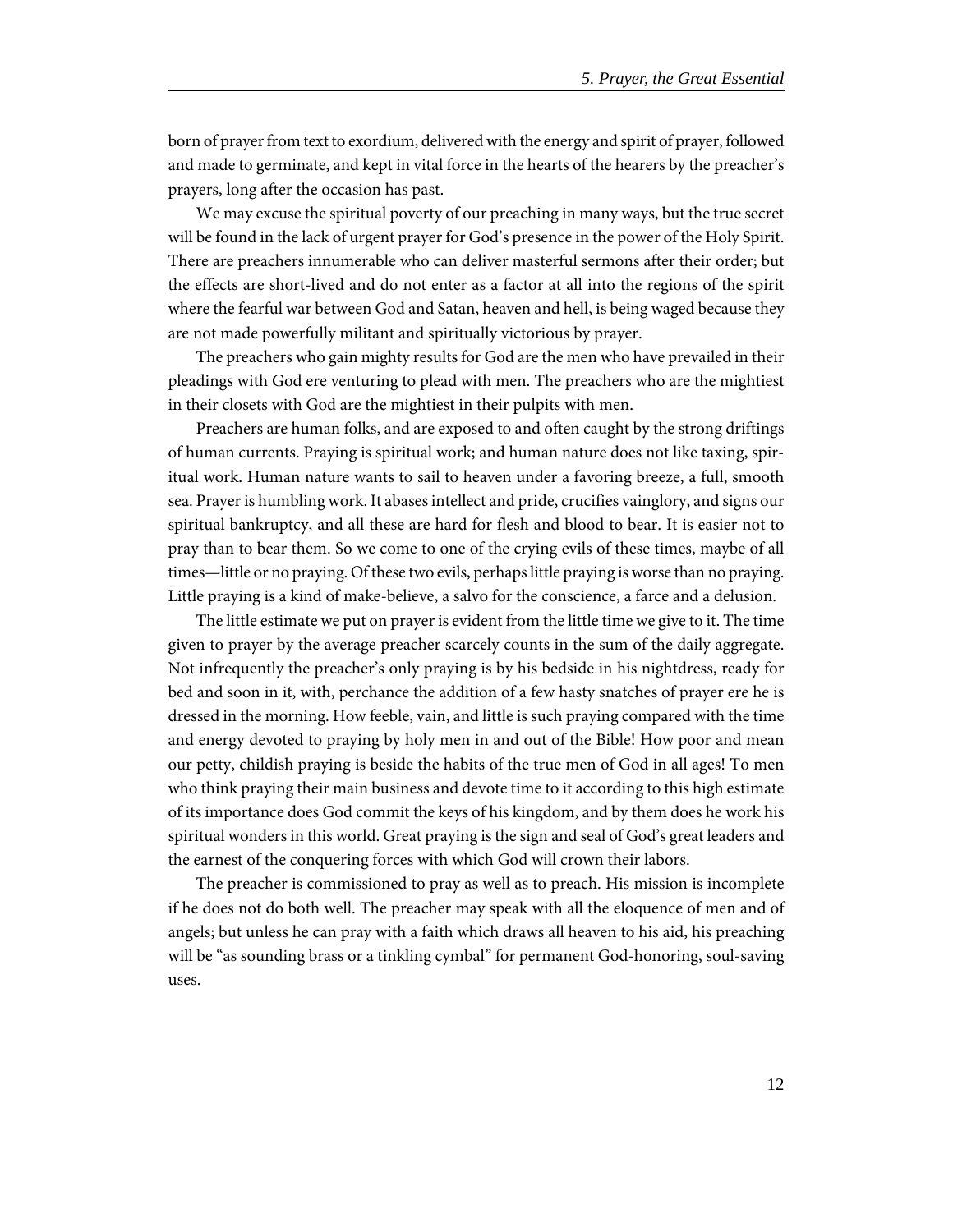#### **6 A Praying Ministry Successful**

<span id="page-16-0"></span>The principal cause of my leanness and unfruitfulness is owing to an unaccountable backwardness to pray. I can write or read or converse or hear with a ready heart; but prayer is more spiritual and inward than any of these, and the more spiritual any duty is the more my carnal heart is apt to start from it. Prayer and patience and faith are never disappointed. I have long since learned that if ever I was to be a minister faith and prayer must make me one. When I can find my heart in frame and liberty for prayer, everything else is comparatively easy.—Richard Newton

IT may be put down as a spiritual axiom that in every truly successful ministry prayer is an evident and controlling force—evident and controlling in the life of the preacher, evident and controlling in the deep spirituality of his work. A ministry may be a very thoughtful ministry without prayer; the preacher may secure fame and popularity without prayer; the whole machinery of the preacher's life and work may be run without the oil of prayer or with scarcely enough to grease one cog; but no ministry can be a spiritual one, securing holiness in the preacher and in his people, without prayer being made an evident and controlling force.

The preacher that prays indeed puts God into the work. God does not come into the preacher's work as a matter of course or on general principles, but he comes by prayer and special urgency. That God will be found of us in the day that we seek him with the whole heart is as true of the preacher as of the penitent. A prayerful ministry is the only ministry that brings the preacher into sympathy with the people. Prayer as essentially unites to the human as it does to the divine. A prayerful ministry is the only ministry qualified for the high offices and responsibilities of the preacher. Colleges, learning, books, theology, preaching cannot make a preacher, but praying does. The apostles' commission to preach was a blank till filled up by the Pentecost which praying brought. A prayerful minister has passed beyond the regions of the popular, beyond the man of mere affairs, of secularities, of pulpit attractiveness; passed beyond the ecclesiastical organizer or general into a sublimer and mightier region, the region of the spiritual. Holiness is the product of his work; transfigured hearts and lives emblazon the reality of his work, its trueness and substantial nature. God is with him. His ministry is not projected on worldly or surface principles. He is deeply stored with and deeply schooled in the things of God. His long, deep communings with God about his people and the agony of his wrestling spirit have crowned him as a prince in the things of God. The iciness of the mere professional has long since melted under the intensity of his praying.

The superficial results of many a ministry, the deadness of others, are to be found in the lack of praying. No ministry can succeed without much praying, and this praying must be fundamental, ever-abiding, ever-increasing. The text, the sermon, should be the result of prayer. The study should be bathed in prayer, all its duties so impregnated with prayer, its whole spirit the spirit of prayer. "I am sorry that I have prayed so little," was the deathbed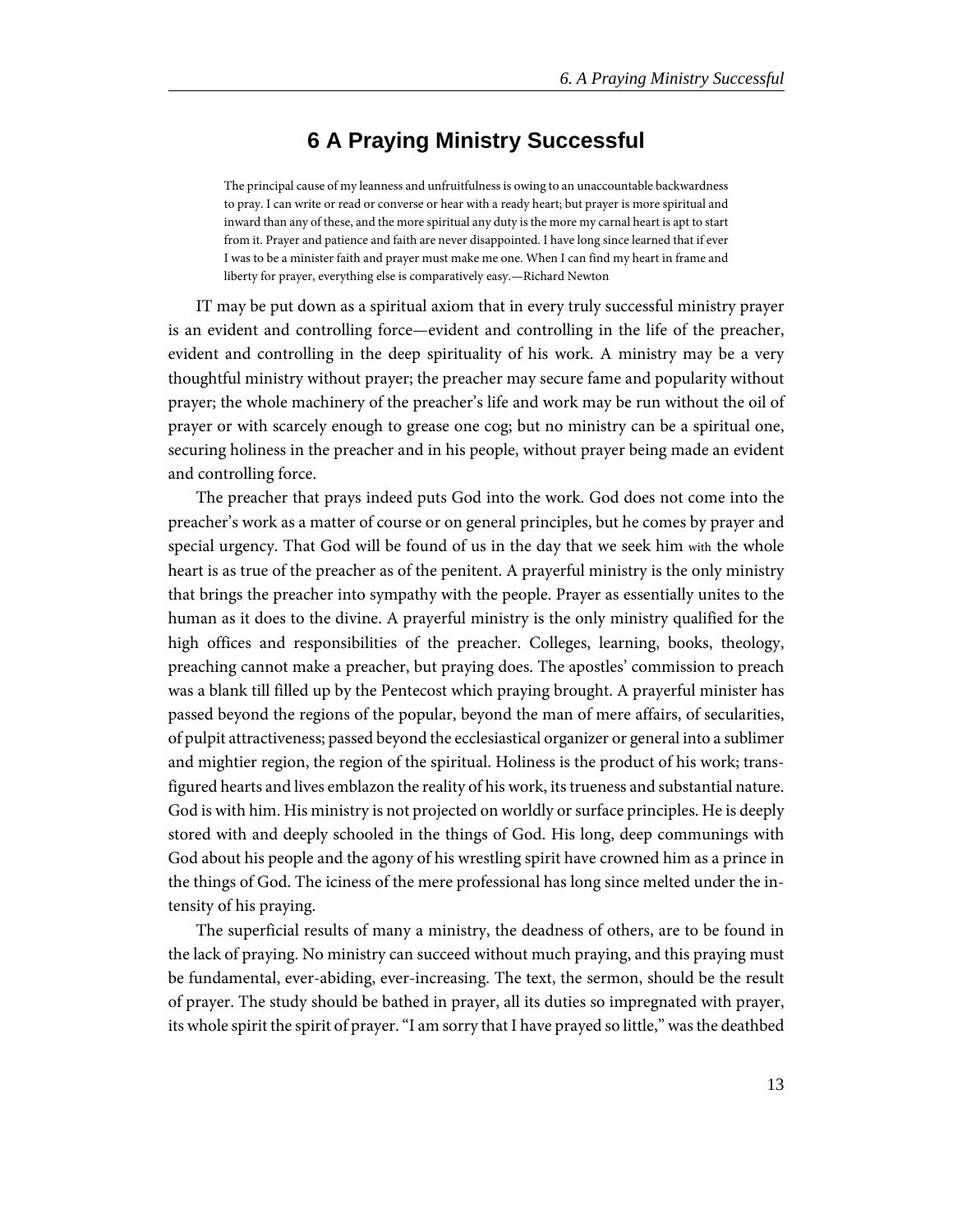regret of one of God's chosen ones, a sad and remorseful regret for a preacher. "I want a life of greater, deeper, truer prayer," said the late Archbishop Tait. So may we all say, and this may we all secure.

God's true preachers have been distinguished by one great feature: they were men of prayer. Differing often in many things, they have always had a common center. They may have started from different points, and traveled by different roads, but they converged to one point: they were one in prayer. God to them was the center of attraction, and prayer was the path that led to God. These men prayed not occasionally, not a little at regular or at odd times; but they so prayed that their prayers entered into and shaped their characters; they so prayed as to affect their own lives and the lives of others; they so prayed as to make the history of the Church and influence the current of the times. They spent much time in prayer, not because they marked the shadow on the dial or the hands on the clock, but because it was to them so momentous and engaging a business that they could scarcely give over.

Prayer was to them what it was to Paul, a striving with earnest effort of soul; what it was to Jacob, a wrestling and prevailing; what it was to Christ, "strong crying and tears." They "prayed always with all prayer and supplication in the Spirit, and watching thereunto with all perseverance." "The effectual, fervent prayer" has been the mightiest weapon of God's mightiest soldiers. The statement in regard to Elijah—that he "was a man subject to like passions as we are, and he prayed earnestly that it might not rain: and it rained not on the earth by the space of three years and six months. And he prayed again, and the heaven gave rain, and the earth brought forth her fruit"—comprehends all prophets and preachers who have moved their generation for God, and shows the instrument by which they worked their wonders.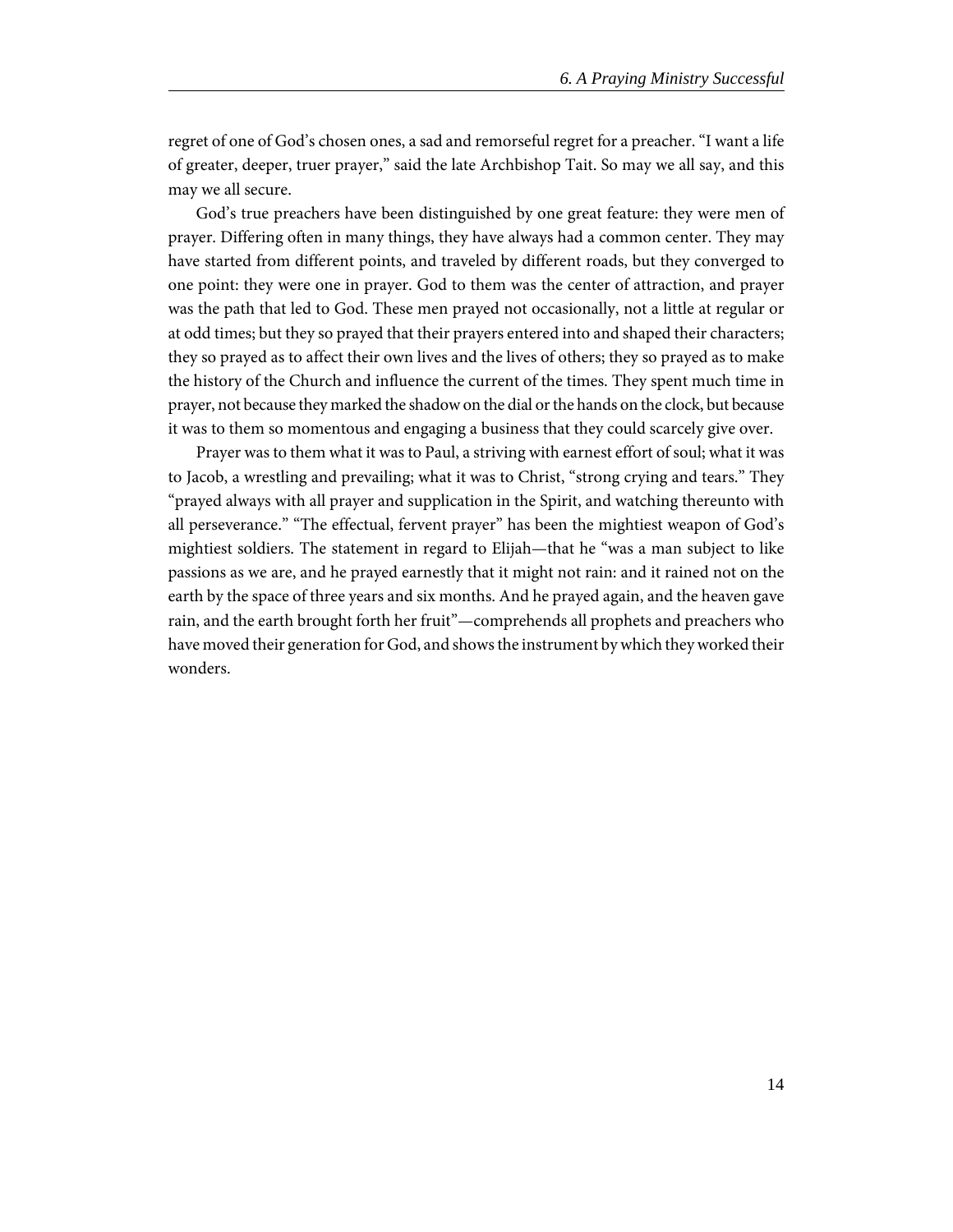#### **7 Much Time Should Be Given to Prayer**

<span id="page-18-0"></span>The great masters and teachers in Christian doctrine have always found in prayer their highest source of illumination. Not to go beyond the limits of the English Church, it is recorded of Bishop Andrews that he spent five hours daily on his knees. The greatest practical resolves that have enriched and beautified human life in Christian times have been arrived at in prayer.—Canon Liddon

WHILE many private prayers, in the nature of things, must be short; while public prayers, as a rule, ought to be short and condensed; while there is ample room for and value put on ejaculatory prayer—yet in our private communions with God time is a feature essential to its value. Much time spent with God is the secret of all successful praying. Prayer which is felt as a mighty force is the mediate or immediate product of much time spent with God. Our short prayers owe their point and efficiency to the long ones that have preceded them. The short prevailing prayer cannot be prayed by one who has not prevailed with God in a mightier struggle of long continuance. Jacob's victory of faith could not have been gained without that all-night wrestling. God's acquaintance is not made by pop calls. God does not bestow his gifts on the casual or hasty comers and goers. Much with God alone is the secret of knowing him and of influence with him. He yields to the persistency of a faith that knows him. He bestows his richest gifts upon those who declare their desire for and appreciation of those gifts by the constancy as well as earnestness of their importunity. Christ, who in this as well as other things is our Example, spent many whole nights in prayer. His custom was to pray much. He had his habitual place to pray. Many long seasons of praying make up his history and character. Paul prayed day and night. It took time from very important interests for Daniel to pray three times a day. David's morning, noon, and night praying were doubtless on many occasions very protracted. While we have no specific account of the time these Bible saints spent in prayer, yet the indications are that they consumed much time in prayer, and on some occasions long seasons of praying was their custom.

We would not have any think that the value of their prayers is to be measured by the clock, but our purpose is to impress on our minds the necessity of being much alone with God; and that if this feature has not been produced by our faith, then our faith is of a feeble and surface type.

The men who have most fully illustrated Christ in their character, and have most powerfully affected the world for him, have been men who spent so much time with God as to make it a notable feature of their lives. Charles Simeon devoted the hours from four till eight in the morning to God. Mr. Wesley spent two hours daily in prayer. He began at four in the morning. Of him, one who knew him well wrote: "He thought prayer to be more his business than anything else, and I have seen him come out of his closet with a serenity of face next to shining." John Fletcher stained the walls of his room by the breath of his prayers. Sometimes he would pray all night; always, frequently, and with great earnestness. His whole life was a life of prayer. "I would not rise from my seat," he said, "without lifting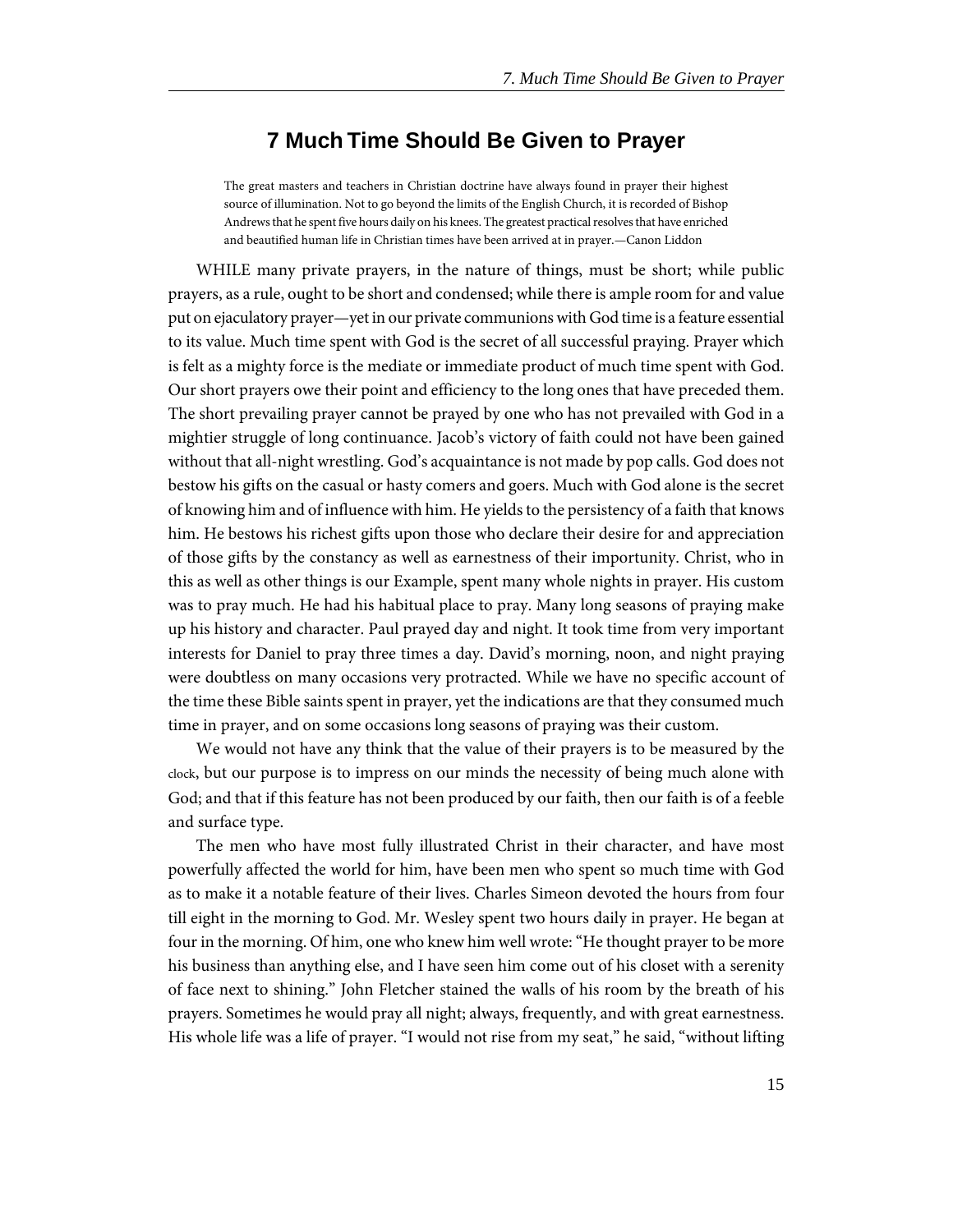my heart to God." His greeting to a friend was always: "Do I meet you praying?" Luther said: "If I fail to spend two hours in prayer each morning, the devil gets the victory through the day. I have so much business I cannot get on without spending three hours daily in prayer." He had a motto: "He that has prayed well has studied well."

Archbishop Leighton was so much alone with God that he seemed to be in a perpetual meditation. "Prayer and praise were his business and his pleasure," says his biographer. Bishop Ken was so much with God that his soul was said to be God-enamored. He was with God before the clock struck three every morning. Bishop Asbury said: "I propose to rise at four o'clock as often as I can and spend two hours in prayer and meditation." Samuel Rutherford, the fragrance of whose piety is still rich, rose at three in the morning to meet God in prayer. Joseph Alleine arose at four o'clock for his business of praying till eight. If he heard other tradesmen plying their business before he was up, he would exclaim: "O how this shames me! Doth not my Master deserve more than theirs?" He who has learned this trade well draws at will, on sight, and with acceptance of heaven's unfailing bank.

One of the holiest and among the most gifted of Scotch preachers says: "I ought to spend the best hours in communion with God. It is my noblest and most fruitful employment, and is not to be thrust into a corner. The morning hours, from six to eight, are the most uninterrupted and should be thus employed. After tea is my best hour, and that should be solemnly dedicated to God. I ought not to give up the good old habit of prayer before going to bed; but guard must be kept against sleep. When I awake in the night, I ought to rise and pray. A little time after breakfast might be given to intercession." This was the praying plan of Robert McCheyne. The memorable Methodist band in their praying shame us. "From four to five in the morning, private prayer; from five to six in the evening, private prayer."

John Welch, the holy and wonderful Scotch preacher, thought the day ill spent if he did not spend eight or ten hours in prayer. He kept a plaid that he might wrap himself when he arose to pray at night. His wife would complain when she found him lying on the ground weeping. He would reply: "O woman, I have the souls of three thousand to answer for, and I know not how it is with many of them!"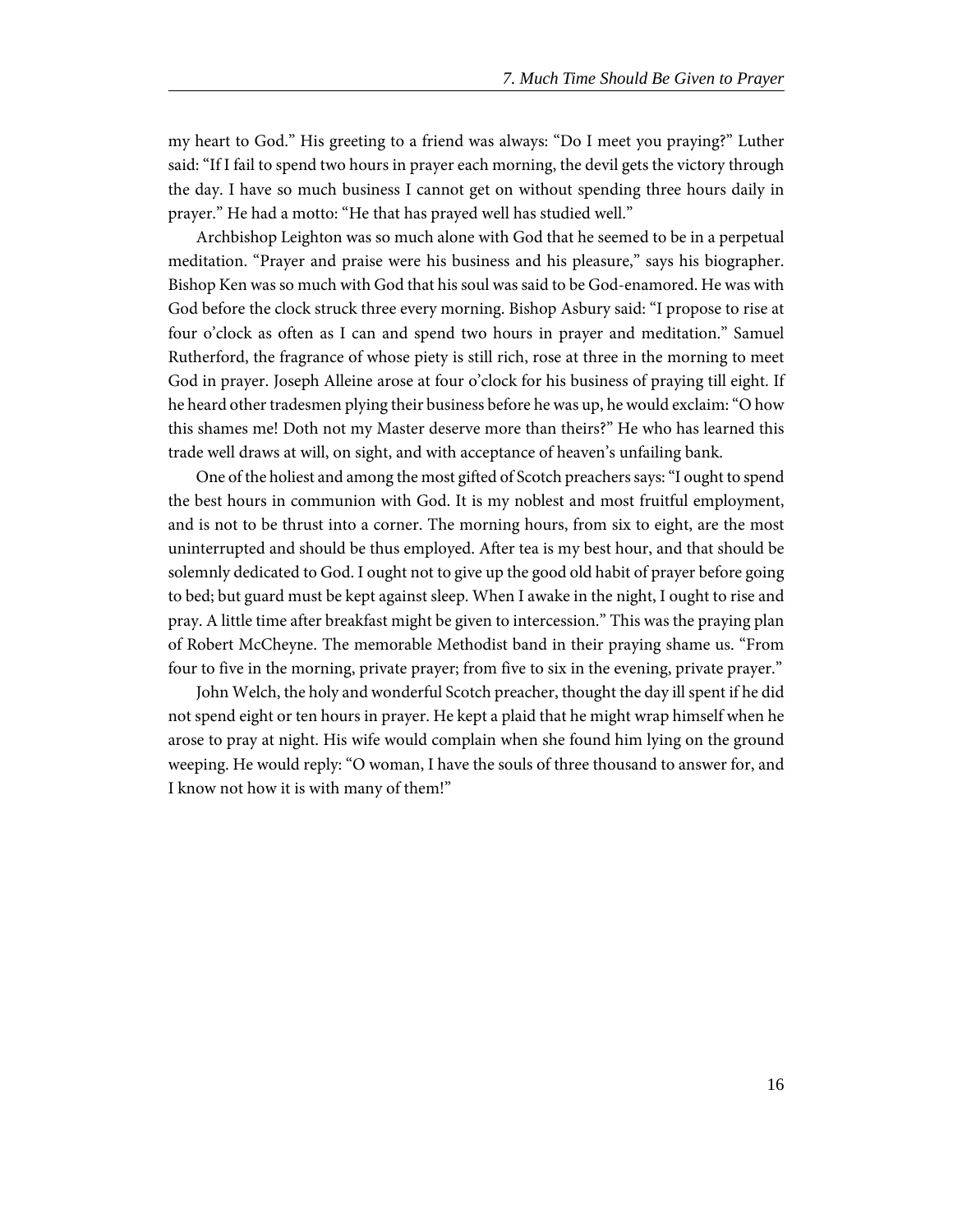#### **8 Examples of Praying Men**

<span id="page-20-0"></span>The act of praying is the very highest energy of which the human mind is capable; praying, that is, with the total concentration of the faculties. The great mass of worldly men and of learned men are absolutely incapable of prayer.—Samuel Taylor Coleridge

BISHOP WILSON says: "In H. Martyn's journal the spirit of prayer, the time he devoted to the duty, and his fervor in it are the first things which strike me."

Payson wore the hard-wood boards into grooves where his knees pressed so often and so long. His biographer says: "His continuing instant in prayer, be his circumstances what they might, is the most noticeable fact in his history, and points out the duty of all who would rival his eminency. To his ardent and persevering prayers must no doubt be ascribed in a great measure his distinguished and almost uninterrupted success."

The Marquis DeRenty, to whom Christ was most precious, ordered his servant to call him from his devotions at the end of half an hour. The servant at the time saw his face through an aperture. It was marked with such holiness that he hated to arouse him. His lips were moving, but he was perfectly silent. He waited until three half hours had passed; then he called to him, when he arose from his knees, saying that the half hour was so short when he was communing with Christ.

Brainerd said: "I love to be alone in my cottage, where I can spend much time in prayer."

William Bramwell is famous in Methodist annals for personal holiness and for his wonderful success in preaching and for the marvelous answers to his prayers. For hours at a time he would pray. He almost lived on his knees. He went over his circuits like a flame of fire. The fire was kindled by the time he spent in prayer. He often spent as much as four hours in a single season of prayer in retirement.

Bishop Andrewes spent the greatest part of five hours every day in prayer and devotion.

Sir Henry Havelock always spent the first two hours of each day alone with God. If the encampment was struck at 6 A.M., he would rise at four.

Earl Cairns rose daily at six o'clock to secure an hour and a half for the study of the Bible and for prayer, before conducting family worship at a quarter to eight.

Dr. Judson's success in prayer is attributable to the fact that he gave much time to prayer. He says on this point: "Arrange thy affairs, if possible, so that thou canst leisurely devote two or three hours every day not merely to devotional exercises but to the very act of secret prayer and communion with God. Endeavor seven times a day to withdraw from business and company and lift up thy soul to God in private retirement. Begin the day by rising after midnight and devoting some time amid the silence and darkness of the night to this sacred work. Let the hour of opening dawn find thee at the same work. Let the hours of nine, twelve, three, six, and nine at night witness the same. Be resolute in his cause. Make all practicable sacrifices to maintain it. Consider that thy time is short, and that business and company must not be allowed to rob thee of thy God." Impossible, say we, fanatical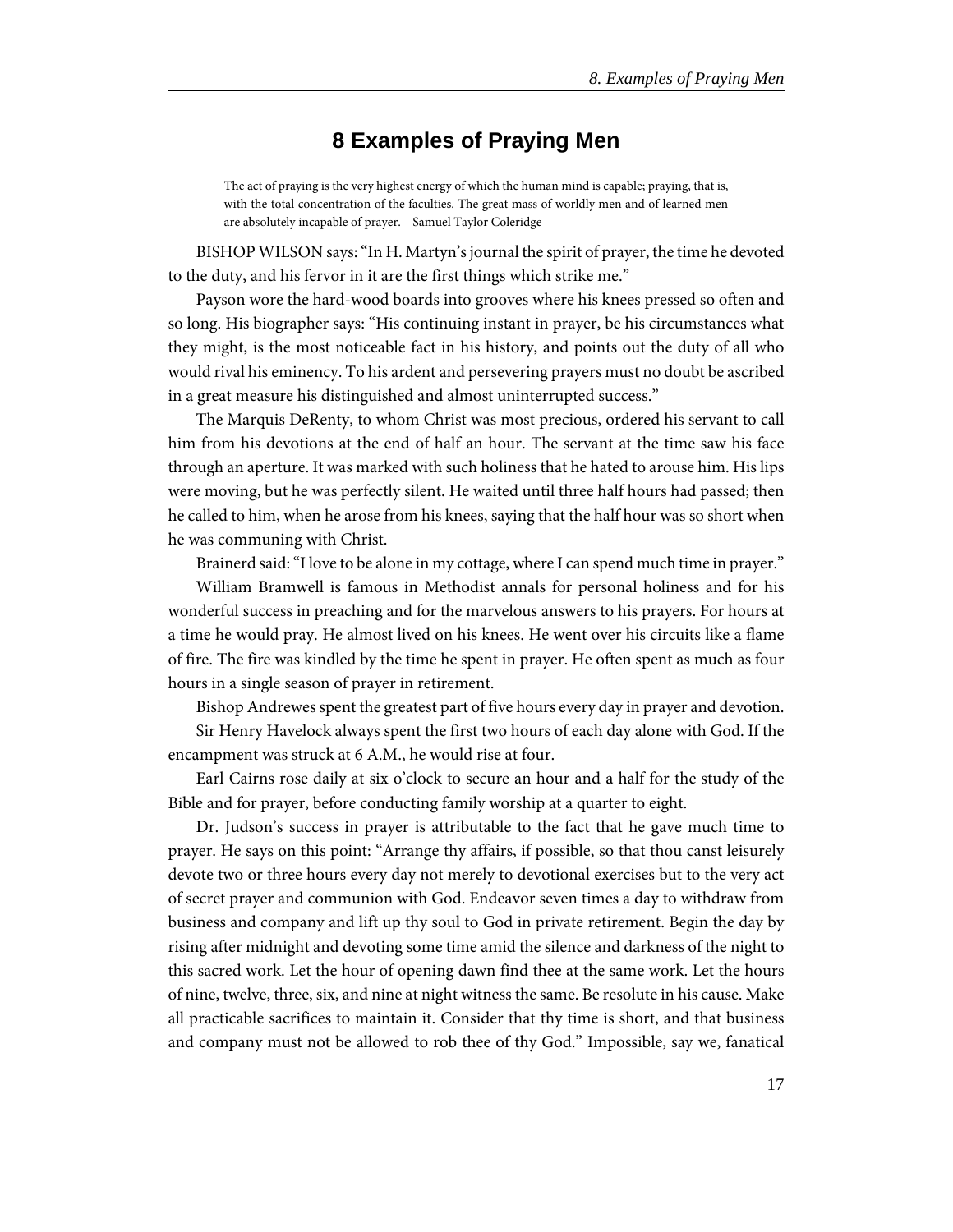directions! Dr. Judson impressed an empire for Christ and laid the foundations of God's kingdom with imperishable granite in the heart of Burmah. He was successful, one of the few men who mightily impressed the world for Christ. Many men of greater gifts and genius and learning than he have made no such impression; their religious work is like footsteps in the sands, but he has engraven his work on the adamant. The secret of its profundity and endurance is found in the fact that he gave time to prayer. He kept the iron red-hot with prayer, and God's skill fashioned it with enduring power. No man can do a great and enduring work for God who is not a man of prayer, and no man can be a man of prayer who does not give much time to praying.

Is it true that prayer is simply the compliance with habit, dull and mechanical? A petty performance into which we are trained till tameness, shortness, superficiality are its chief elements? "Is it true that prayer is, as is assumed, little else than the half-passive play of sentiment which flows languidly on through the minutes or hours of easy reverie?" Canon Liddon continues: "Let those who have really prayed give the answer. They sometimes describe prayer with the patriarch Jacob as a wrestling together with an Unseen Power which may last, not unfrequently in an earnest life, late into the night hours, or even to the break of day. Sometimes they refer to common intercession with St. Paul as a concerted struggle. They have, when praying, their eyes fixed on the Great Intercessor in Gethsemane, upon the drops of blood which fall to the ground in that agony of resignation and sacrifice. Importunity is of the essence of successful prayer. Importunity means not dreaminess but sustained work. It is through prayer especially that the kingdom of heaven suffereth violence and the violent take it by force. It was a saying of the late Bishop Hamilton that "No man is likely to do much good in prayer who does not begin by looking upon it in the light of a work to be prepared for and persevered in with all the earnestness which we bring to bear upon subjects which are in our opinion at once most interesting and most necessary."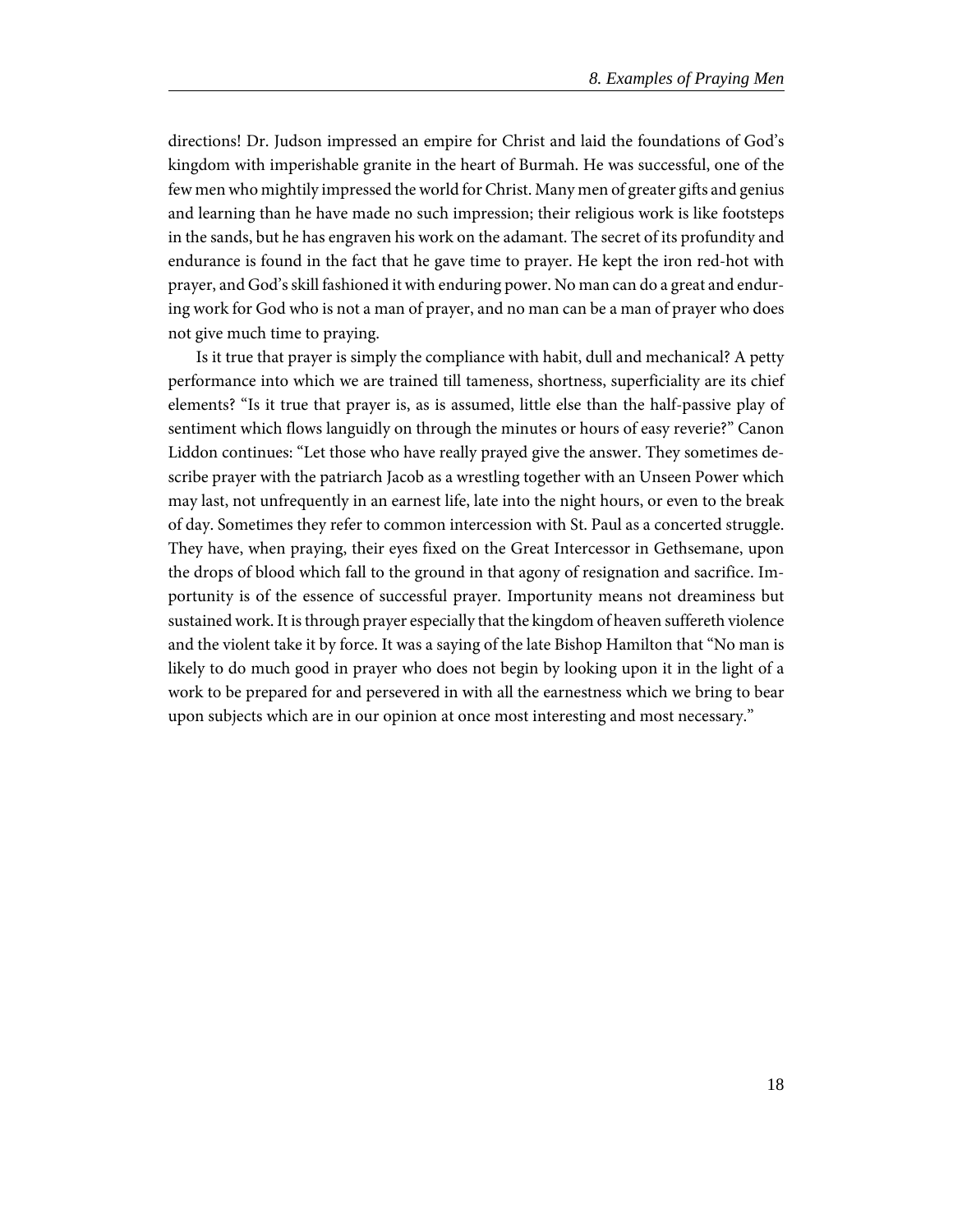#### **9 Begin the Day with Prayer**

<span id="page-22-0"></span>I ought to pray before seeing any one. Often when I sleep long, or meet with others early, it is eleven or twelve o'clock before I begin secret prayer. This is a wretched system. It is unscriptural. Christ arose before day and went into a solitary place. David says: "Early will I seek thee"; "Thou shalt early hear my voice." Family prayer loses much of its power and sweetness, and I can do no good to those who come to seek from me. The conscience feels guilty, the soul unfed, the lamp not trimmed. Then when in secret prayer the soul is often out of tune, I feel it is far better to begin with God—to see his face first, to get my soul near him before it is near another.—Robert Murray Mc-Cheyne

THE men who have done the most for God in this world have been early on their knees. He who fritters away the early morning, its opportunity and freshness, in other pursuits than seeking God will make poor headway seeking him the rest of the day. If God is not first in our thoughts and efforts in the morning, he will be in the last place the remainder of the day.

Behind this early rising and early praying is the ardent desire which presses us into this pursuit after God. Morning listlessness is the index to a listless heart. The heart which is behindhand in seeking God in the morning has lost its relish for God. David's heart was ardent after God. He hungered and thirsted after God, and so he sought God early, before daylight. The bed and sleep could not chain his soul in its eagerness after God. Christ longed for communion with God; and so, rising a great while before day, he would go out into the mountain to pray. The disciples, when fully awake and ashamed of their indulgence, would know where to find him. We might go through the list of men who have mightily impressed the world for God, and we would find them early after God.

A desire for God which cannot break the chains of sleep is a weak thing and will do but little good for God after it has indulged itself fully. The desire for God that keeps so far behind the devil and the world at the beginning of the day will never catch up.

It is not simply the getting up that puts men to the front and makes them captain generals in God's hosts, but it is the ardent desire which stirs and breaks all self-indulgent chains. But the getting up gives vent, increase, and strength to the desire. If they had lain in bed and indulged themselves, the desire would have been quenched. The desire aroused them and put them on the stretch for God, and this heeding and acting on the call gave their faith its grasp on God and gave to their hearts the sweetest and fullest revelation of God, and this strength of faith and fullness of revelation made them saints by eminence, and the halo of their sainthood has come down to us, and we have entered on the enjoyment of their conquests. But we take our fill in enjoyment, and not in productions. We build their tombs and write their epitaphs, but are careful not to follow their examples.

We need a generation of preachers who seek God and seek him early, who give the freshness and dew of effort to God, and secure in return the freshness and fullness of his power that he may be as the dew to them, full of gladness and strength, through all the heat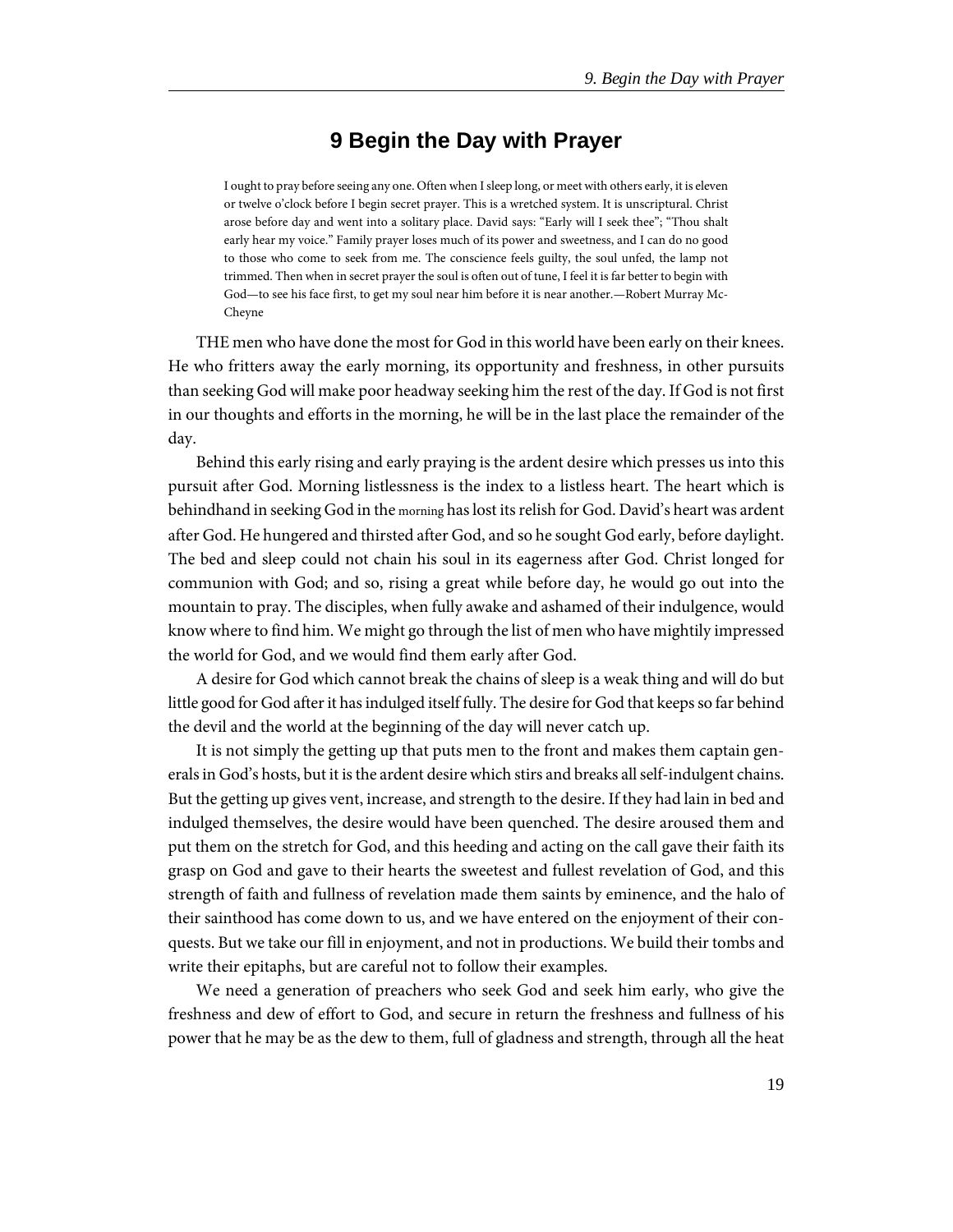and labor of the day. Our laziness after God is our crying sin. The children of this world are far wiser than we. They are at it early and late. We do not seek God with ardor and diligence. No man gets God who does not follow hard after him, and no soul follows hard after God who is not after him in early morn.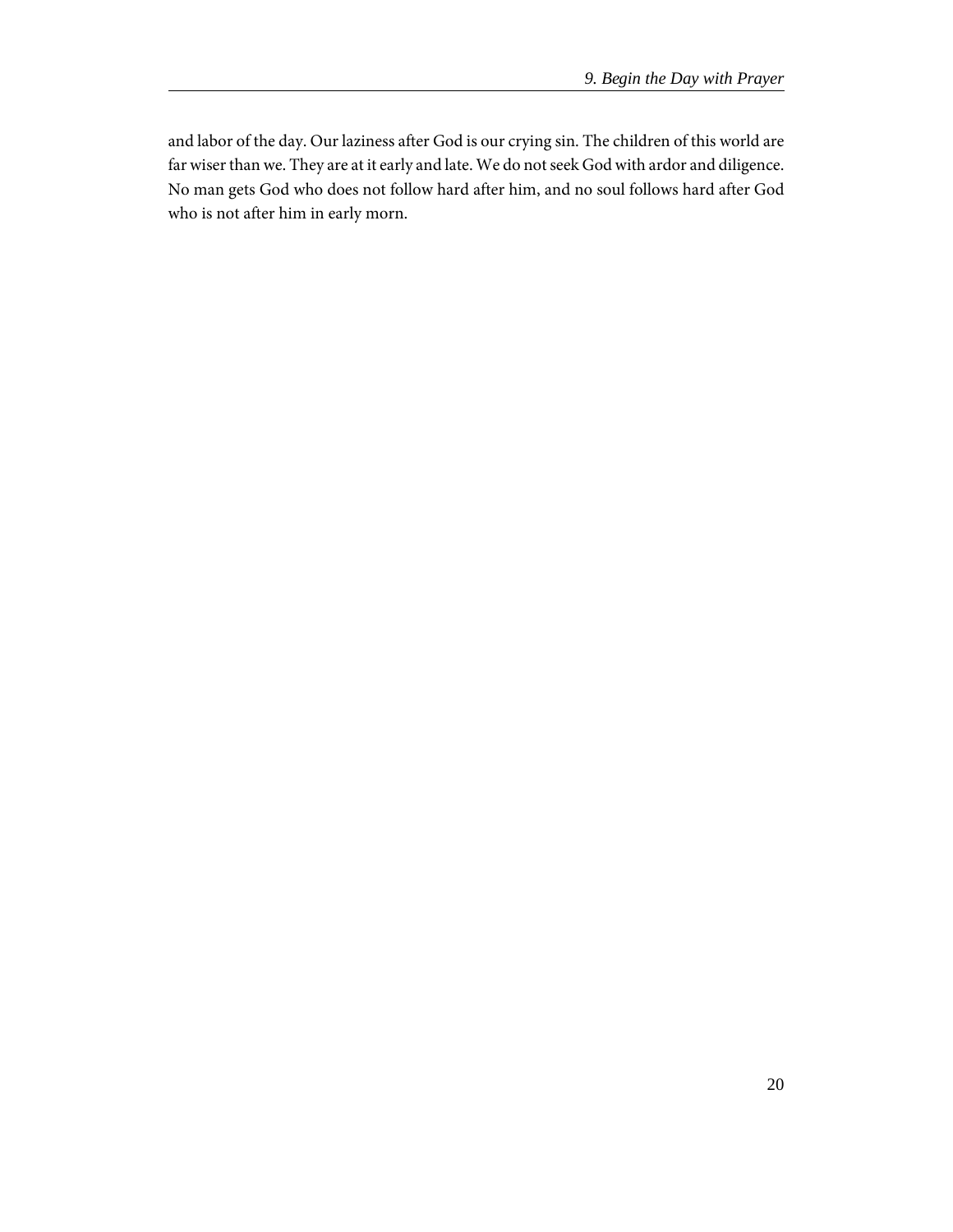#### **10 Prayer and Devotion United**

<span id="page-24-0"></span>There is a manifest want of spiritual influence on the ministry of the present day. I feel it in my own case and I see it in that of others. I am afraid there is too much of a low, managing, contriving, maneuvering temper of mind among us. We are laying ourselves out more than is expedient to meet one man's taste and another man's prejudices. The ministry is a grand and holy affair, and it should find in us a simple habit of spirit and a holy but humble indifference to all consequences. The leading defect in Christian ministers is want of a devotional habit.—Richard Cecil

NEVER was there greater need for saintly men and women; more imperative still is the call for saintly, God-devoted preachers. The world moves with gigantic strides. Satan has his hold and rule on the world, and labors to make all its movements subserve his ends. Religion must do its best work, present its most attractive and perfect models. By every means, modern sainthood must be inspired by the loftiest ideals and by the largest possibilities through the Spirit. Paul lived on his knees, that the Ephesian Church might measure the heights, breadths, and depths of an unmeasurable saintliness, and "be filled with all the fullness of God." Epaphras laid himself out with the exhaustive toil and strenuous conflict of fervent prayer, that the Colossian Church might "stand perfect and complete in all the will of God." Everywhere, everything in apostolic times was on the stretch that the people of God might each and "all come in the unity of the faith, and of the knowledge of the Son of God, unto a perfect man, unto the measure of the stature of the fullness of Christ." No premium was given to dwarfs; no encouragement to an old babyhood. The babies were to grow; the old, instead of feebleness and infirmities, were to bear fruit in old age, and be fat and flourishing. The divinest thing in religion is holy men and holy women.

No amount of money, genius, or culture can move things for God. Holiness energizing the soul, the whole man aflame with love, with desire for more faith, more prayer, more zeal, more consecration—this is the secret of power. These we need and must have, and men must be the incarnation of this God-inflamed devotedness. God's advance has been stayed, his cause crippled: his name dishonored for their lack. Genius (though the loftiest and most gifted), education (though the most learned and refined), position, dignity, place, honored names, high ecclesiastics cannot move this chariot of our God. It is a fiery one, and fiery forces only can move it. The genius of a Milton fails. The imperial strength of a Leo fails. Brainerd's spirit can move it. Brainerd's spirit was on fire for God, on fire for souls. Nothing earthly, worldly, selfish came in to abate in the least the intensity of this all-impelling and all-consuming force and flame.

Prayer is the creator as well as the channel of devotion. The spirit of devotion is the spirit of prayer. Prayer and devotion are united as soul and body are united, as life and the heart are united. There is no real prayer without devotion, no devotion without prayer. The preacher must be surrendered to God in the holiest devotion. He is not a professional man, his ministry is not a profession; it is a divine institution, a divine devotion. He is devoted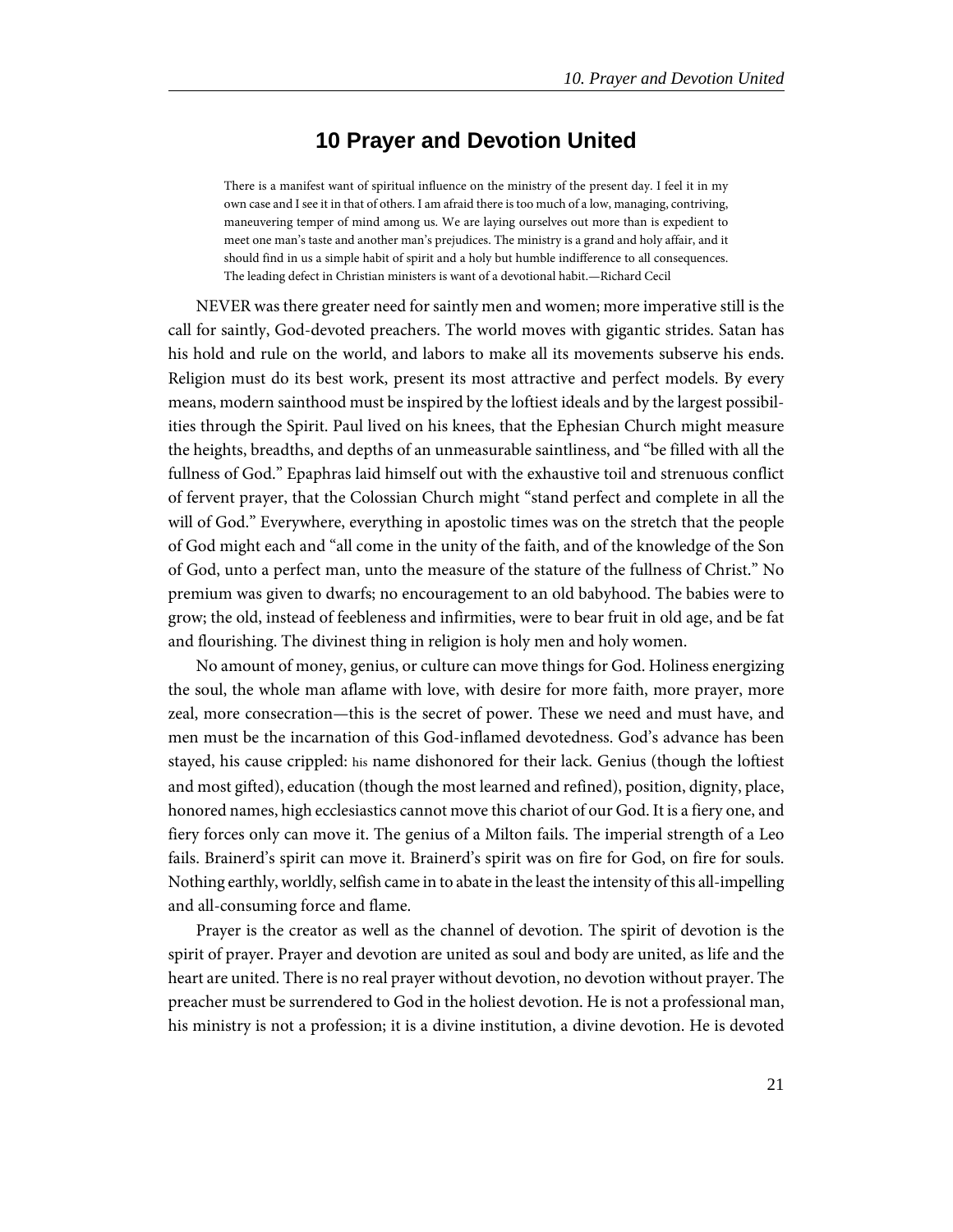to God. His aim, aspirations, ambition are for God and to God, and to such prayer is as essential as food is to life.

The preacher, above everything else, must be devoted to God. The preacher's relations to God are the insignia and credentials of his ministry. These must be clear, conclusive, unmistakable. No common, surface type of piety must be his. If he does not excel in grace, he does not excel at all. If he does not preach by life, character, conduct, he does not preach at all. If his piety be light, his preaching may be as soft and as sweet as music, as gifted as Apollo, yet its weight will be a feather's weight, visionary, fleeting as the morning cloud or the early dew. Devotion to God—there is no substitute for this in the preacher's character and conduct. Devotion to a Church, to opinions, to an organization, to orthodoxy—these are paltry, misleading, and vain when they become the source of inspiration, the animus of a call. God must be the mainspring of the preacher's effort, the fountain and crown of all his toil. The name and honor of Jesus Christ, the advance of his cause, must be all in all. The preacher must have no inspiration but the name of Jesus Christ, no ambition but to have him glorified, no toil but for him. Then prayer will be a source of his illuminations, the means of perpetual advance, the gauge of his success. The perpetual aim, the only ambition, the preacher can cherish is to have God with him.

Never did the cause of God need perfect illustrations of the possibilities of prayer more than in this age. No age, no person, will be ensamples of the gospel power except the ages or persons of deep and earnest prayer. A prayerless age will have but scant models of divine power. Prayerless hearts will never rise to these Alpine heights. The age may be a better age than the past, but there is an infinite distance between the betterment of an age by the force of an advancing civilization and its betterment by the increase of holiness and Christlikeness by the energy of prayer. The Jews were much better when Christ came than in the ages before. It was the golden age of their Pharisaic religion. Their golden religious age crucified Christ. Never more praying, never less praying; never more sacrifices, never less sacrifice; never less idolatry, never more idolatry; never more of temple worship, never less of God worship; never more of lip service, never less of heart service (God worshiped by lips whose hearts and hands crucified God's Son!); never more of churchgoers, never less of saints.

It is prayer-force which makes saints. Holy characters are formed by the power of real praying. The more of true saints, the more of praying; the more of praying, the more of true saints.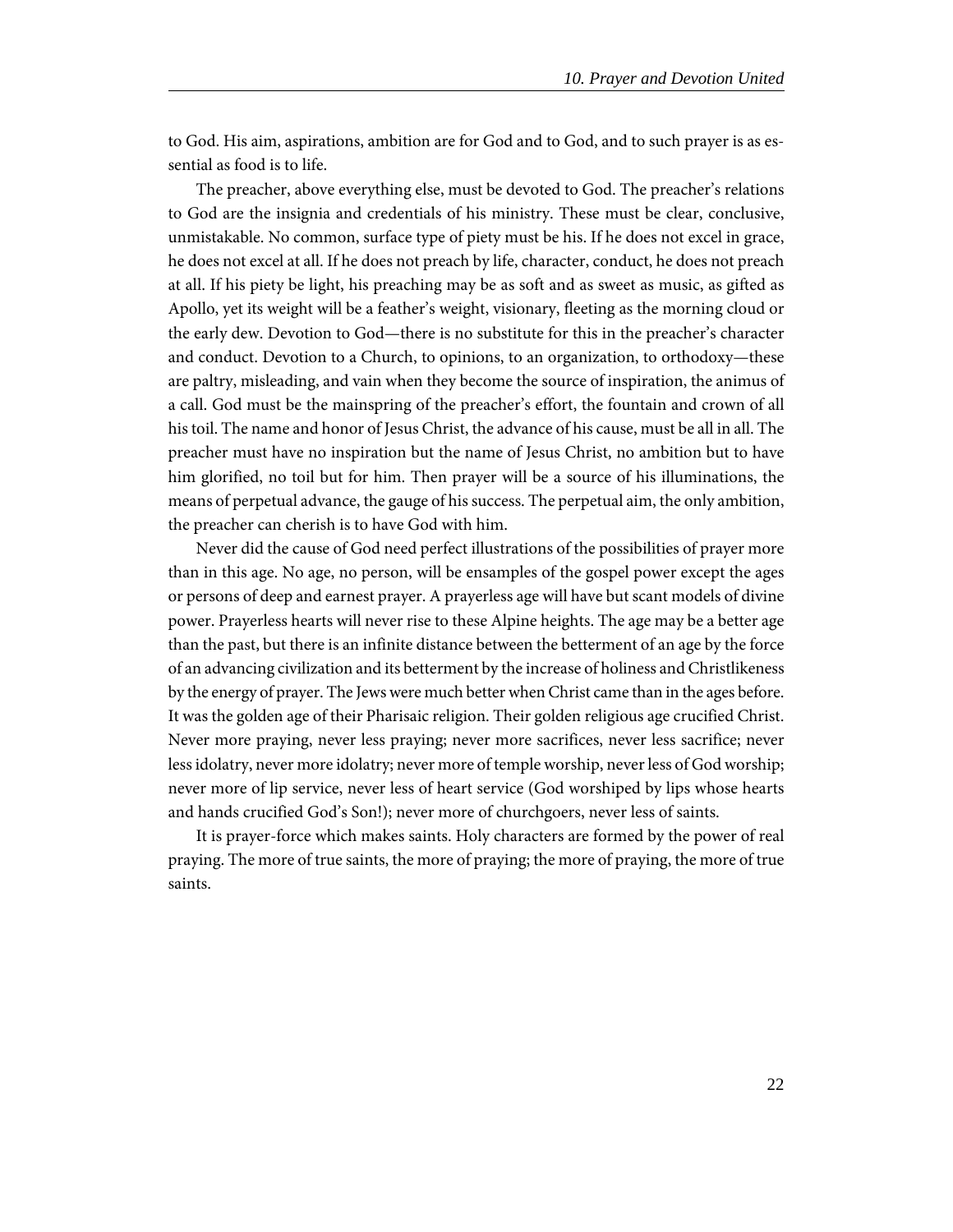#### **11 An Example of Devotion**

<span id="page-26-0"></span>I urge upon you communion with Christ a growing communion. There are curtains to be drawn aside in Christ that we never saw, and new foldings of love in him. I despair that I shall ever win to the far end of that love, there are so many plies in it. Therefore dig deep, and sweat and labor and take pains for him, and set by as much time in the day for him as you can. We will be won in the labor.—Samuel Rutherford

God has now, and has had, many of these devoted, prayerful preachers—men in whose lives prayer has been a mighty, controlling, conspicuous force. The world has felt their power, God has felt and honored their power, God's cause has moved mightily and swiftly by their prayers, holiness has shone out in their characters with a divine effulgence.

God found one of the men he was looking for in David Brainerd, whose work and name have gone into history. He was no ordinary man, but was capable of shining in any company, the peer of the wise and gifted ones, eminently suited to fill the most attractive pulpits and to labor among the most refined and the cultured, who were so anxious to secure him for their pastor. President Edwards bears testimony that he was "a young man of distingushed talents, had extraordinary knowledge of men and things, had rare conversational powers, excelled in his knowledge of theology, and was truly, for one so young, an extraordinary divine, and especially in all matters relating to experimental religion. I never knew his equal of his age and standing for clear and accurate notions of the nature and essence of true religion. His manner in prayer was almost inimitable, such as I have very rarely known equaled. His learning was very considerable, and he had extraordinary gifts for the pulpit."

No sublimer story has been recorded in earthly annals than that of David Brainerd; no miracle attests with diviner force the truth of Christianity than the life and work of such a man. Alone in the savage wilds of America, struggling day and night with a mortal disease, unschooled in the care of souls, having access to the Indians for a large portion of time only through the bungling medium of a pagan interpreter, with the Word of God in his heart and in his hand, his soul fired with the divine flame, a place and time to pour out his soul to God in prayer, he fully established the worship of God and secured all its gracious results. The Indians were changed with a great change from the lowest besotments of an ignorant and debased heathenism to pure, devout, intelligent Christians; all vice reformed, the external duties of Christianity at once embraced and acted on; family prayer set up; the Sabbath instituted and religiously observed; the internal graces of religion exhibited with growing sweetness and strength. The solution of these results is found in David Brainerd himself, not in the conditions or accidents but in the man Brainerd. He was God's man, for God first and last and all the time. God could flow unhindered through him. The omnipotence of grace was neither arrested nor straightened by the conditions of his heart; the whole channel was broadened and cleaned out for God's fullest and most powerful passage, so that God with all his mighty forces could come down on the hopeless, savage wilderness, and transform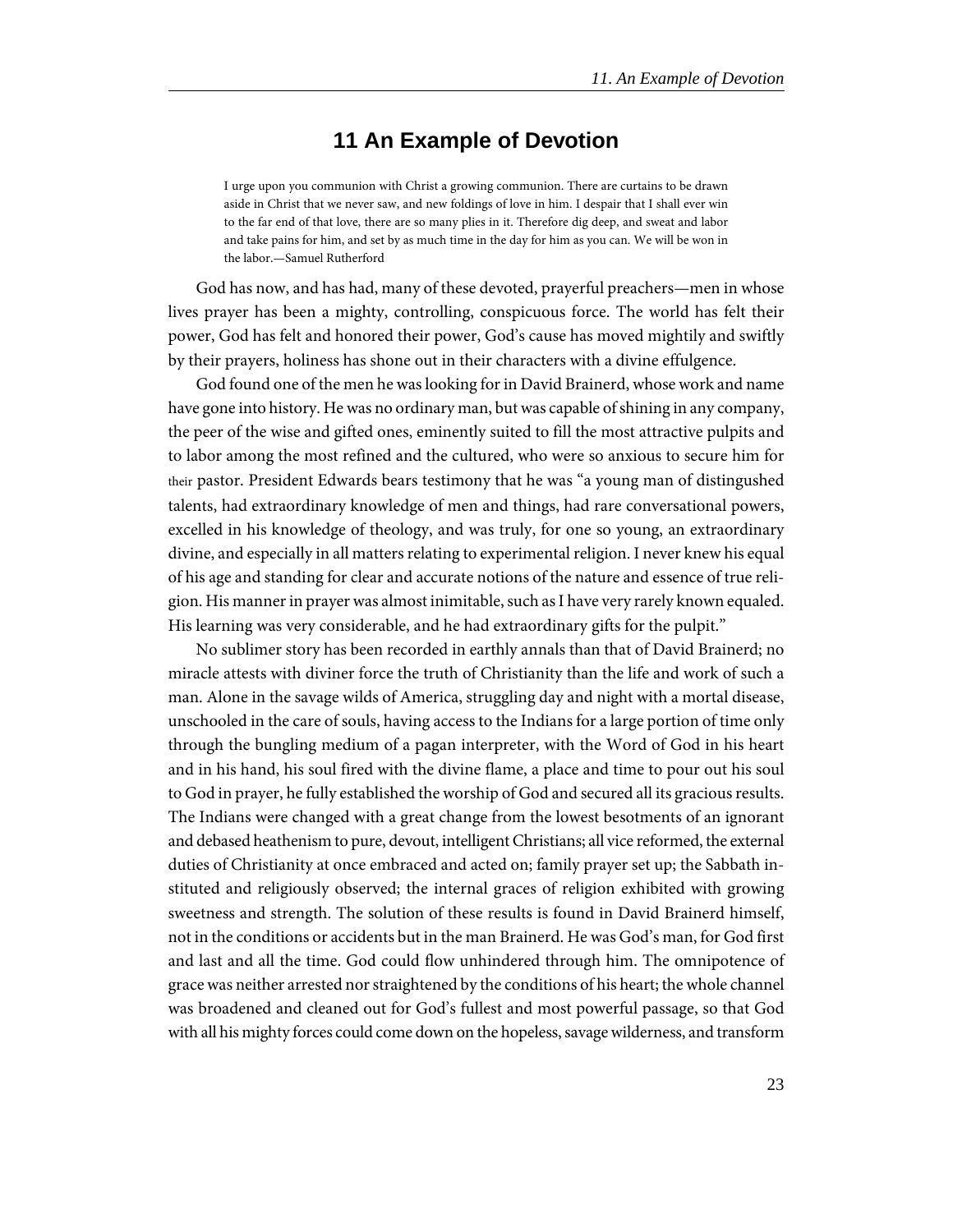it into his blooming and fruitful garden; for nothing is too hard for God to do if he can get the right kind of a man to do it with.

Brainerd lived the life of holiness and prayer. His diary is full and monotonous with the record of his seasons of fasting, meditation, and retirement. The time he spent in private prayer amounted to many hours daily. "When I return home," he said, "and give myself to meditation, prayer, and fasting, my soul longs for mortification, self-denial, humility, and divorcement from all things of the world." "I have nothing to do," he said, "with earth but only to labor in it honestly for God. I do not desire to live one minute for anything which earth can afford." After this high order did he pray: "Feeling somewhat of the sweetness of communion with God and the constraining force of his love, and how admirably it captivates the soul and makes all the desires and affections to center in God, I set apart this day for secret fasting and prayer, to entreat God to direct and bless me with regard to the great work which I have in view of preaching the gospel, and that the Lord would return to me and show me the light of his countenance. I had little life and power in the forenoon. Near the middle of the afternoon God enabled me to wrestle ardently in intercession for my absent friends, but just at night the Lord visited me marvelously in prayer. I think my soul was never in such agony before. I felt no restraint, for the treasures of divine grace were opened to me. I wrestled for absent friends, for the ingathering of souls, for multitudes of poor souls, and for many that I thought were the children of God, personally, in many distant places. I was in such agony from sun half an hour high till near dark that I was all over wet with sweat, but yet it seemed to me I had done nothing. O, my dear Saviour did sweat blood for poor souls! I longed for more compassion toward them. I felt still in a sweet frame, under a sense of divine love and grace, and went to bed in such a frame, with my heart set on God." It was prayer which gave to his life and ministry their marvelous power.

The men of mighty prayer are men of spiritual might. Prayers never die. Brainerd's whole life was a life of prayer. By day and by night he prayed. Before preaching and after preaching he prayed. Riding through the interminable solitudes of the forests he prayed. On his bed of straw he prayed. Retiring to the dense and lonely forests, he prayed. Hour by hour, day after day, early morn and late at night, he was praying and fasting, pouring out his soul, interceding, communing with God. He was with God mightily in prayer, and God was with him mightily, and by it he being dead yet speaketh and worketh, and will speak and work till the end comes, and among the glorious ones of that glorious day he will be with the first.

Jonathan Edwards says of him: "His life shows the right way to success in the works of the ministry. He sought it as the soldier seeks victory in a siege or battle; or as a man that runs a race for a great prize. Animated with love to Christ and souls, how did he labor? Always fervently. Not only in word and doctrine, in public and in private, but in prayers by day and night, wrestling with God in secret and travailing in birth with unutterable groans and ag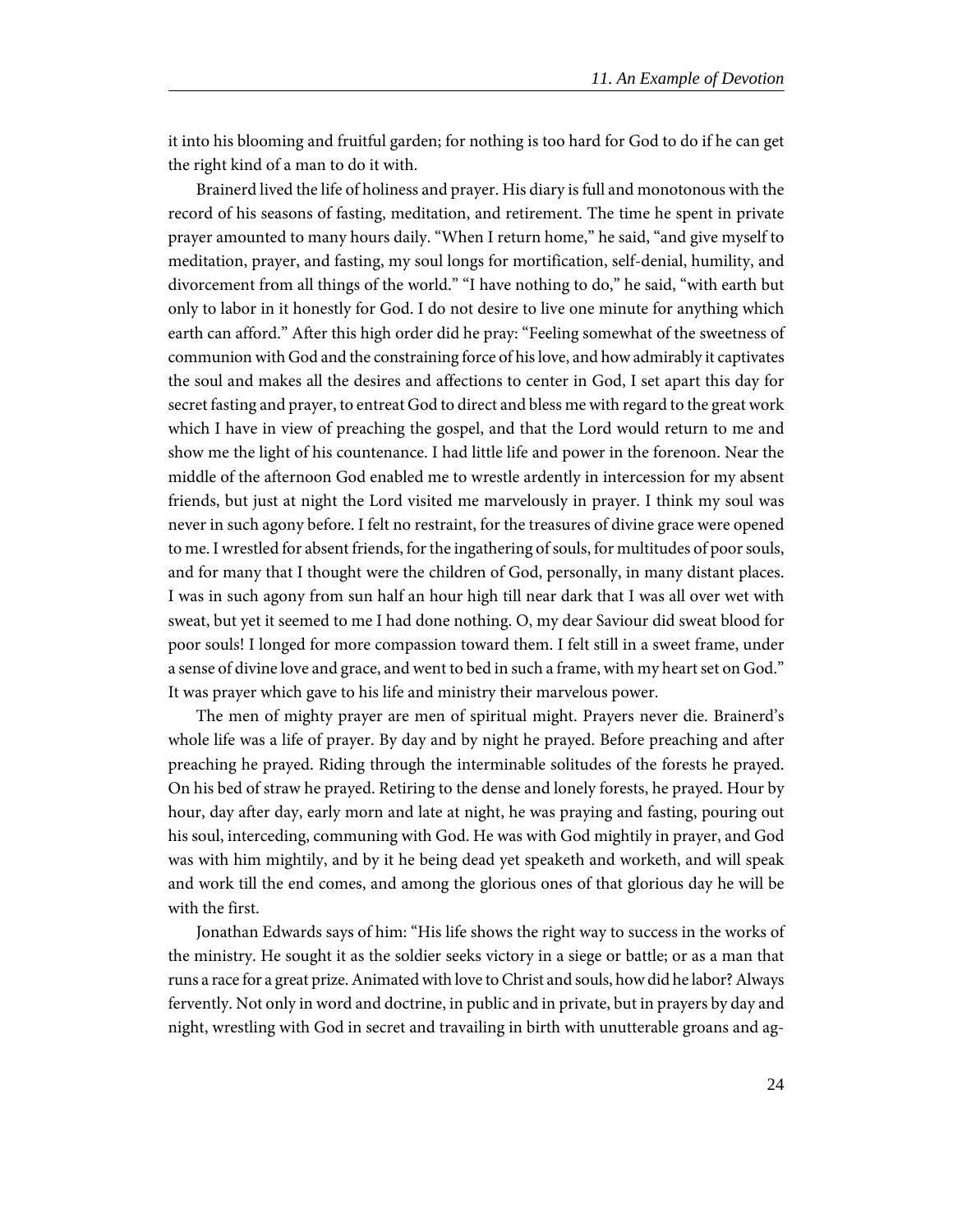onies, until Christ was formed in the hearts of the people to whom he was sent. Like a true son of Jacob, he persevered in wrestling through all the darkness of the night, until the breaking of the day!"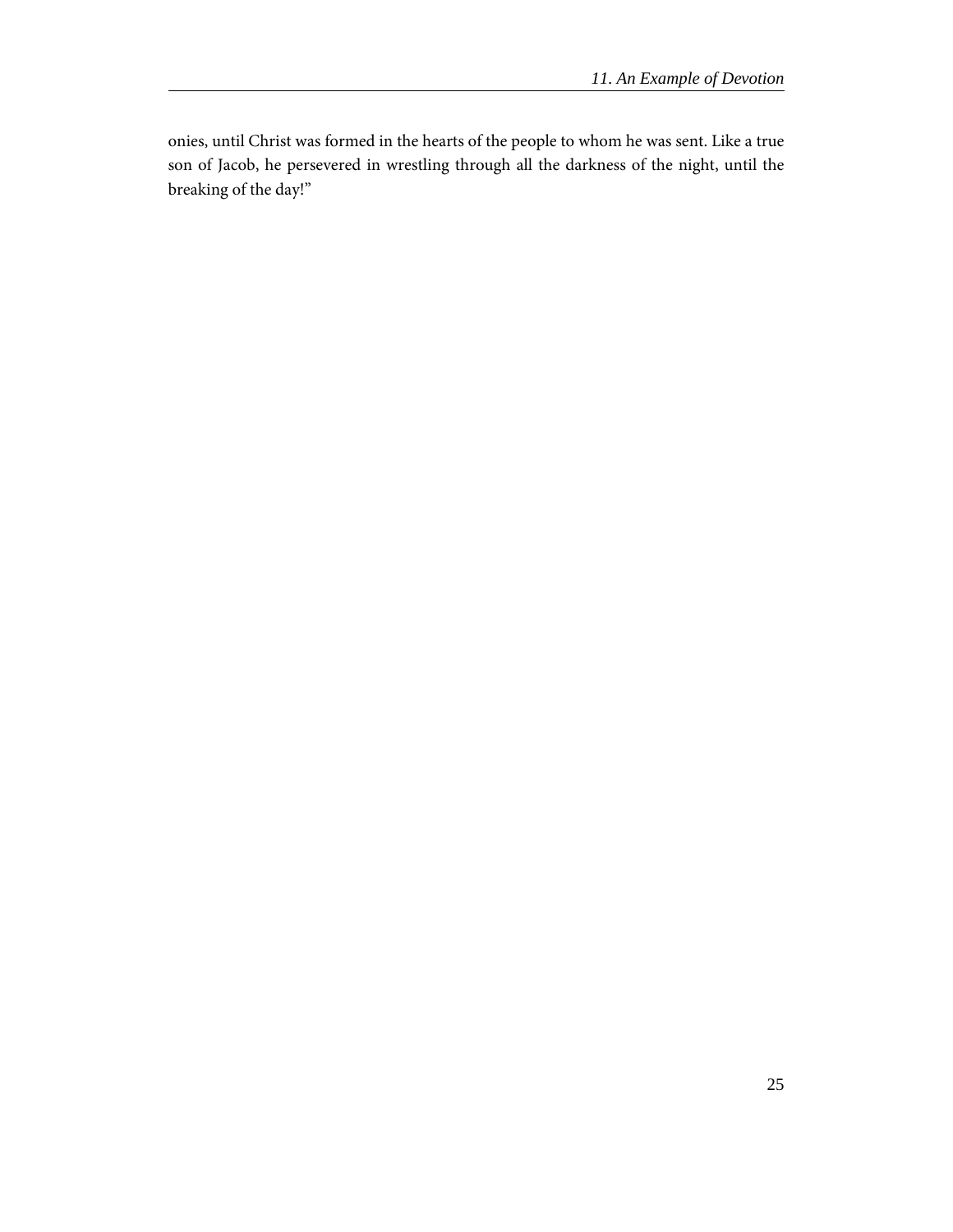#### **12 Heart Preparation Necessary**

<span id="page-29-0"></span>For nothing reaches the heart but what is from the heart or pierces the conscience but what comes from a living conscience.—William Penn

In the morning was more engaged in preparing the head than the heart. This has been frequently my error, and I have always felt the evil of it especially in prayer. Reform it then, O Lord! Enlarge my heart and I shall preach.—Robert Murray McCheyne

A sermon that has more head infused into it than heart will not borne home with efficacy to the hearers.—Richard Cecil

PRAYER, with its manifold and many-sided forces, helps the mouth to utter the truth in its fullness and freedom. The preacher is to be prayed for, the preacher is made by prayer. The preacher's mouth is to be prayed for; his mouth is to be opened and filled by prayer. A holy mouth is made by praying, by much praying; a brave mouth is made by praying, by much praying. The Church and the world, God and heaven, owe much to Paul's mouth; Paul's mouth owed its power to prayer.

How manifold, illimitable, valuable, and helpful prayer is to the preacher in so many ways, at so many points, in every way! One great value is, it helps his heart.

Praying makes the preacher a heart preacher. Prayer puts the preacher's heart into the preacher's sermon; prayer puts the preacher's sermon into the preacher's heart.

The heart makes the preacher. Men of great hearts are great preachers. Men of bad hearts may do a measure of good, but this is rare. The hireling and the stranger may help the sheep at some points, but it is the good shepherd with the good shepherd's heart who will bless the sheep and answer the full measure of the shepherd's place.

We have emphasized sermon-preparation until we have lost sight of the important thing to be prepared—the heart. A prepared heart is much better than a prepared sermon. A prepared heart will make a prepared sermon.

Volumes have been written laying down the mechanics and taste of sermon-making, until we have become possessed with the idea that this scaffolding is the building. The young preacher has been taught to lay out all his strength on the form, taste, and beauty of his sermon as a mechanical and intellectual product. We have thereby cultivated a vicious taste among the people and raised the clamor for talent instead of grace, eloquence instead of piety, rhetoric instead of revelation, reputation and brilliancy instead of holiness. By it we have lost the true idea of preaching, lost preaching power, lost pungent conviction for sin, lost the rich experience and elevated Christian character, lost the authority over consciences and lives which always results from genuine preaching.

It would not do to say that preachers study too much. Some of them do not study at all; others do not study enough. Numbers do not study the right way to show themselves workmen approved of God. But our great lack is not in head culture, but in heart culture; not lack of knowledge but lack of holiness is our sad and telling defect—not that we know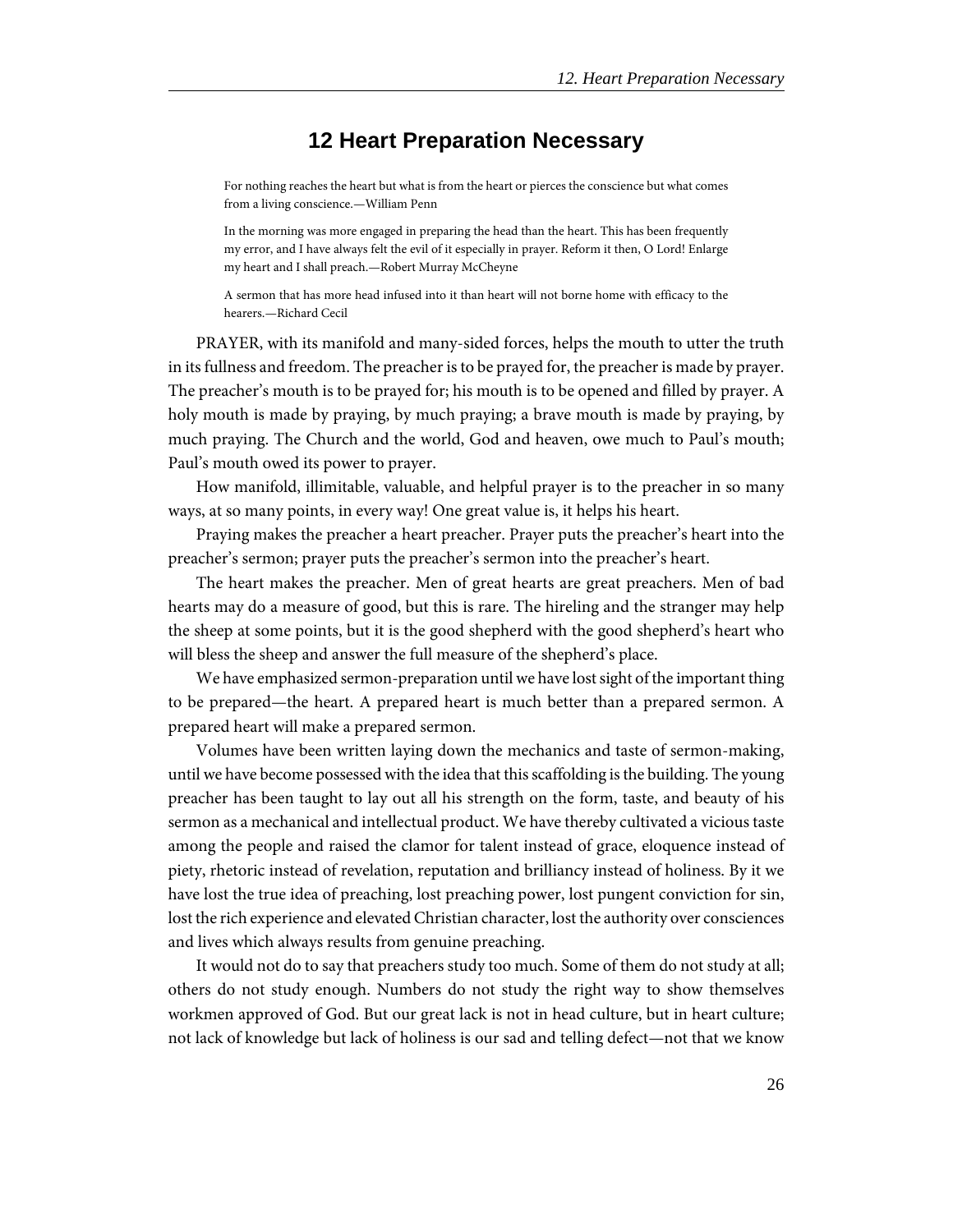too much, but that we do not meditate on God and his word and watch and fast and pray enough. The heart is the great hindrance to our preaching. Words pregnant with divine truth find in our hearts nonconductors; arrested, they fall shorn and powerless.

Can ambition, that lusts after praise and place, preach the gospel of Him who made himself of no reputation and took on Him the form of a servant? Can the proud, the vain, the egotistical preach the gospel of him who was meek and lowly? Can the bad-tempered, passionate, selfish, hard, worldly man preach the system which teems with long-suffering, self-denial, tenderness, which imperatively demands separation from enmity and crucifixion to the world? Can the hireling official, heartless, perfunctory, preach the gospel which demands the shepherd to give his life for the sheep? Can the covetous man, who counts salary and money, preach the gospel till he has gleaned his heart and can say in the spirit of Christ and Paul in the words of Wesley: "I count it dung and dross; I trample it under my feet; I (yet not I, but the grace of God in me) esteem it just as the mire of the streets, I desire it not, I seek it not?" God's revelation does not need the light of human genius, the polish and strength of human culture, the brilliancy of human thought, the force of human brains to adorn or enforce it; but it does demand the simplicity, the docility, humility, and faith of a child's heart.

It was this surrender and subordination of intellect and genius to the divine and spiritual forces which made Paul peerless among the apostles. It was this which gave Wesley his power and radicated his labors in the history of humanity. This gave to Loyola the strength to arrest the retreating forces of Catholicism.

Our great need is heart-preparation. Luther held it as an axiom: "He who has prayed well has studied well." We do not say that men are not to think and use their intellects; but he will use his intellect best who cultivates his heart most. We do not say that preachers should not be students; but we do say that their great study should be the Bible, and he studies the Bible best who has kept his heart with diligence. We do not say that the preacher should not know men, but he will be the greater adept in human nature who has fathomed the depths and intricacies of his own heart. We do say that while the channel of preaching is the mind, its fountain is the heart; you may broaden and deepen the channel, but if you do not look well to the purity and depth of the fountain, you will have a dry or polluted channel. We do say that almost any man of common intelligence has sense enough to preach the gospel, but very few have grace enough to do so. We do say that he who has struggled with his own heart and conquered it; who has taught it humility, faith, love, truth, mercy, sympathy, courage; who can pour the rich treasures of the heart thus trained, through a manly intellect, all surcharged with the power of the gospel on the consciences of his hearers—such a one will be the truest, most successful preacher in the esteem of his Lord.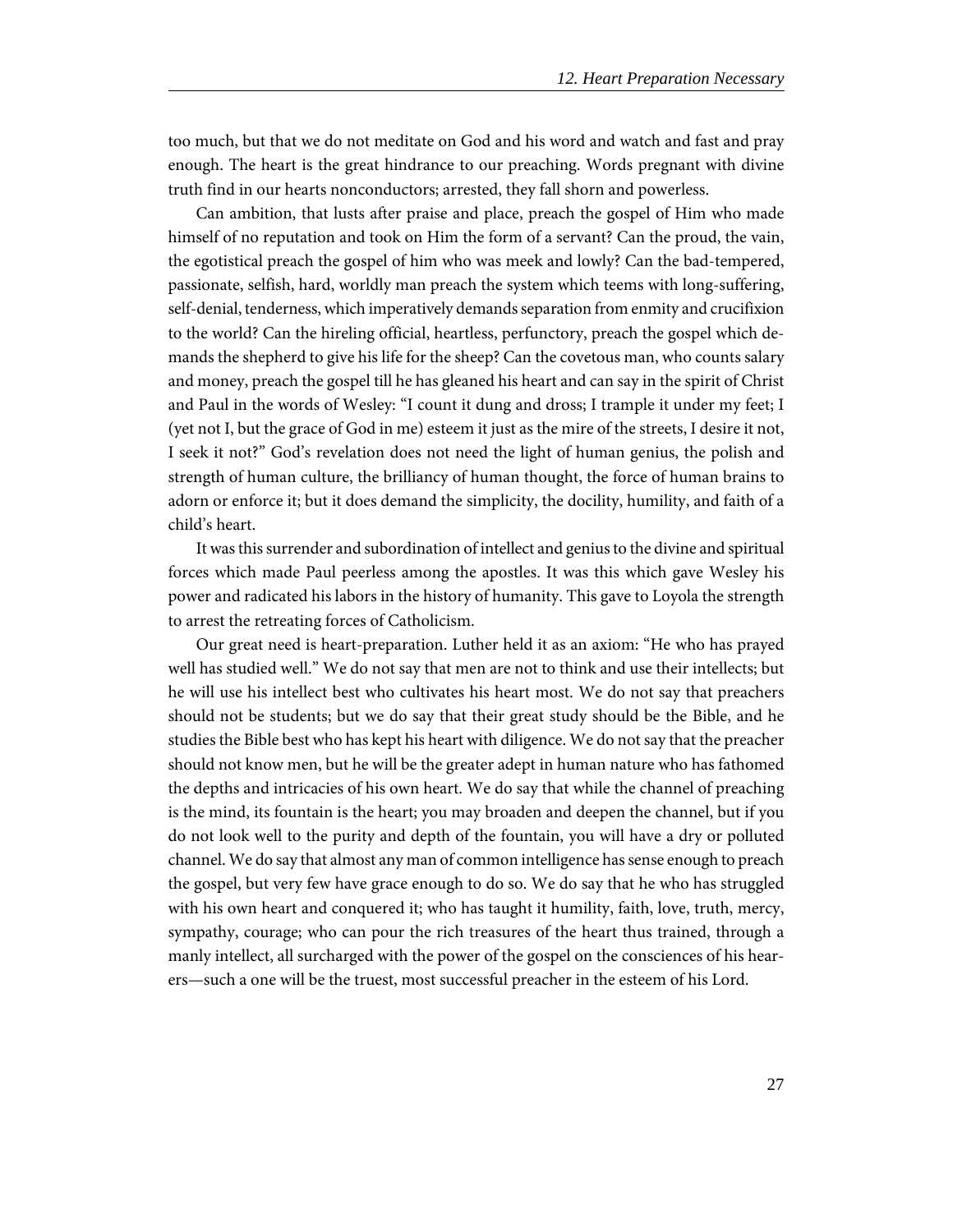#### <span id="page-31-0"></span>**13 Grace from the Heart Rather than the Head**

Study not to be a fine preacher. Jerichos are blown down with rams' horns. Look simply unto Jesus for preaching food; and what is wanted will be given, and what is given will be blessed, whether it be a barley grain or a wheaten loaf, a crust or a crumb. Your mouth will be a flowing stream or a fountain sealed, according as your heart is. Avoid all controversy in preaching, talking, or writing; preach nothing down but the devil, and nothing up but Jesus Christ.—Berridge

THE heart is the Saviour of the world. Heads do not save. Genius, brains, brilliancy, strength, natural gifts do not save. The gospel flows through hearts. All the mightiest forces are heart forces. All the sweetest and loveliest graces are heart graces. Great hearts make great characters; great hearts make divine characters. God is love. There is nothing greater than love, nothing greater than God. Hearts make heaven; heaven is love. There is nothing higher, nothing sweeter, than heaven. It is the heart and not the head which makes God's great preachers. The heart counts much every way in religion. The heart must speak from the pulpit. The heart must hear in the pew. In fact, we serve God with our hearts. Head homage does not pass current in heaven.

We believe that one of the serious and most popular errors of the modern pulpit is the putting of more thought than prayer, of more head than of heart in its sermons. Big hearts make big preachers; good hearts make good preachers. A theological school to enlarge and cultivate the heart is the golden desideratum of the gospel. The pastor binds his people to him and rules his people by his heart. They may admire his gifts, they may be proud of his ability, they may be affected for the time by his sermons; but the stronghold of his power is his heart. His scepter is love. The throne of his power is his heart.

The good shepherd gives his life for the sheep. Heads never make martyrs. It is the heart which surrenders the life to love and fidelity. It takes great courage to be a faithful pastor, but the heart alone can supply this courage. Gifts and genius may be brave, but it is the gifts and genius of the heart and not of the head.

It is easier to fill the head than it is to prepare the heart. It is easier to make a brain sermon than a heart sermon. It was heart that drew the Son of God from heaven. It is heart that will draw men to heaven. Men of heart is what the world needs to sympathize with its woe, to kiss away its sorrows, to compassionate its misery, and to alleviate its pain. Christ was eminently the man of sorrows, because he was preeminently the man of heart.

"Give me thy heart," is God's requisition of men. "Give me thy heart!Ý is man's demand of man.

A professional ministry is a heartless ministry. When salary plays a great part in the ministry, the heart plays little part. We may make preaching our business, and not put our hearts in the business. He who puts self to the front in his preaching puts heart to the rear. He who does not sow with his heart in his study will never reap a harvest for God. The closet is the heart's study. We will learn more about how to preach and what to preach there than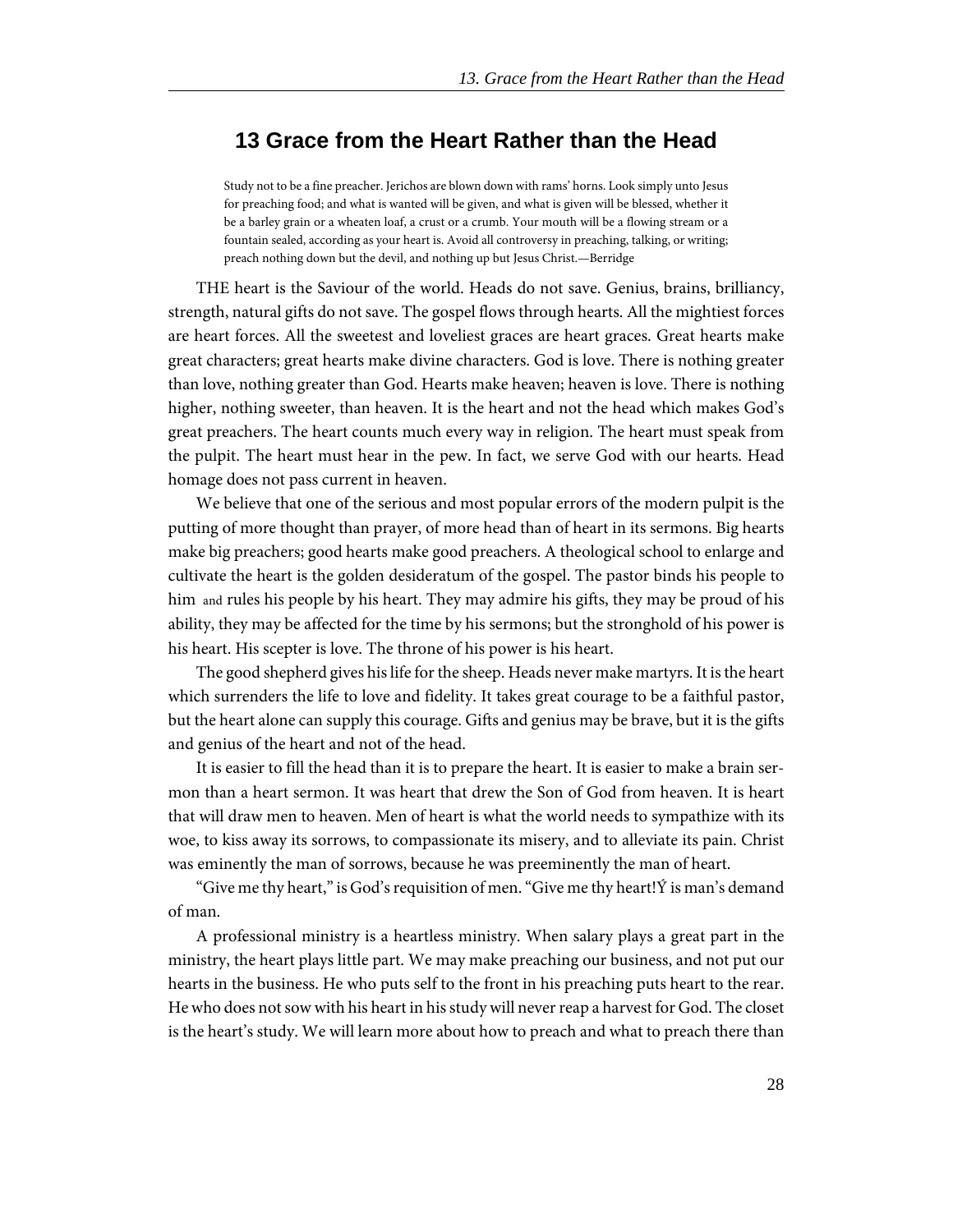we can learn in our libraries. "Jesus wept" is the shortest and biggest verse in the Bible. It is he who goes forth weeping (not preaching great sermons), bearing precious seed, who shall come again rejoicing, bringing his sheaves with him.

Praying gives sense, brings wisdom, broadens and strengthens the mind. The closet is a perfect school-teacher and schoolhouse for the preacher. Thought is not only brightened and clarified in prayer, but thought is born in prayer. We can learn more in an hour praying, when praying indeed, than from many hours in the study. Books are in the closet which can be found and read nowhere else. Revelations are made in the closet which are made nowhere else.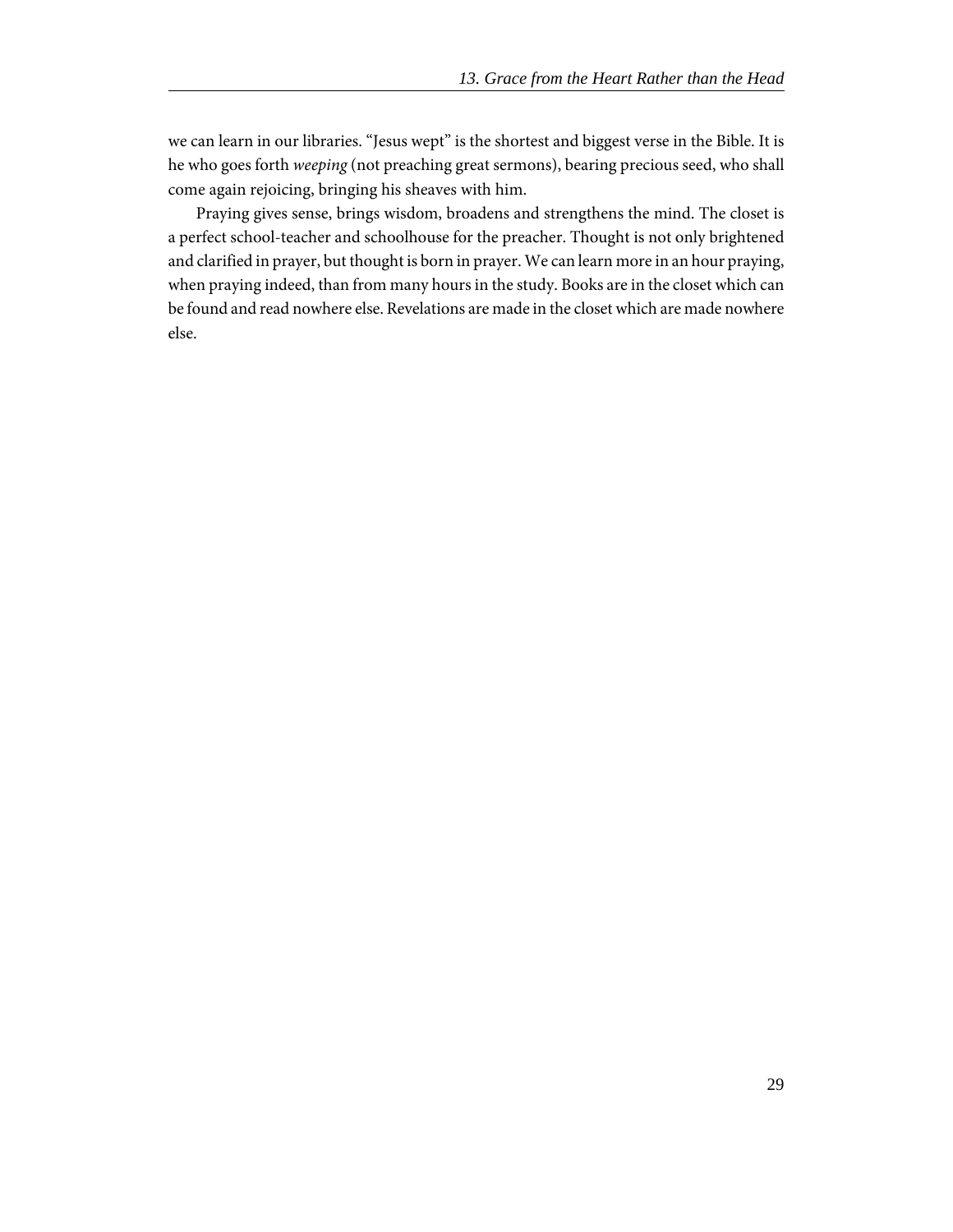#### **14 Unction a Necessity**

<span id="page-33-0"></span>One bright benison which private prayer brings down upon the ministry is an indescribable and inimitable something—an unction from the Holy One . . . . If the anointing which we bear come not from the Lord of hosts, we are deceivers, since only in prayer can we obtain it. Let us continue instant constant fervent in supplication. Let your fleece lie on the thrashing floor of supplication till it is wet with the dew of heaven.—Charles Haddon Spurgeon

ALEXANDER KNOX, a Christian philosopher of the days of Wesley, not an adherent but a strong personal friend of Wesley, and with much spiritual sympathy with the Wesleyan movement, writes: "It is strange and lamentable, but I verily believe the fact to be that except among Methodists and Methodistical clergyman, there is not much interesting preaching in England. The clergy, too generally have absolutely lost the art. There is, I conceive, in the great laws of the moral world a kind of secret understanding like the affinities in chemistry, between rightly promulgated religious truth and the deepest feelings of the human mind. Where the one is duly exhibited, the other will respond. Did not our hearts burn within us?—but to this devout feeling is indispensable in the speaker. Now, I am obliged to state from my own observation that this *onction*, as the French not unfitly term it, is beyond all comparison more likely to be found in England in a Methodist conventicle than in a parish Church. This, and this alone, seems really to be that which fills the Methodist houses and thins the Churches. I am, I verily think, no enthusiast; I am a most sincere and cordial churchman, a humble disciple of the School of Hale and Boyle, of Burnet and Leighton. Now I must aver that when I was in this country, two years ago, I did not hear a single preacher who taught me like my own great masters but such as are deemed Methodistical. And I now despair of getting an atom of heart instruction from any other quarter. The Methodist preachers (however I may not always approve of all their expressions) do most assuredly diffuse this true religion and undefiled. I felt real pleasure last Sunday. I can bear witness that the preacher did at once speak the words of truth and soberness. There was no eloquence—the honest man never dreamed of such a thing'but there was far better: a cordial communication of vitalized truth. I say vitalized because what he declared to others it was impossible not to feel he lived on himself."

This unction is the art of preaching. The preacher who never had this unction never had the art of preaching. The preacher who has lost this unction has lost the art of preaching. Whatever other arts he may have and retain?the art of sermon-making, the art of eloquence, the art of great, clear thinking, the art of pleasing an audience?he has lost the divine art of preaching. This unction makes God's truth powerful and interesting, draws and attracts, edifies, convicts, saves.

This unction vitalizes God's revealed truth, makes it living and life-giving. Even God's truth spoken without this unction is light, dead, and deadening. Though abounding in truth, though weighty with thought, though sparkling with rhetoric, though pointed by logic,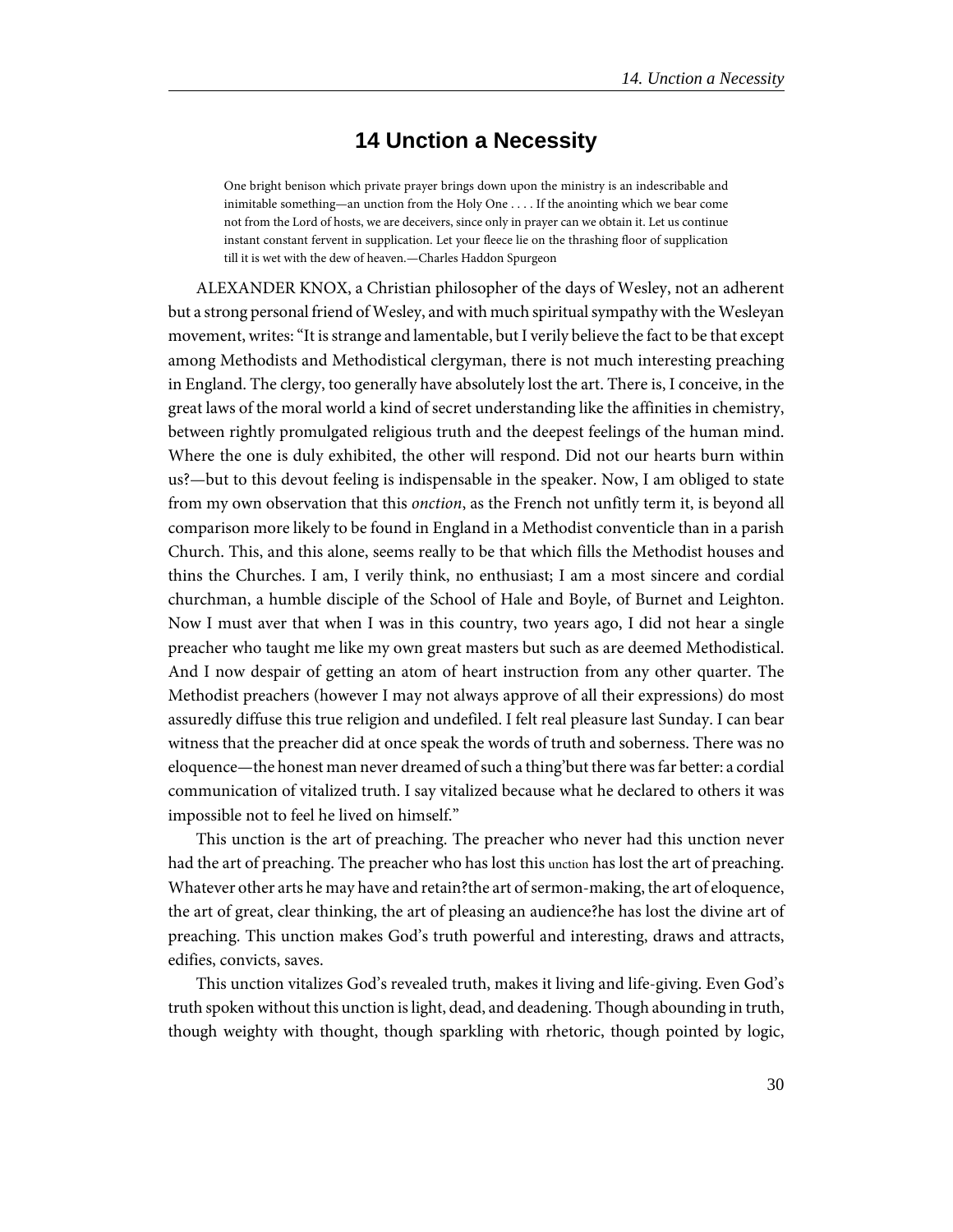though powerful by earnestness, without this divine unction it issues in death and not in life. Mr. Spurgeon says: "I wonder how long we might beat our brains before we could plainly put into word what is meant by preaching with unction. Yet he who preaches knows its presence, and he who hears soon detects its absence. Samaria, in famine, typifies a discourse without it. Jerusalem, with her feast of fat things, full of marrow, may represent a sermon enriched with it. Every one knows what the freshness of the morning is when orient pearls abound on every blade of grass, but who can describe it, much less produce it of itself? Such is the mystery of spiritual anointing. We know, but we cannot tell to others what it is. It is as easy as it is foolish, to counterfeit it. Unction is a thing which you cannot manufacture, and its counterfeits are worse than worthless. Yet it is, in itself, priceless, and beyond measure needful if you would edify believers and bring sinners to Christ."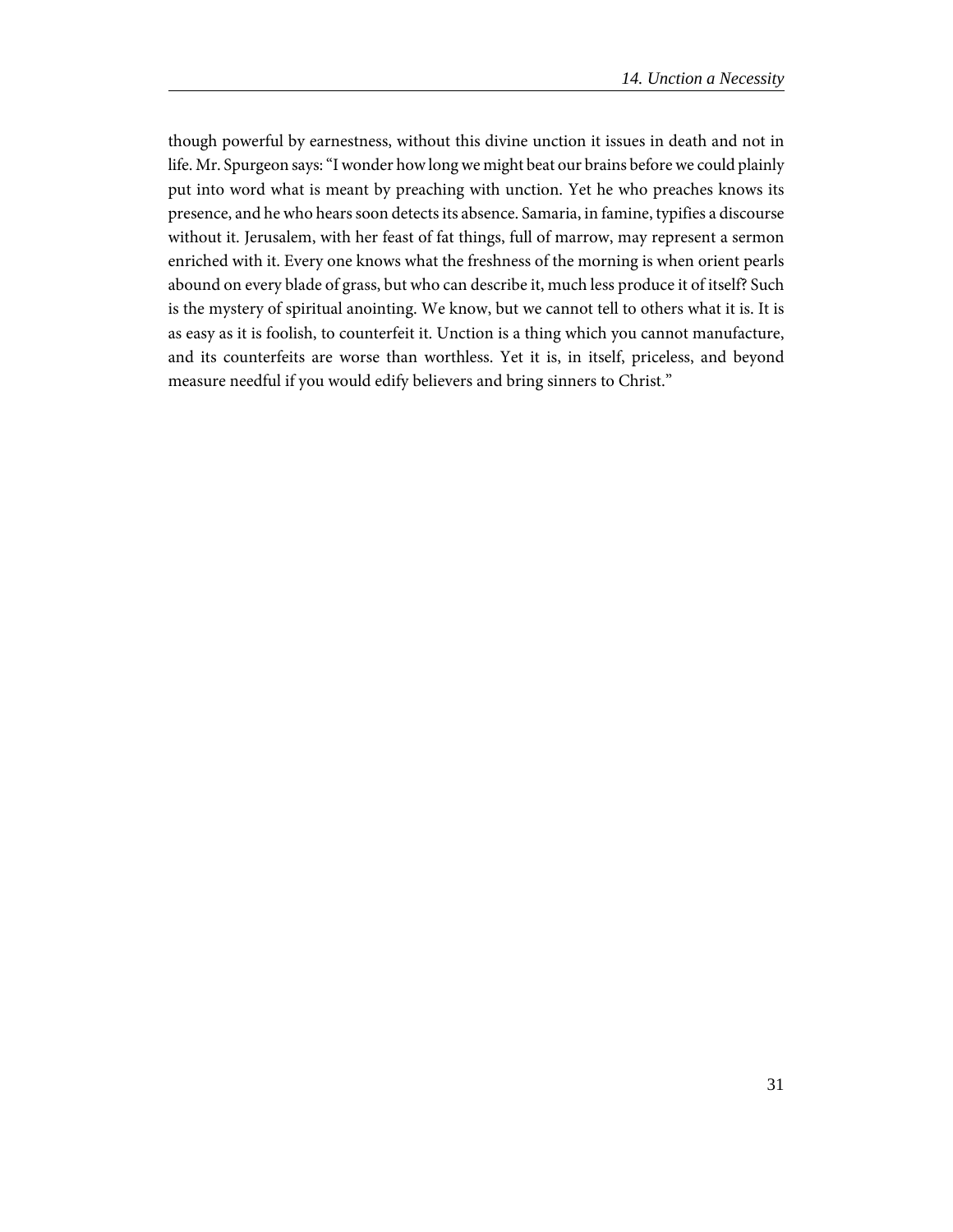#### <span id="page-35-0"></span>**15 Unction, the Mark of True Gospel Preaching**

Speak for eternity. Above all things, cultivate your own spirit. A word spoken by you when your conscience is clear and your heart full of God's Spirit is worth ten thousand words spoken in unbelief and sin. Remember that God, and not man, must have the glory. If the veil of the world's machinery were lifted off, how much we would find is done in answer to the prayers of God's children.—Robert Murray McCheyne

UNCTION is that indefinable, indescribable something which an old, renowned Scotch preacher describes thus: "There is sometimes somewhat in preaching that cannot be ascribed either to matter or expression, and cannot be described what it is, or from whence it cometh, but with a sweet violence it pierceth into the heart and affections and comes immediately from the Word; but if there be any way to obtain such a thing, it is by the heavenly disposition of the speaker."

We call it unction. It is this unction which makes the word of God "quick and powerful, and sharper than any two-edged sword, piercing even to the dividing asunder of soul and spirit, and of the joints and marrow, and a discerner of the thoughts and intents of the heart." It is this unction which gives the words of the preacher such point, sharpness, and power, and which creates such friction and stir in many a dead congregation. The same truths have been told in the strictness of the letter, smooth as human oil could make them; but no signs of life, not a pulse throb; all as peaceful as the grave and as dead. The same preacher in the meanwhile receives a baptism of this unction, the divine inflatus is on him, the letter of the Word has been embellished and fired by this mysterious power, and the throbbings of life begin—life which receives or life which resists. The unction pervades and convicts the conscience and breaks the heart.

This divine unction is the feature which separates and distinguishes true gospel preaching from all other methods of presenting the truth, and which creates a wide spiritual chasm between the preacher who has it and the one who has it not. It backs and impregns revealed truth with all the energy of God. Unction is simply putting God in his own word and on his own preachers. By mighty and great prayerfulness and by continual prayerfulness, it is all potential and personal to the preacher; it inspires and clarifies his intellect, gives insight and grasp and projecting power; it gives to the preacher heart power, which is greater than head power; and tenderness, purity, force flow from the heart by it. Enlargement, freedom, fullness of thought, directness and simplicity of utterance are the fruits of this unction.

Often earnestness is mistaken for this unction. He who has the divine unction will be earnest in the very spiritual nature of things, but there may be a vast deal of earnestness without the least mixture of unction.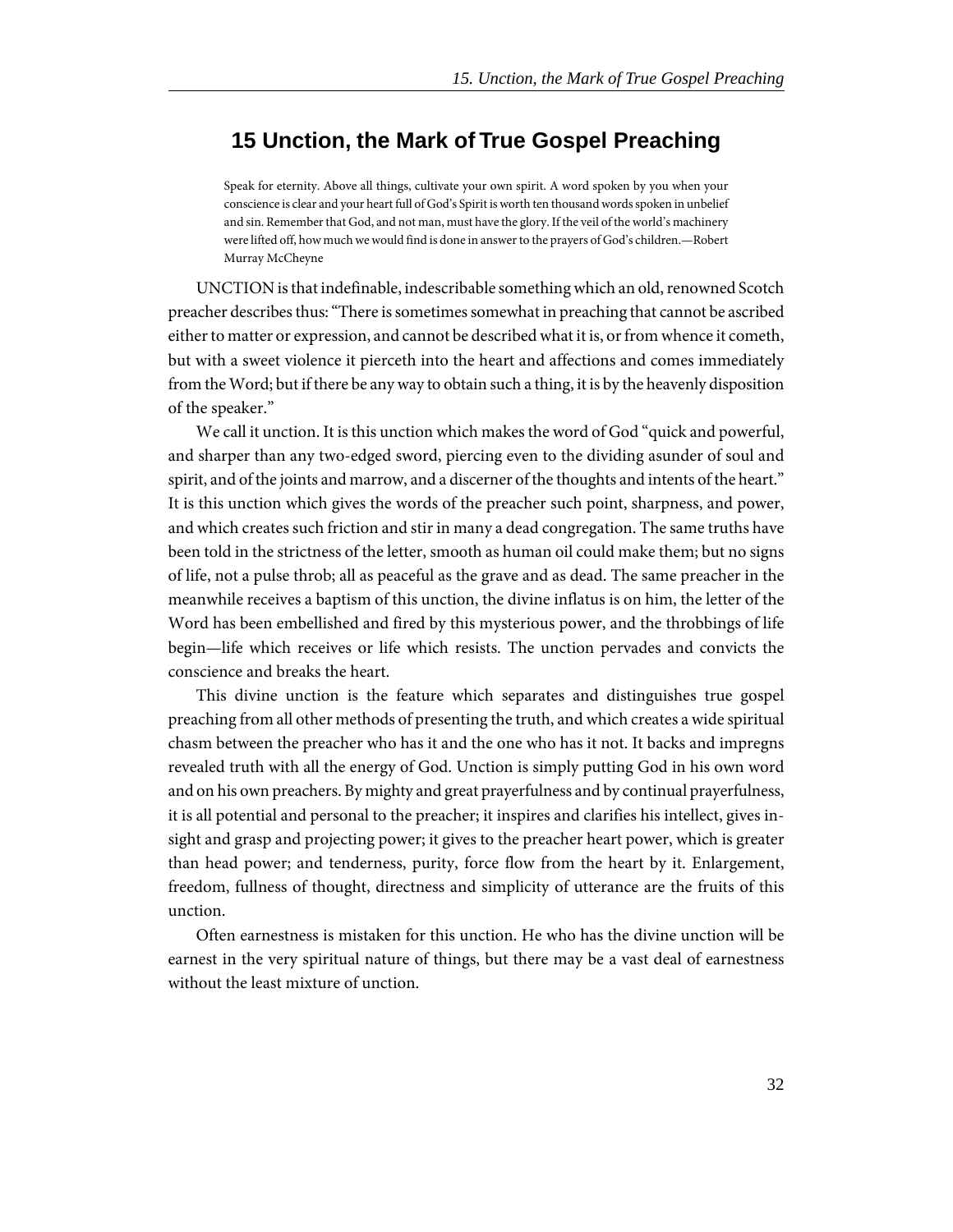Earnestness and unction look alike from some points of view. Earnestness may be readily and without detection substituted or mistaken for unction. It requires a spiritual eye and a spiritual taste to discriminate.

Earnestness may be sincere, serious, ardent, and persevering. It goes at a thing with good will, pursues it with perseverance, and urges it with ardor; puts force in it. But all these forces do not rise higher than the mere human. The *man* is in it—the whole man, with all that he has of will and heart, of brain and genius, of planning and working and talking. He has set himself to some purpose which has mastered him, and he pursues to master it. There may be none of God in it. There may be little of God in it, because there is so much of the man in it. He may present pleas in advocacy of his earnest purpose which please or touch and move or overwhelm with conviction of their importance; and in all this earnestness may move along earthly ways, being propelled by human forces only, its altar made by earthly hands and its fire kindled by earthly flames. It is said of a rather famous preacher of gifts, whose construction of Scripture was to his fancy or purpose, that he "grew very eloquent over his own exegesis." So men grow exceeding earnest over their own plans or movements. Earnestness may be selfishness simulated.

What of unction? It is the indefinable in preaching which makes it preaching. It is that which distinguishes and separates preaching from all mere human addresses. It is the divine in preaching. It makes the preaching sharp to those who need sharpness. It distills as the dew to those who need to he refreshed. It is well described as:

> "a two-edged sword Of heavenly temper keen,

And double were the wounds it made

Wherever it glanced between.

'Twas death to silt; 'twas life

To all who mourned for sin.

It kindled and it silenced strife,

Made war and peace within."

This unction comes to the preacher not in the study but in the closet. It is heaven's distillation in answer to prayer. It is the sweetest exhalation of the Holy Spirit. It impregnates, suffuses, softens, percolates, cuts, and soothes. It carries the Word like dynamite, like salt, like sugar; makes the Word a soother, an arranger, a revealer, a searcher; makes the hearer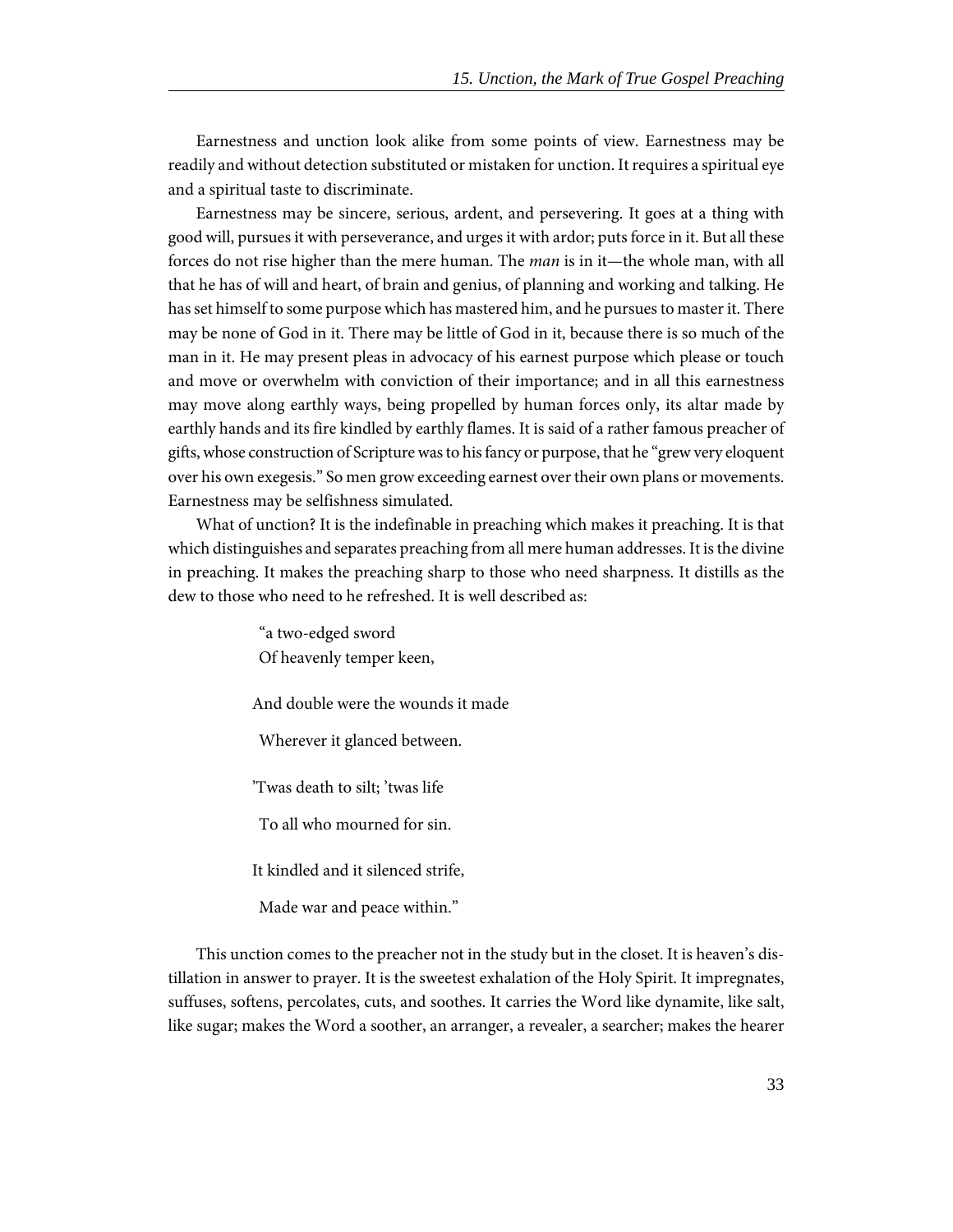a culprit or a saint, makes him weep like a child and live like a giant; opens his heart and his purse as gently, yet as strongly as the spring opens the leaves. This unction is not the gift of genius. It is not found in the halls of learning. No eloquence can woo it. No industry can win it. No prelatical hands can confer it. It is the gift of God—the signet set to his own messengers. It is heaven's knighthood given to the chosen true and brave ones who have sought this anointed honor through many an hour of tearful, wrestling prayer.

Earnestness is good and impressive: genius is gifted and great. Thought kindles and inspires, but it takes a diviner endowment, a more powerful energy than earnestness or genius or thought to break the chains of sin, to win estranged and depraved hearts to God, to repair the breaches and restore the Church to her old ways of purity and power. Nothing but this holy unction can do this.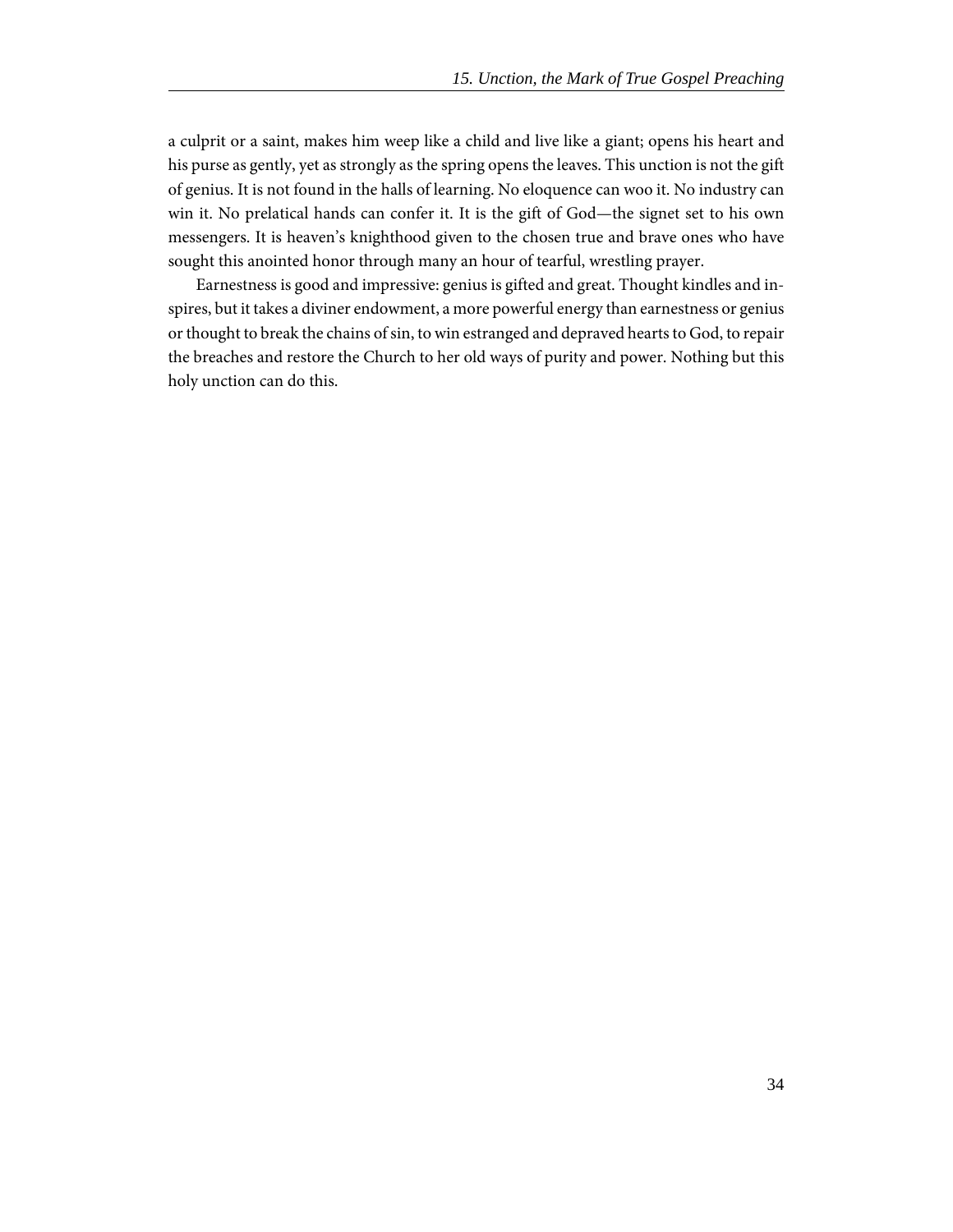#### **16 Much Prayer the Price of Unction**

<span id="page-38-0"></span>All the minister's efforts will be vanity or worse than vanity if he have not unction. Unction must come down from heaven and spread a savor and feeling and relish over his ministry; and among the other means of qualifying himself for his office, the Bible must hold the first place, and the last also must be given to the Word of God and prayer.—Richard Cecil

IN the Christian system unction is the anointing of the Holy Ghost, separating unto God's work and qualifying for it. This unction is the one divine enablement by which the preacher accomplishes the peculiar and saving ends of preaching. Without this unction there are no true spiritual results accomplished; the results and forces in preaching do not rise above the results of unsanctified speech. Without unction the former is as potent as the pulpit.

This divine unction on the preacher generates through the Word of God the spiritual results that flow from the gospel; and without this unction, these results are not secured. Many pleasant impressions may be made, but these all fall far below the ends of gospel preaching. This unction may be simulated. There are many things that look like it, there are many results that resemble its effects; but they are foreign to its results and to its nature. The fervor or softness excited by a pathetic or emotional sermon may look like the movements of the divine unction, but they have no pungent, perpetrating heart-breaking force. No heart-healing balm is there in these surface, sympathetic, emotional movements; they are not radical, neither sin-searching nor sin-curing.

This divine unction is the one distinguishing feature that separates true gospel preaching from all other methods of presenting truth. It backs and interpenetrates the revealed truth with all the force of God. It illumines the Word and broadens and enrichens the intellect and empowers it to grasp and apprehend the Word. It qualifies the preacher's heart, and brings it to that condition of tenderness, of purity, of force and light that are necessary to secure the highest results. This unction gives to the preacher liberty and enlargement of thought and soul—a freedom, fullness, and directness of utterance that can be secured by no other process.

Without this unction on the preacher the gospel has no more power to propagate itself than any other system of truth. This is the seal of its divinity. Unction in the preacher puts God in the gospel. Without the unction, God is absent, and the gospel is left to the low and unsatisfactory forces that the ingenuity, interest, or talents of men can devise to enforce and project its doctrines.

It is in this element that the pulpit oftener fails than in any other element. Just at this all-important point it lapses. Learning it may have, brilliancy and eloquence may delight and charm, sensation or less offensive methods may bring the populace in crowds, mental power may impress and enforce truth with all its resources; but without this unction, each and all these will be but as the fretful assault of the waters on a Gibraltar. Spray and foam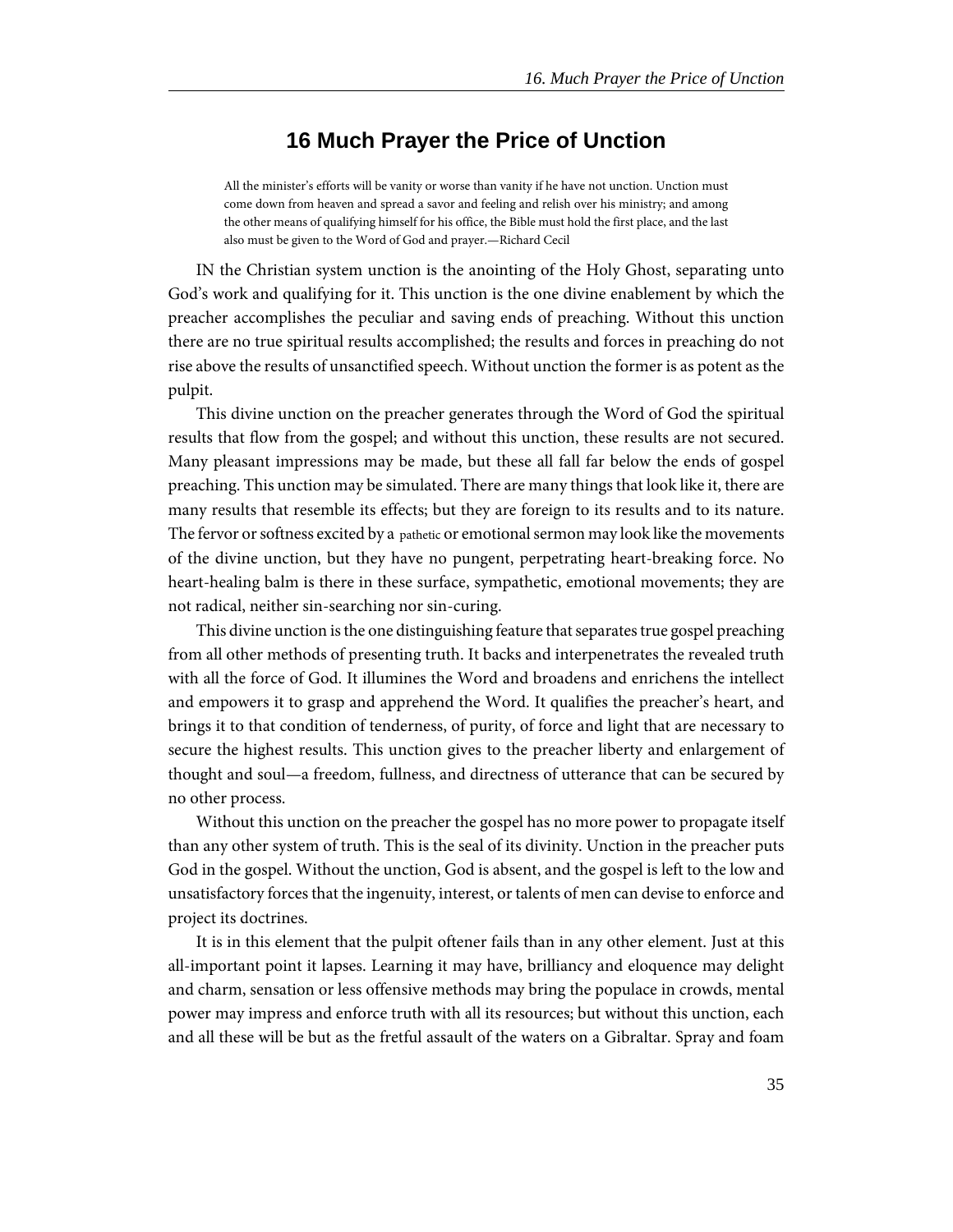may cover and spangle; but the rocks are there still, unimpressed and unimpressible. The human heart can no more be swept of its hardness and sin by these human forces than these rocks can be swept away by the ocean's ceaseless flow.

This unction is the consecration force, and its presence the continuous test of that consecration. It is this divine anointing on the preacher that secures his consecration to God and his work. Other forces and motives may call him to the work, but this only is consecration. A separation to God's work by the power of the Holy Spirit is the only consecration recognized by God as legitimate.

The unction, the divine unction, this heavenly anointing, is what the pulpit needs and must have. This divine and heavenly oil put on it by the imposition of God's hand must soften and lubricate the whole man—heart, head, spirit—until it separates him with a mighty separation from all earthly, secular, worldly, selfish motives and aims, separating him to everything that is pure and Godlike.

It is the presence of this unction on the preacher that creates the stir and friction in many a congregation. The same truths have been told in the strictness of the letter, but no ruffle has been seen, no pain or pulsation felt. All is quiet as a graveyard. Another preacher comes, and this mysterious influence is on him; the letter of the Word has been fired by the Spirit, the throes of a mighty movement are felt, it is the unction that pervades and stirs the conscience and breaks the heart. Unctionless preaching makes everything hard, dry, acrid, dead.

This unction is not a memory or an era of the past only; it is a present, realized, conscious fact. It belongs to the experience of the man as well as to his preaching. It is that which transforms him into the image of his divine Master, as well as that by which he declares the truths of Christ with power. It is so much the power in the ministry as to make all else seem feeble and vain without it, and by its presence to atone for the absence of all other and feebler forces.

This unction is not an inalienable gift. It is a conditional gift, and its presence is perpetuated and increased by the same process by which it was at first secured; by unceasing prayer to God, by impassioned desires after God, by estimating it, by seeking it with tireless ardor, by deeming all else loss and failure without it.

How and whence comes this unction? Direct from God in answer to prayer. Praying hearts only are the hearts filled with this holy oil; praying lips only are anointed with this divine unction.

Prayer, much prayer, is the price of preaching unction; prayer, much prayer, is the one, sole condition of keeping this unction. Without unceasing prayer the unction never comes to the preacher. Without perseverance in prayer, the unction, like the manna overkept, breeds worms.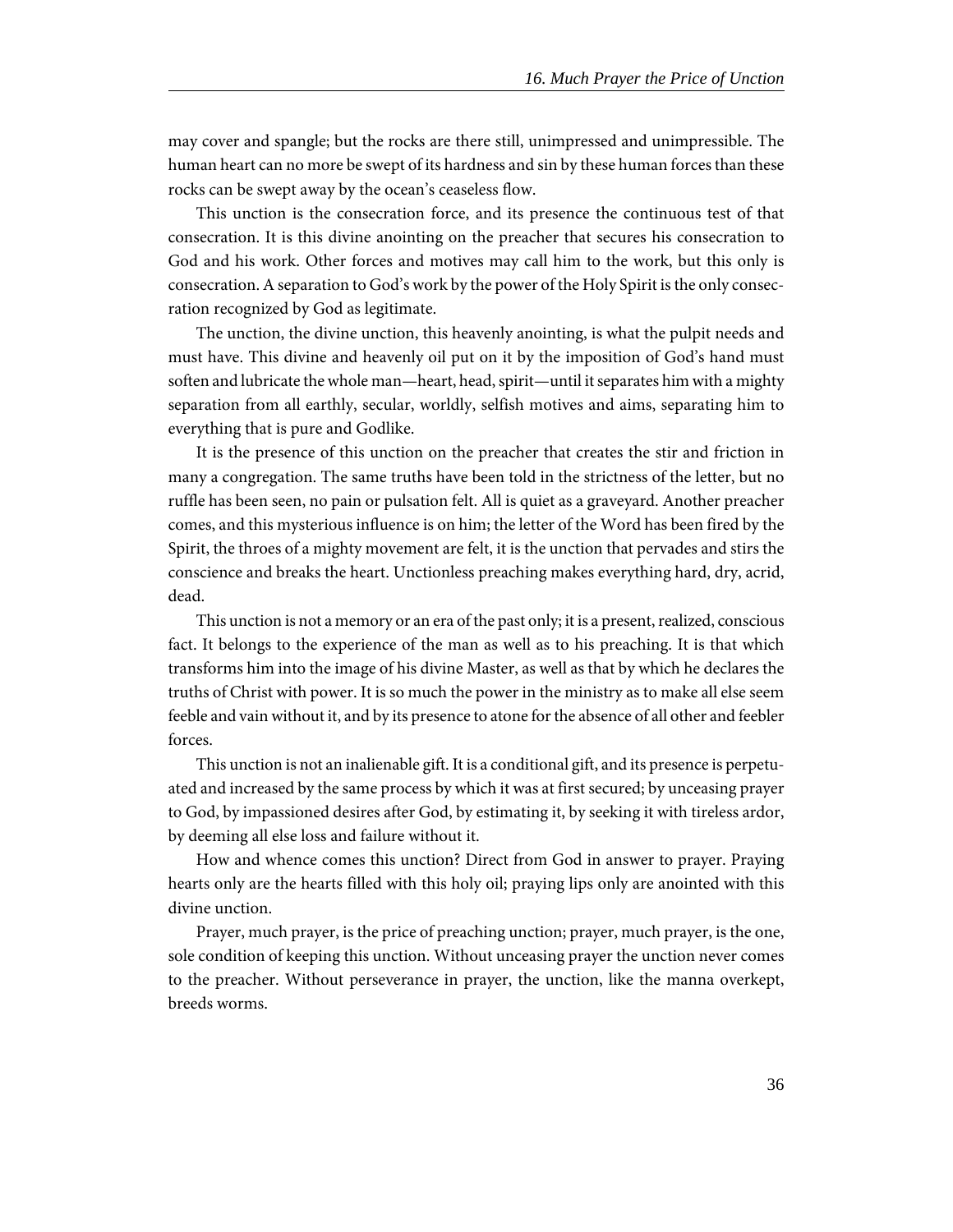#### **17 Prayer Marks Spiritual Leadership**

<span id="page-40-0"></span>Give me one hundred preachers who fear nothing but sin and desire nothing but God, and I care not a straw whether they be clergymen or laymen; such alone will shake the gates of hell and set up the kingdom of heaven on earth. God does nothing but in answer to prayer.—John Wesley

THE apostles knew the necessity and worth of prayer to their ministry. They knew that their high commission as apostles, instead of relieving them from the necessity of prayer, committed them to it by a more urgent need; so that they were exceedingly jealous else some other important work should exhaust their time and prevent their praying as they ought; so they appointed laymen to look after the delicate and engrossing duties of ministering to the poor, that they (the apostles) might, unhindered, "give themselves continually to prayer and to the ministry of the word." Prayer is put first, and their relation to prayer is put most strongly—"give themselves to it," making a business of it, surrendering themselves to praying, putting fervor, urgency, perseverance, and time in it.

How holy, apostolic men devoted themselves to this divine work of prayer! "Night and day praying exceedingly," says Paul. "We will give ourselves continually to prayer" is the consensus of apostolic devotement. How these New Testament preachers laid themselves out in prayer for God's people! How they put God in full force into their Churches by their praying! These holy apostles did not vainly fancy that they had met their high and solemn duties by delivering faithfully God's word, but their preaching was made to stick and tell by the ardor and insistence of their praying. Apostolic praying was as taxing, toilsome, and imperative as apostolic preaching. They prayed mightily day and night to bring their people to the highest regions of faith and holiness. They prayed mightier still to hold them to this high spiritual altitude. The preacher who has never learned in the school of Christ the high and divine art of intercession for his people will never learn the art of preaching, though homiletics be poured into him by the ton, and though he be the most gifted genius in sermonmaking and sermon-delivery.

The prayers of apostolic, saintly leaders do much in making saints of those who are not apostles. If the Church leaders in after years had been as particular and fervent in praying for their people as the apostles were, the sad, dark times of worldliness and apostasy had not marred the history and eclipsed the glory and arrested the advance of the Church. Apostolic praying makes apostolic saints and keeps apostolic times of purity and power in the Church.

What loftiness of soul, what purity and elevation of motive, what unselfishness, what self-sacrifice, what exhaustive toil, what ardor of spirit, what divine tact are requisite to be an intercessor for men!

The preacher is to lay himself out in prayer for his people; not that they might be saved, simply, but that they be mightily saved. The apostles laid themselves out in prayer that their saints might be perfect; not that they should have a little relish for the things of God, but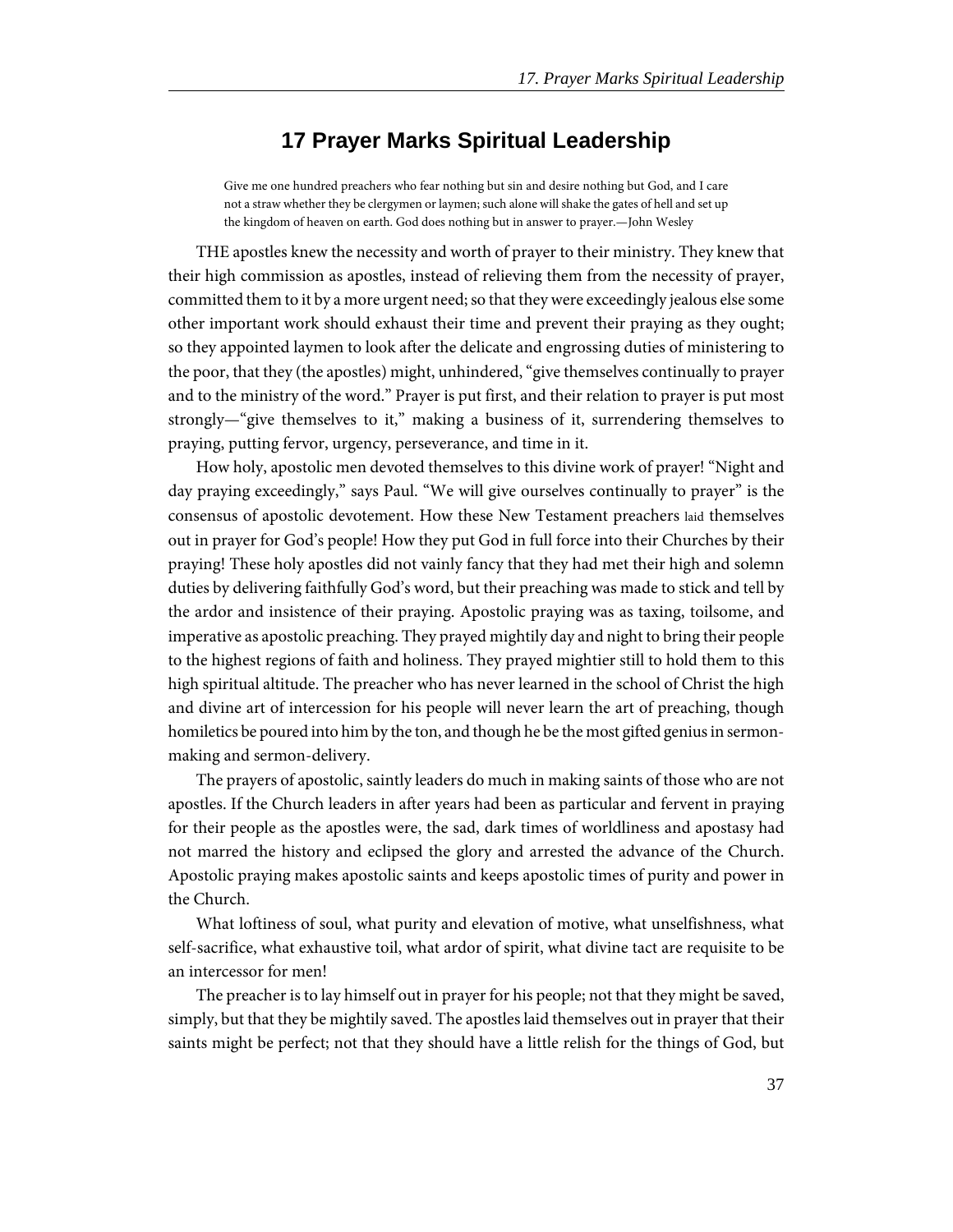that they "might be filled with all the fullness of God." Paul did not rely on his apostolic preaching to secure this end, but "for this cause he bowed his knees to the Father of our Lord Jesus Christ." Paul's praying carried Paul's converts farther along the highway of sainthood than Paul's preaching did. Epaphras did as much or more by prayer for the Colossian saints than by his preaching. He labored fervently always in prayer for them that "they might stand perfect and complete in all the will of God."

Preachers are preeminently God's leaders. They are primarily responsible for the condition of the Church. They shape its character, give tone and direction to its life.

Much every way depends on these leaders. They shape the times and the institutions. The Church is divine, the treasure it incases is heavenly, but it bears the imprint of the human. The treasure is in earthen vessels, and it smacks of the vessel. The Church of God makes, or is made by, its leaders. Whether it makes them or is made by them, it will be what its leaders are; spiritual if they are so, secular if they are, conglomerate if its leaders are. Israel's kings gave character to Israel's piety. A Church rarely revolts against or rises above the religion of its leaders. Strongly spiritual leaders; men of holy might, at the lead, are tokens of God's favor; disaster and weakness follow the wake of feeble or worldly leaders. Israel had fallen low when God gave children to be their princes and babes to rule over them. No happy state is predicted by the prophets when children oppress God's Israel and women rule over them. Times of spiritual leadership are times of great spiritual prosperity to the Church.

Prayer is one of the eminent characteristics of strong spiritual leadership. Men of mighty prayer are men of might and mold things. Their power with God has the conquering tread.

How can a man preach who does not get his message fresh from God in the closet? How can he preach without having his faith quickened, his vision cleared, and his heart warmed by his closeting with God? Alas, for the pulpit lips which are untouched by this closet flame. Dry and unctionless they will ever be, and truths divine will never come with power from such lips. As far as the real interests of religion are concerned, a pulpit without a closet will always be a barren thing.

A preacher may preach in an official, entertaining, or learned way without prayer, but between this kind of preaching and sowing God's precious seed with holy hands and prayerful, weeping hearts there is an immeasurable distance.

A prayerless ministry is the undertaker for all God's truth and for God's Church. He may have the most costly casket and the most beautiful flowers, but it is a funeral, notwithstanding the charmful array. A prayerless Christian will never learn God's truth; a prayerless ministry will never be able to teach God's truth. Ages of millennial glory have been lost by a prayerless Church. The coming of our Lord has been postponed indefinitely by a prayerless Church. Hell has enlarged herself and filled her dire caves in the presence of the dead service of a prayerless Church.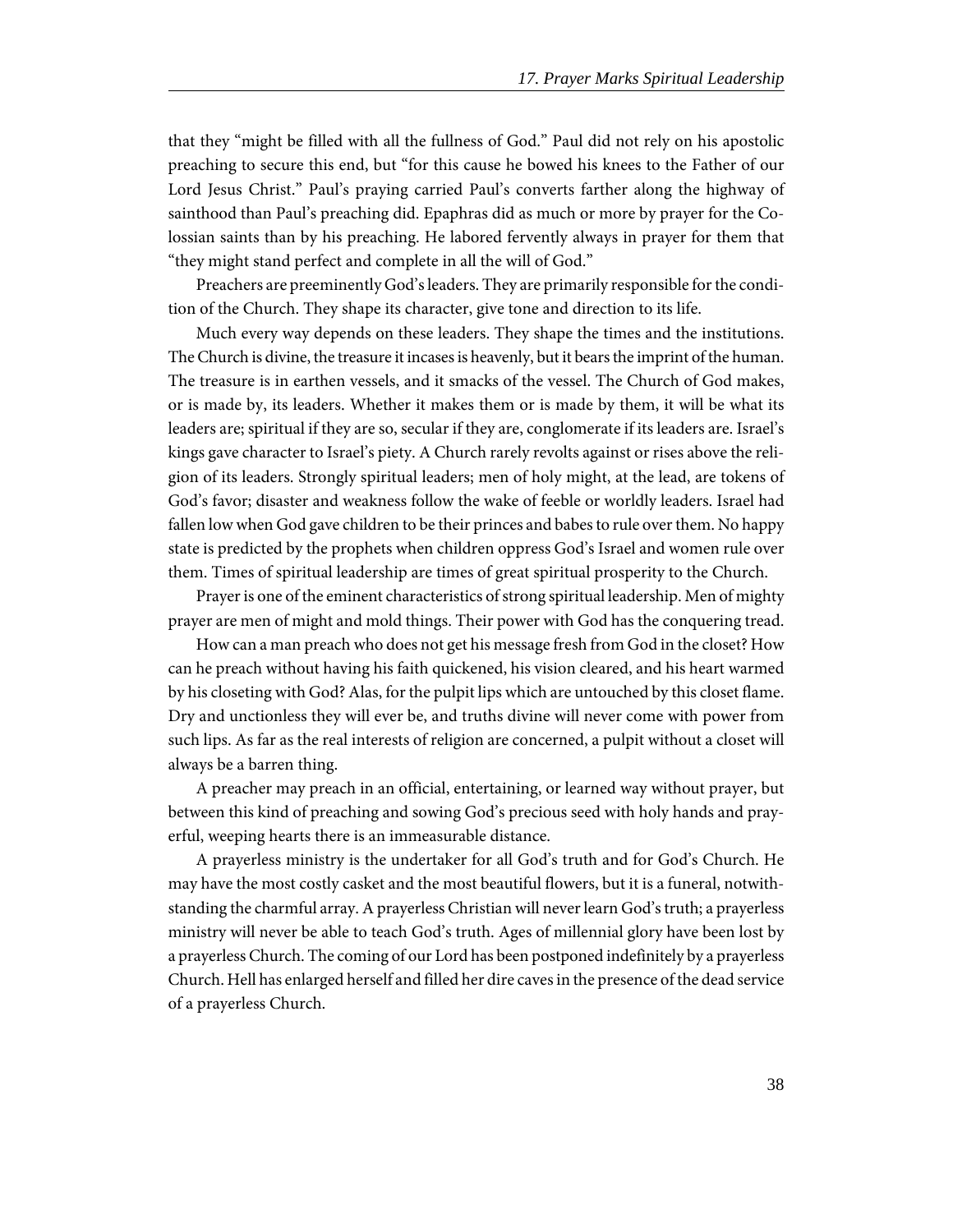The best, the greatest offering is an offering of prayer. If the preachers of the twentieth century will learn well the lesson of prayer, and use fully the power of prayer, the millennium will come to its noon ere the century closes. "Pray without ceasing" is the trumpet call to the preachers of the twentieth century. If the twentieth century will get their texts, their thoughts, their words, their sermons in their closets, the next century will find a new heaven and a new earth. The old sin-stained and sin-eclipsed heaven and earth will pass away under the power of a praying ministry.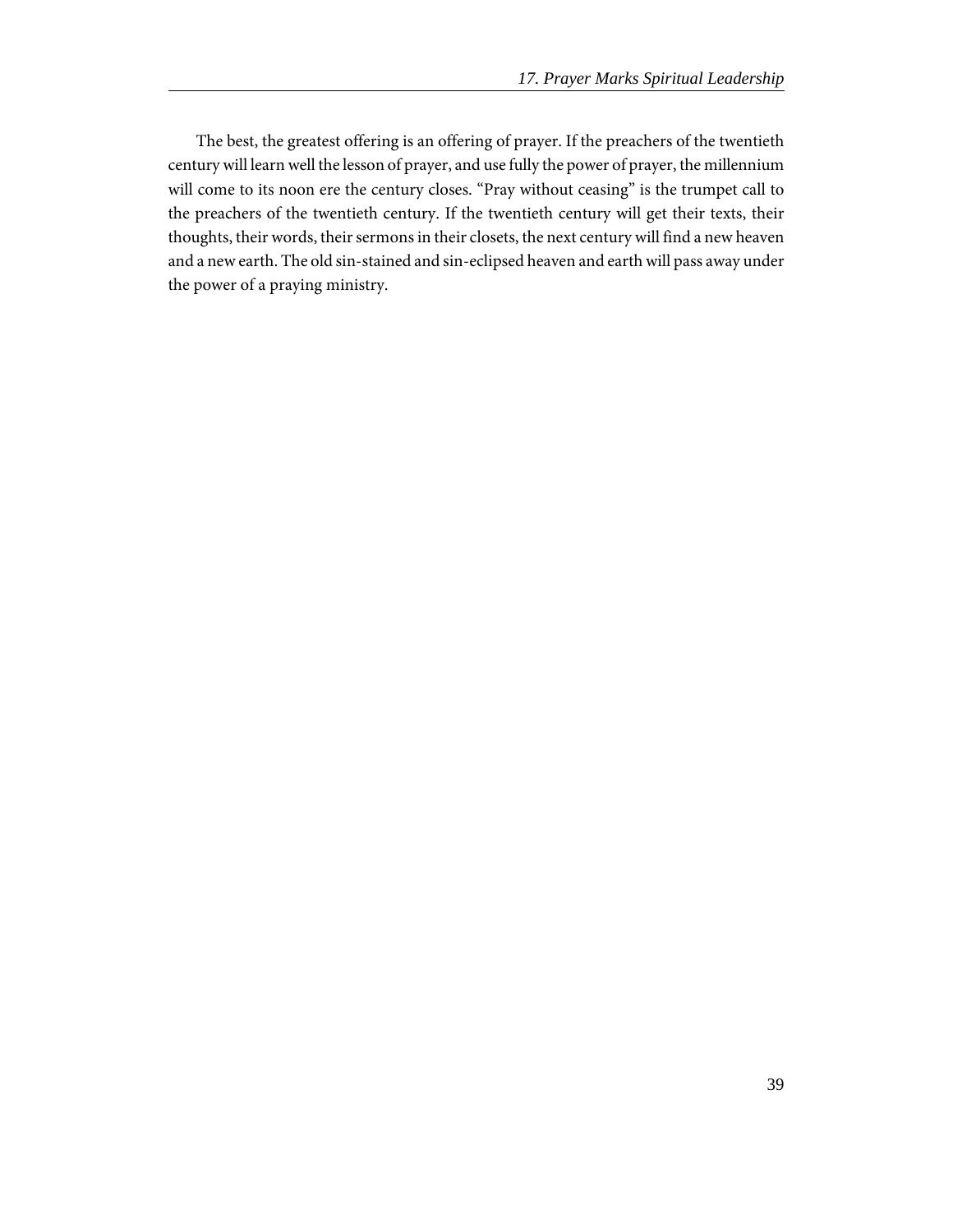#### <span id="page-43-0"></span>**18 Preachers Need the Prayers of the People**

If some Christians that have been complaining of their ministers had said and acted less before men and had applied themselves with all their might to cry to God for their ministers—had, as it were, risen and stormed heaven with their humble, fervent and incessant prayers for them—they would have been much more in the way of success.—Jonathan Edwards

SOMEHOW the practice of praying in particular for the preacher has fallen into disuse or become discounted. Occasionally have we heard the practice arraigned as a disparagement of the ministry, being a public declaration by those who do it of the inefficiency of the ministry. It offends the pride of learning and self-sufficiency, perhaps, and these ought to be offended and rebuked in a ministry that is so derelict as to allow them to exist.

Prayer, to the preacher, is not simply the duty of his profession, a privilege, but it is a necessity. Air is not more necessary to the lungs than prayer is to the preacher. It is absolutely necessary for the preacher to pray. It is an absolute necessity that the preacher be prayed for. These two propositions are wedded into a union which ought never to know any divorce: the preacher must pray; the preacher must be prayed for. It will take all the praying he can do, and all the praying he can get done, to meet the fearful responsibilities and gain the largest, truest success in his great work. The true preacher, next to the cultivation of the spirit and fact of prayer in himself, in their intensest form, covets with a great covetousness the prayers of God's people.

The holier a man is, the more does he estimate prayer; the clearer does he see that God gives himself to the praying ones, and that the measure of God's revelation to the soul is the measure of the soul's longing, importunate prayer for God. Salvation never finds its way to a prayerless heart. The Holy Spirit never abides in a prayerless spirit. Preaching never edifies a prayerless soul. Christ knows nothing of prayerless Christians. The gospel cannot be projected by a prayerless preacher. Gifts, talents, education, eloquence, God's call, cannot abate the demand of prayer, but only intensify the necessity for the preacher to pray and to be prayed for. The more the preacher's eyes are opened to the nature, responsibility, and difficulties in his work, the more will he see, and if he be a true preacher the more will he feel, the necessity of prayer; not only the increasing demand to pray himself, but to call on others to help him by their prayers.

Paul is an illustration of this. If any man could project the gospel by dint of personal force, by brain power, by culture, by personal grace, by God's apostolic commission, God's extraordinary call, that man was Paul. That the preacher must be a man given to prayer, Paul is an eminent example. That the true apostolic preacher must have the prayers of other good people to give to his ministry its full quota of success, Paul is a preeminent example. He asks, he covets, he pleads in an impassioned way for the help of all God's saints. He knew that in the spiritual realm, as elsewhere, in union there is strength; that the concentration and aggregation of faith, desire, and prayer increased the volume of spiritual force until it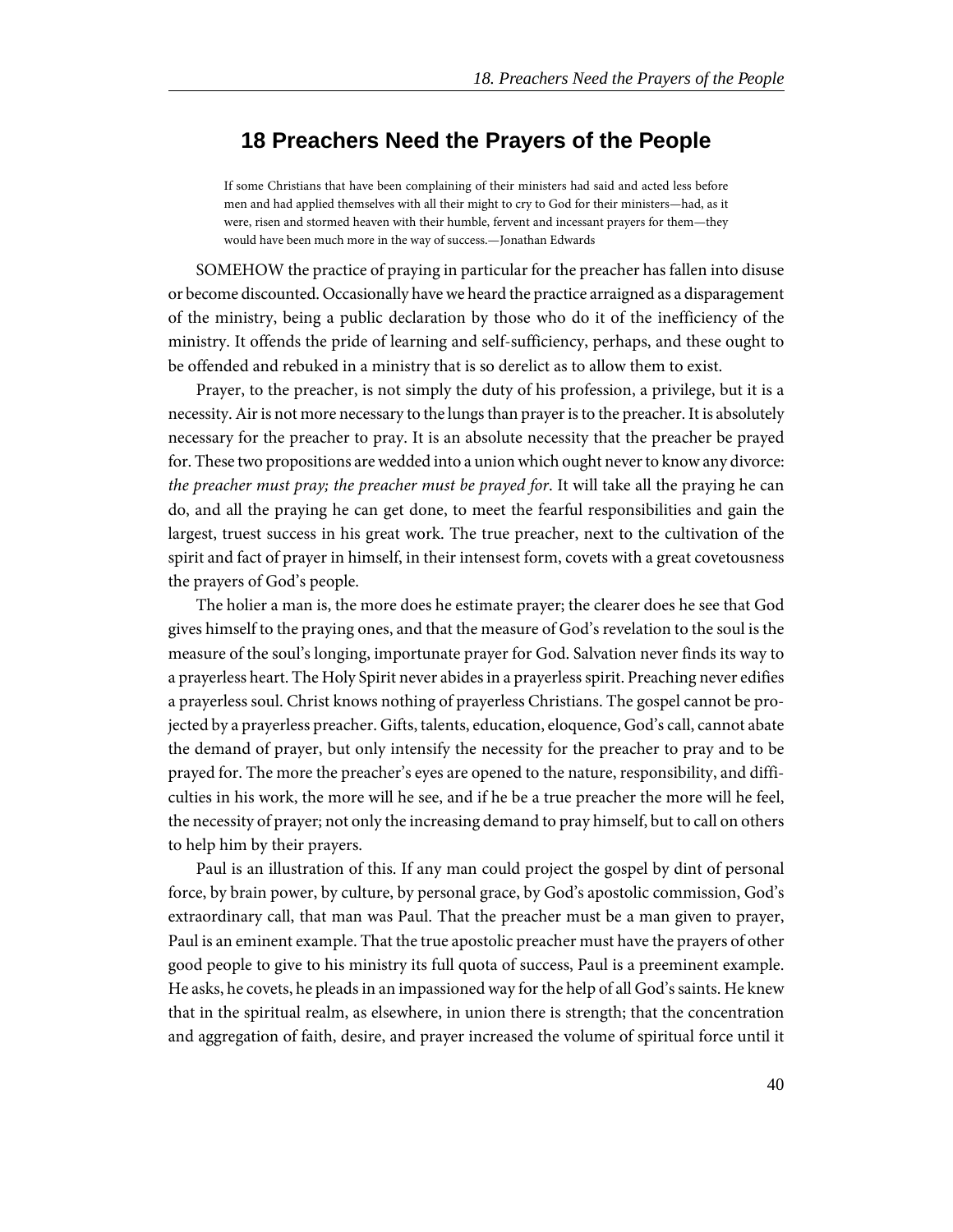became overwhelming and irresistible in its power. Units of prayer combined, like drops of water, make an ocean which defies resistance. So Paul, with his clear and full apprehension of spiritual dynamics, determined to make his ministry as impressive, as eternal, as irresistible as the ocean, by gathering all the scattered units of prayer and precipitating them on his ministry. May not the solution of Paul's preeminence in labors and results, and impress on the Church and the world, be found in this fact that he was able to center on himself and his ministry more of prayer than others? To his brethren at Rome he wrote: "Now I beseech you, brethren, for the Lord Jesus Christ's sake, and for the love of the Spirit, that ye strive together with me in prayers to God for me." To the Ephesians he says: "Praying always with all prayer and supplication in the Spirit, and watching thereunto with all perseverance and supplication for all saints; and for me, that utterance may be given unto me, that I may open my mouth boldly, to make known the mystery of the gospel." To the Colossians he emphasizes: "Withal praying also for us, that God would open unto us a door of utterance, to speak the mystery of Christ, for which I am also in bonds: that I may make it manifest as I ought to speak." To the Thessalonians he says sharply, strongly: "Brethren, pray for us." Paul calls on the Corinthian Church to help him: "Ye also helping together by prayer for us." This was to be part of their work. They were to lay to the helping hand of prayer. He in an additional and closing charge to the Thessalonian Church about the importance and necessity of their prayers says: "Finally, brethren, pray for us, that the word of the Lord may have free course, and be glorified, even as it is with you: and that we may be delivered from unreasonable and wicked men." He impresses the Philippians that all his trials and opposition can be made subservient to the spread of the gospel by the efficiency of their prayers for him. Philemon was to prepare a lodging for him, for through Philemon's prayer Paul was to be his guest.

Paul's attitude on this question illustrates his humility and his deep insight into the spiritual forces which project the gospel. More than this, it teaches a lesson for all times, that if Paul was so dependent on the prayers of God's saints to give his ministry success, how much greater the necessity that the prayers of God's saints be centered on the ministry of to-day!

Paul did not feel that this urgent plea for prayer was to lower his dignity, lessen his influence, or depreciate his piety. What if it did? Let dignity go, let influence be destroyed, let his reputation be marred—he must have their prayers. Called, commissioned, chief of the Apostles as he was, all his equipment was imperfect without the prayers of his people. He wrote letters everywhere, urging them to pray for him. Do you pray for your preacher? Do you pray for him in secret? Public prayers are of little worth unless they are founded on or followed up by private praying. The praying ones are to the preacher as Aaron and Hur were to Moses. They hold up his hands and decide the issue that is so fiercely raging around them.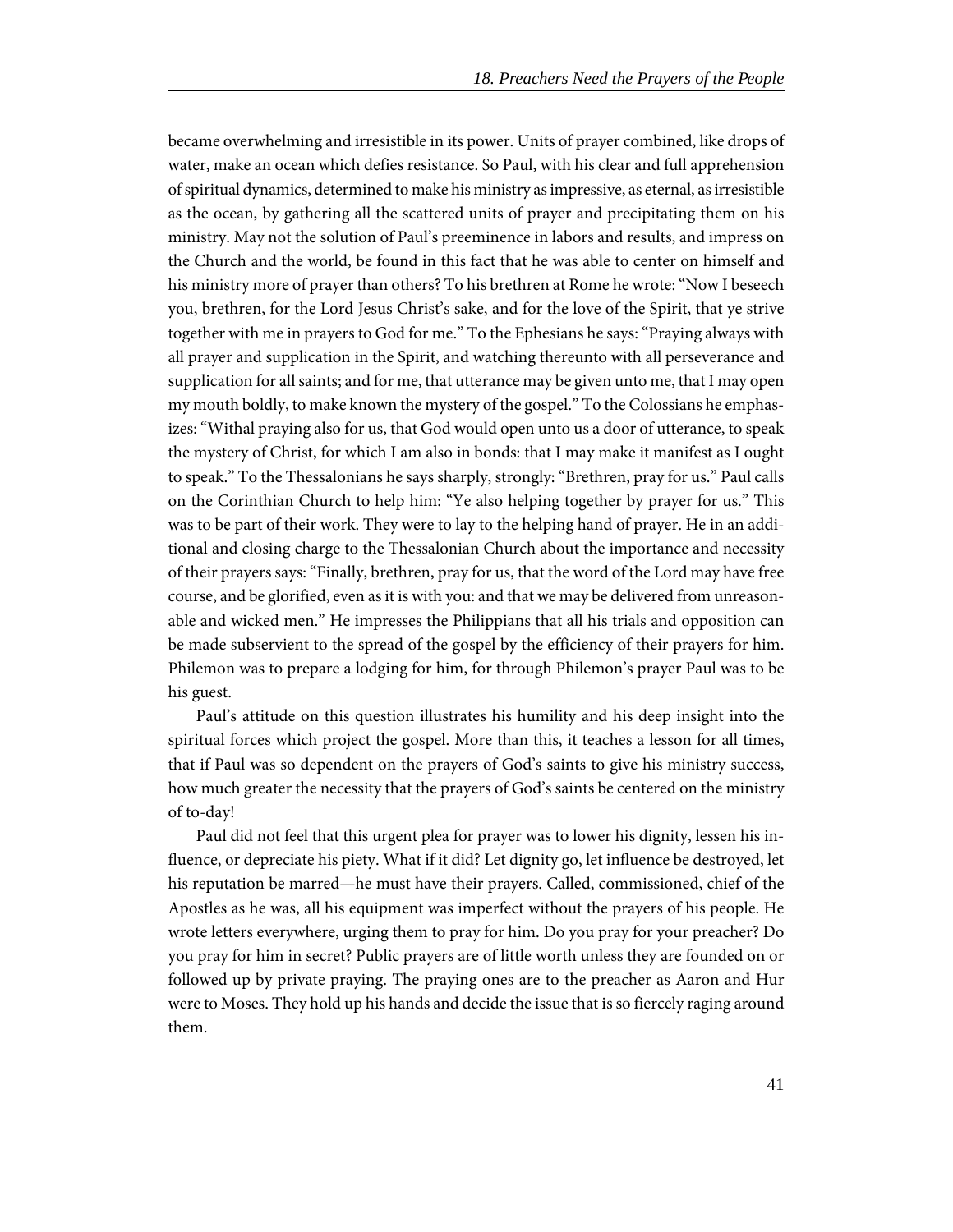The plea and purpose of the apostles were to put the Church to praying. They did not ignore the grace of cheerful giving. They were not ignorant of the place which religious activity and work occupied an the spiritual life; but not one nor all of these, in apostolic estimate or urgency, could at all compare in necessity and importance with prayer. The most sacred and urgent pleas were used, the most fervid exhortations, the most comprehensive and arousing words were uttered to enforce the all-important obligation and necessity of prayer.

"Put the saints everywhere to praying" is the burden of the apostolic effort and the keynote of apostolic success. Jesus Christ had striven to do this in the days of his personal ministry. As he was moved by infinite compassion at the ripened fields of earth perishing for lack of laborers and pausing in his own praying—he tries to awaken the stupid sensibilities of his disciples to the duty of prayer as he charges them, "Pray ye the Lord of the harvest that he will send forth laborers into his harvest." "And he spake a parable unto them to this end, that men ought always to pray and not to faint."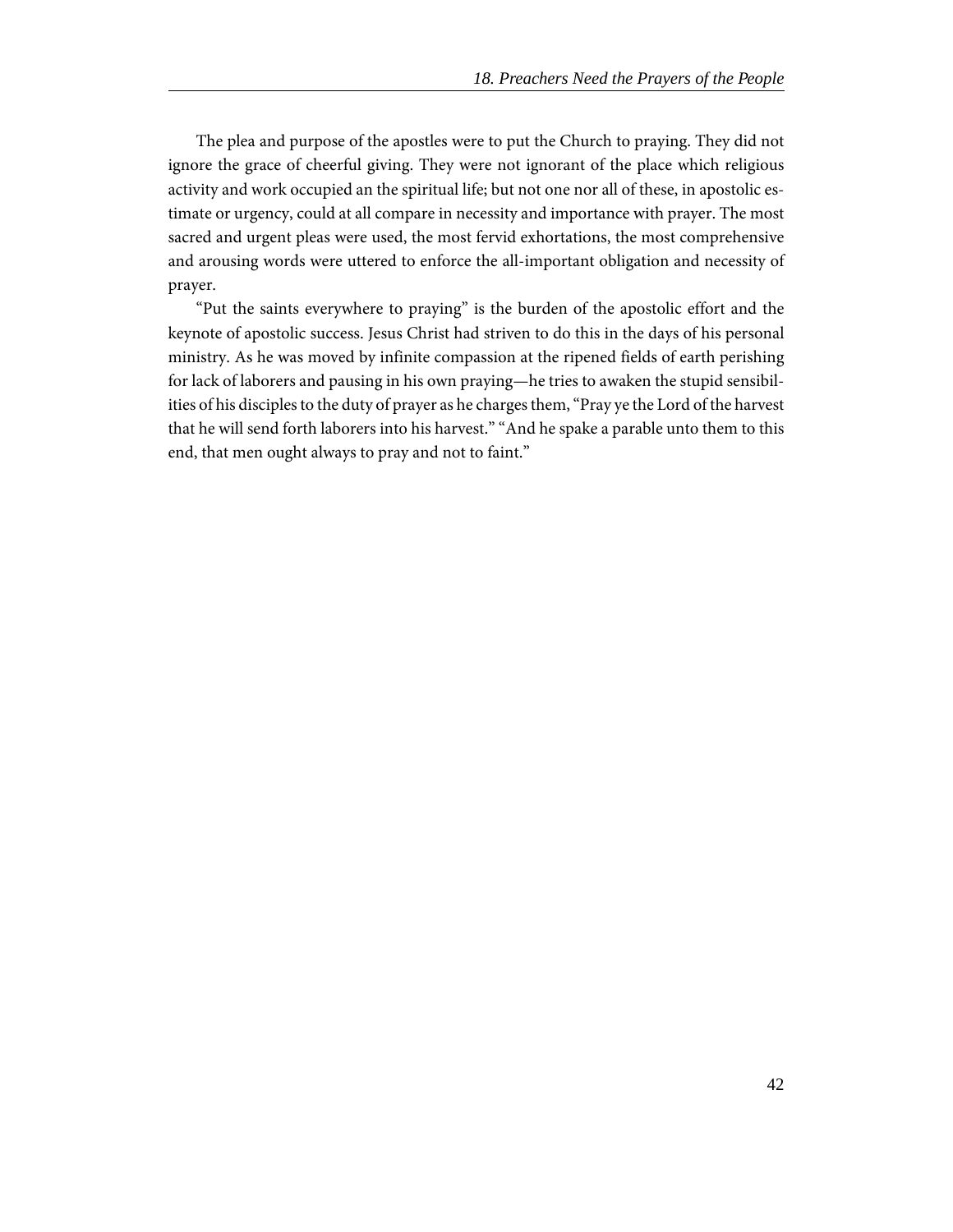#### <span id="page-46-0"></span>**19 Deliberation Necessary to Largest Results from Prayer**

This perpetual hurry of business and company ruins me in soul if not in body. More solitude and earlier hours! I suspect I have been allotting habitually too little time to religious exercises, as private devotion and religious meditation, Scripture-reading, etc. Hence I am lean and cold and hard. I had better allot two hours or an hour and a half daily. I have been keeping too late hours, and hence have had but a hurried half hour in a morning to myself. Surely the experience of all good men confirms the proposition that without a due measure of private devotions the soul will grow lean. But all may be done through prayer—almighty prayer, I am ready to say—and why not? For that it is almighty is only through the gracious ordination of the God of love and truth. O then, pray, pray, pray!—William Wilberforce

OUR devotions are not measured by the clock, but time is of their essence. The ability to wait and stay and press belongs essentially to our intercourse with God. Hurry, everywhere unseeming and damaging, is so to an alarming extent in the great business of communion with God. Short devotions are the bane of deep piety. Calmness, grasp, strength, are never the companions of hurry. Short devotions deplete spiritual vigor, arrest spiritual progress, sap spiritual foundations, blight the root and bloom of spiritual life. They are the prolific source of backsliding, the sure indication of a superficial piety; they deceive, blight, rot the seed, and impoverish the soil.

It is true that Bible prayers in word and print are short, but the praying men of the Bible were with God through many a sweet and holy wrestling hour. They won by few words but long waiting. The prayers Moses records may be short, but Moses prayed to God with fastings and mighty cryings forty days and nights.

The statement of Elijah's praying may be condensed to a few brief paragraphs, but doubtless Elijah, who when "praying he prayed," spent many hours of fiery struggle and lofty intercourse with God before he could, with assured boldness, say to Ahab, "There shall not be dew nor rain these years, but according to my word." The verbal brief of Paul's prayers is short, but Paul "prayed night and day exceedingly." The "Lord's Prayer" is a divine epitome for infant lips, but the man Christ Jesus prayed many an all-night ere his work was done; and his all-night and long-sustained devotions gave to his work its finish and perfection, and to his character the fullness and glory of its divinity.

Spiritual work is taxing work, and men are loath to do it. Praying, true praying, costs an outlay of serious attention and of time, which flesh and blood do not relish. Few persons are made of such strong fiber that they will make a costly outlay when surface work will pass as well in the market. We can habituate ourselves to our beggarly praying until it looks well to us, at least it keeps up a decent form and quiets conscience—the deadliest of opiates! We can slight our praying, and not realize the peril till the foundations are gone. Hurried devotions make weak faith, feeble convictions, questionable piety. To be little with God is to be little for God. To cut short the praying makes the whole religious character short, scrimp, niggardly, and slovenly.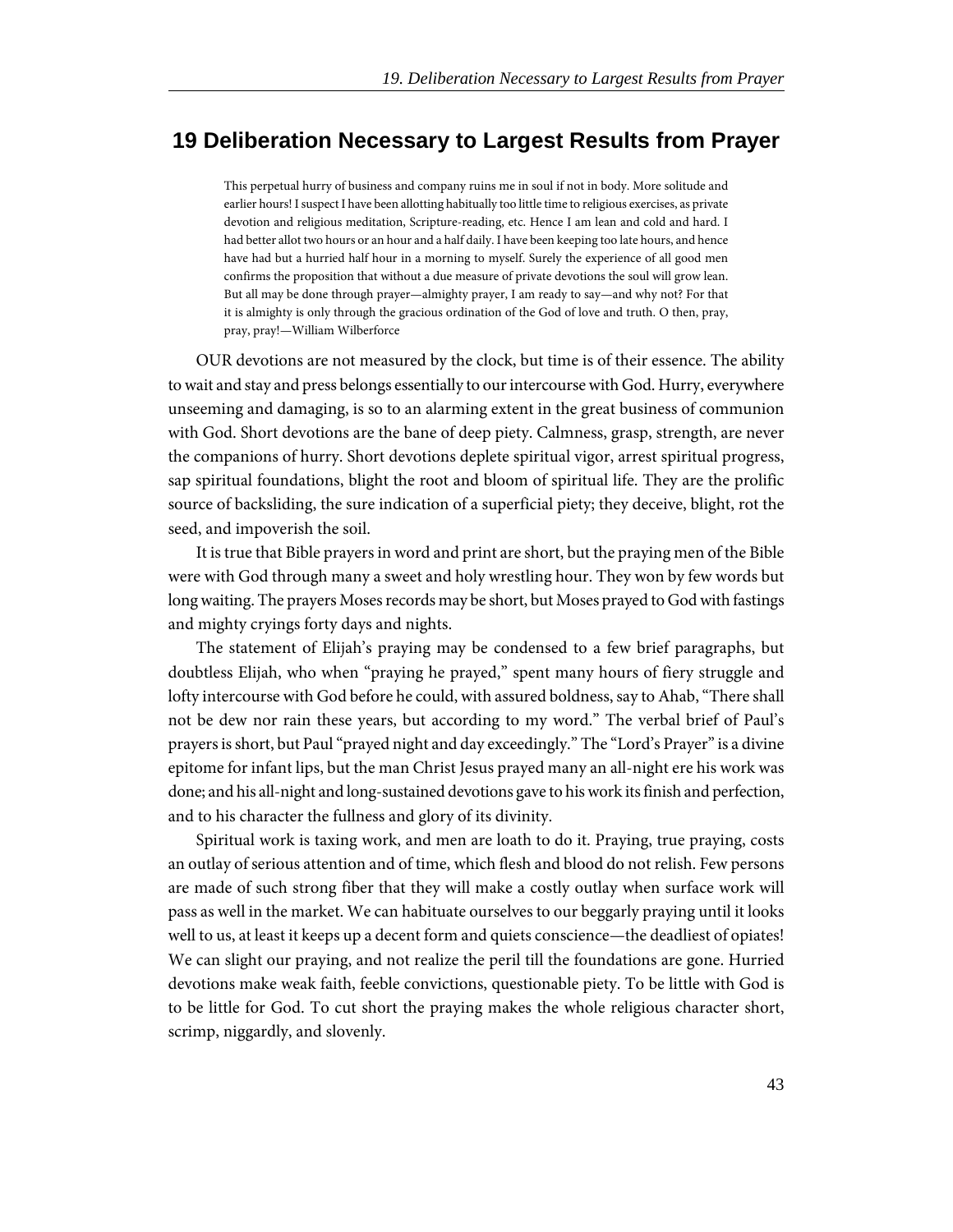It takes good time for the full flow of God into the spirit. Short devotions cut the pipe of God's full flow. It takes time in the secret places to get the full revelation of God. Little time and hurry mar the picture.

Henry Martyn laments that "want of private devotional reading and shortness of prayer through incessant sermon-making had produced much strangeness between God and his soul." He judged that he had dedicated too much time to public ministrations and too little to private communion with God. He was much impressed to set apart times for fasting and to devote times for solemn prayer. Resulting from this he records: "Was assisted this morning to pray for two hours." Said William Wilberforce, the peer of kings: "I must secure more time for private devotions. I have been living far too public for me. The shortening of private devotions starves the soul; it grows lean and faint. I have been keeping too late hours." Of a failure in Parliament he says: "Let me record my grief and shame, and all, probably, from private devotions having been contracted, and so God let me stumble." More solitude and earlier hours was his remedy.

More time and early hours for prayer would act like magic to revive and invigorate many a decayed spiritual life. More time and early hours for prayer would be manifest in holy living. A holy life would not be so rare or so difficult a thing if our devotions were not so short and hurried. A Christly temper in its sweet and passionless fragrance would not be so alien and hopeless a heritage if our closet stay were lengthened and intensified. We live shabbily because we pray meanly. Plenty of time to feast in our closets will bring marrow and fatness to our lives. Our ability to stay with God in our closet measures our ability to stay with God out of the closet. Hasty closet visits are deceptive, defaulting. We are not only deluded by them, but we are losers by them in many ways and in many rich legacies. Tarrying in the closet instructs and wins. We are taught by it, and the greatest victories are often the results of great waiting—waiting till words and plans are exhausted, and silent and patient waiting gains the crown. Jesus Christ asks with an affronted emphasis, "Shall not God avenge his own elect which cry day and night unto him?"

To pray is the greatest thing we can do: and to do it well there must be calmness, time, and deliberation; otherwise it is degraded into the littlest and meanest of things. True praying has the largest results for good; and poor praying, the least. We cannot do too much of real praying; we cannot do too little of the sham. We must learn anew the worth of prayer, enter anew the school of prayer. There is nothing which it takes more time to learn. And if we would learn the wondrous art, we must not give a fragment here and there—"A little talk with Jesus," as the tiny saintlets sing—but we must demand and hold with iron grasp the best hours of the day for God and prayer, or there will be no praying worth the name.

This, however, is not a day of prayer. Few men there are who pray. Prayer is defamed by preacher and priest. In these days of hurry and bustle, of electricity and steam, men will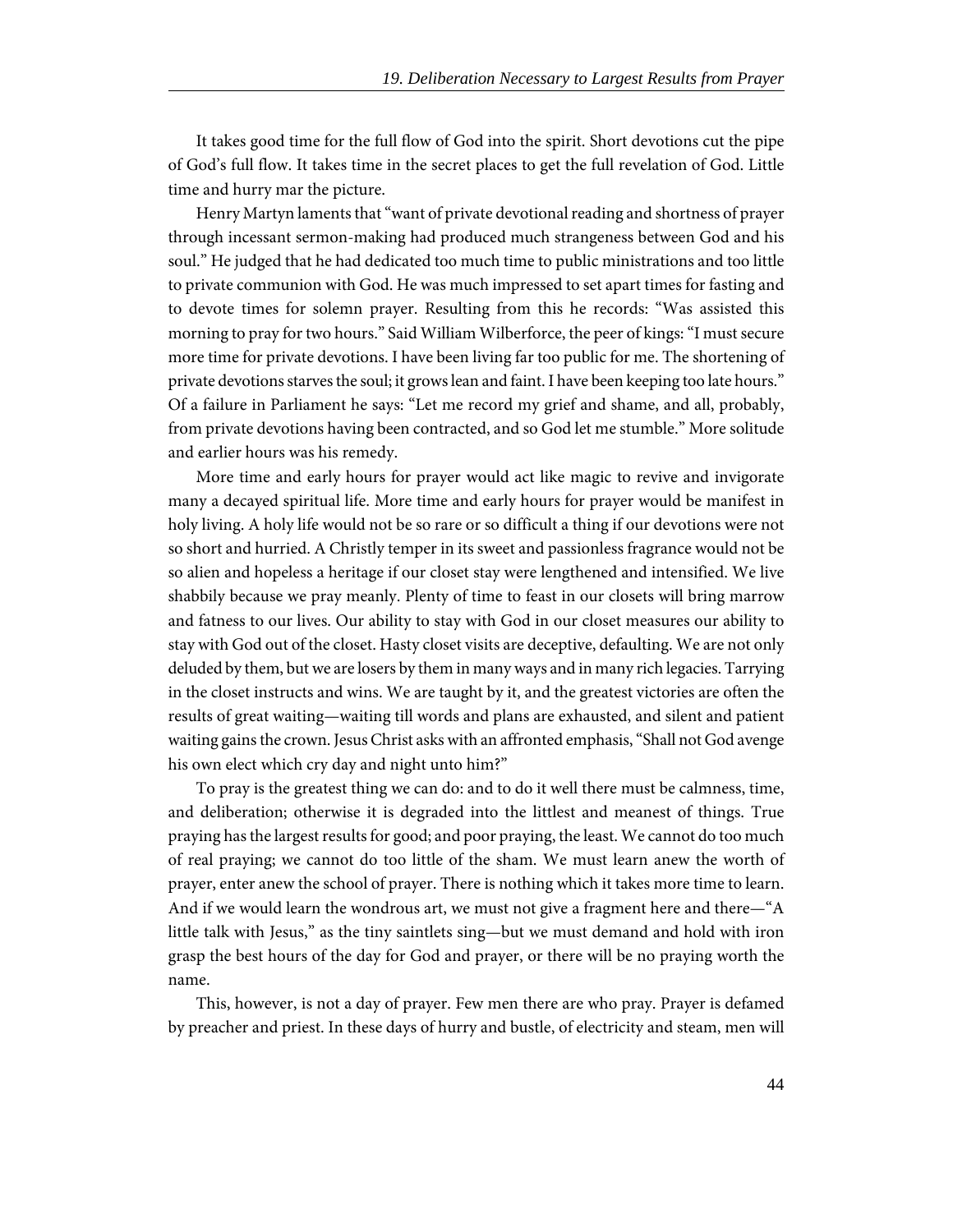not take time to pray. Preachers there are who "say prayers" as a part of their programme, on regular or state occasions; but who "stirs himself up to take hold upon God?" Who prays as Jacob prayed—till he is crowned as a prevailing, princely intercessor? Who prays as Elijah prayed—till all the locked-up forces of nature were unsealed and a famine-stricken land bloomed as the garden of God? Who prayed as Jesus Christ prayed as out upon the mountain he "continued all night in prayer to God?" The apostles "gave themselves to prayer"—the most difficult thing to get men or even the preachers to do. Laymen there are who will give their money—some of them in rich abundance—but they will not "give themselves" to prayer, without which their money is but a curse. There are plenty of preachers who will preach and deliver great and eloquent addresses on the need of revival and the spread of the kingdom of God, but not many there are who will do that without which all preaching and organizing are worse than vain—pray. It is out of date, almost a lost art, and the greatest benefactor this age could have is the man who will bring the preachers and the Church back to prayer.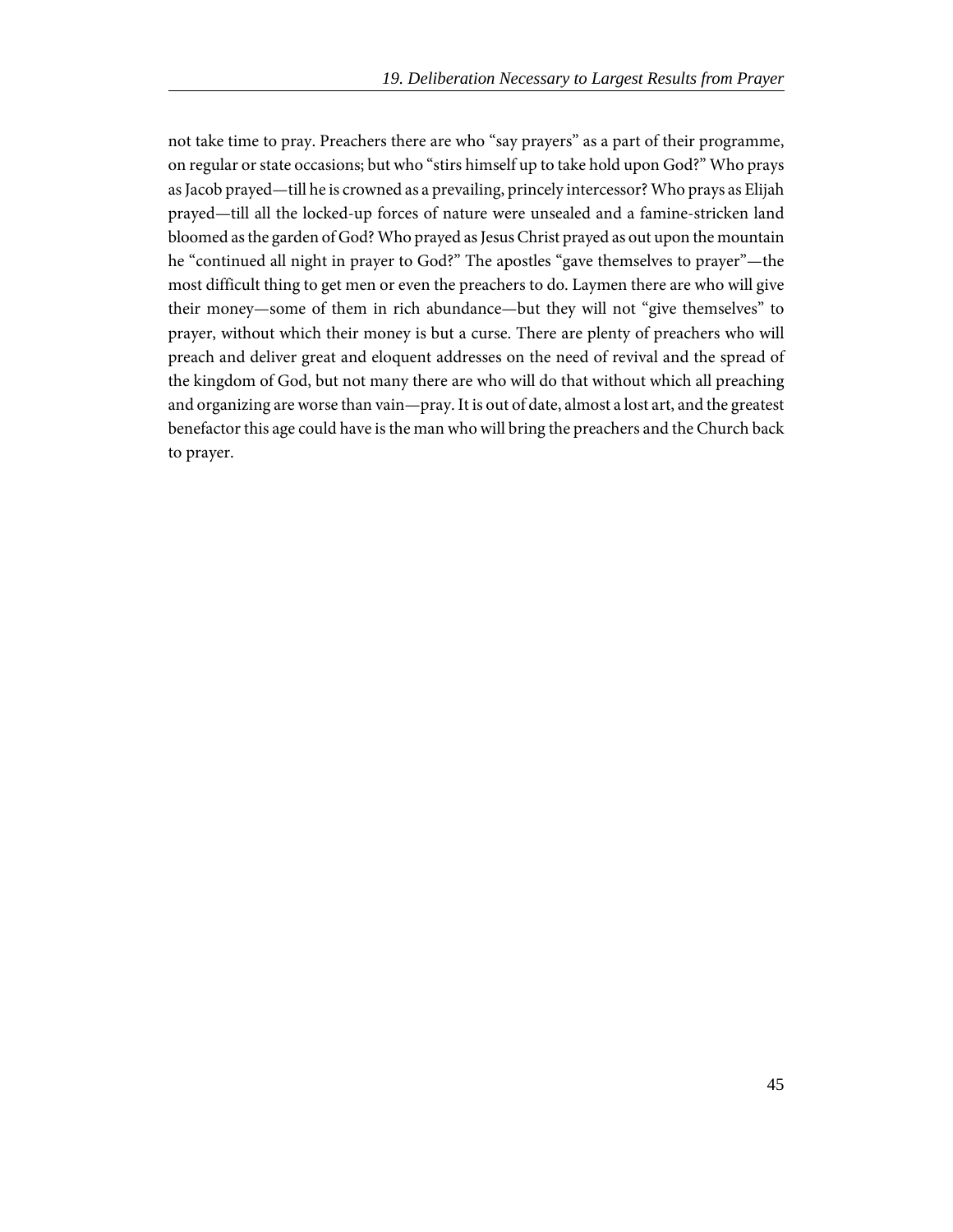#### **20 A Praying Pulpit Begets a Praying Pew**

<span id="page-49-0"></span>I judge that my prayer is more than the devil himself; if it were otherwise, Luther would have fared differently long before this. Yet men will not see and acknowledge the great wonders or miracles God works in my behalf. If I should neglect prayer but a single day, I should lose a great deal of the fire of faith.—Martin Luther

ONLY glimpses of the great importance of prayer could the apostles get before Pentecost. But the Spirit coming and filling on Pentecost elevated prayer to its vital and all-commanding position in the gospel of Christ. The call now of prayer to every saint is the Spirit's loudest and most exigent call. Sainthood's piety is made, refined, perfected, by prayer. The gospel moves with slow and timid pace when the saints are not at their prayers early and late and long.

Where are the Christly leaders who can teach the modern saints how to pray and put them at it? Do we know we are raising up a prayerless set of saints? Where are the apostolic leaders who can put God's people to praying? Let them come to the front and do the work, and it will be the greatest work which can be done. An increase of educational facilities and a great increase of money force will be the direst curse to religion if they are not sanctified by more and better praying than we are doing. More praying will not come as a matter of course. The campaign for the twentieth or thirtieth century fund will not help our praying but hinder if we are not careful. Nothing but a specific effort from a praying leadership will avail. The chief ones must lead in the apostolic effort to radicate the vital importance and fact of prayer in the heart and life of the Church. None but praying leaders can have praying followers. Praying apostles will beget praying saints. A praying pulpit will beget praying pews. We do greatly need some body who can set the saints to this business of praying. We are not a generation of praying saints. Non-praying saints are a beggarly gang of saints who have neither the ardor nor the beauty nor the power of saints. Who will restore this breach? The greatest will he be of reformers and apostles, who can set the Church to praying.

We put it as our most sober judgment that the great need of the Church in this and all ages is men of such commanding faith, of such unsullied holiness, of such marked spiritual vigor and consuming zeal, that their prayers, faith, lives, and ministry will be of such a radical and aggressive form as to work spiritual revolutions which will form eras in individual and Church life.

We do not mean men who get up sensational stirs by novel devices, nor those who attract by a pleasing entertainment; but men who can stir things, and work revolutions by the preaching of God's Word and by the power of the Holy Ghost, revolutions which change the whole current of things.

Natural ability and educational advantages do not figure as factors in this matter; but capacity for faith, the ability to pray, the power of thorough consecration, the ability of selflittleness, an absolute losing of one's self in God's glory, and an ever-present and insatiable